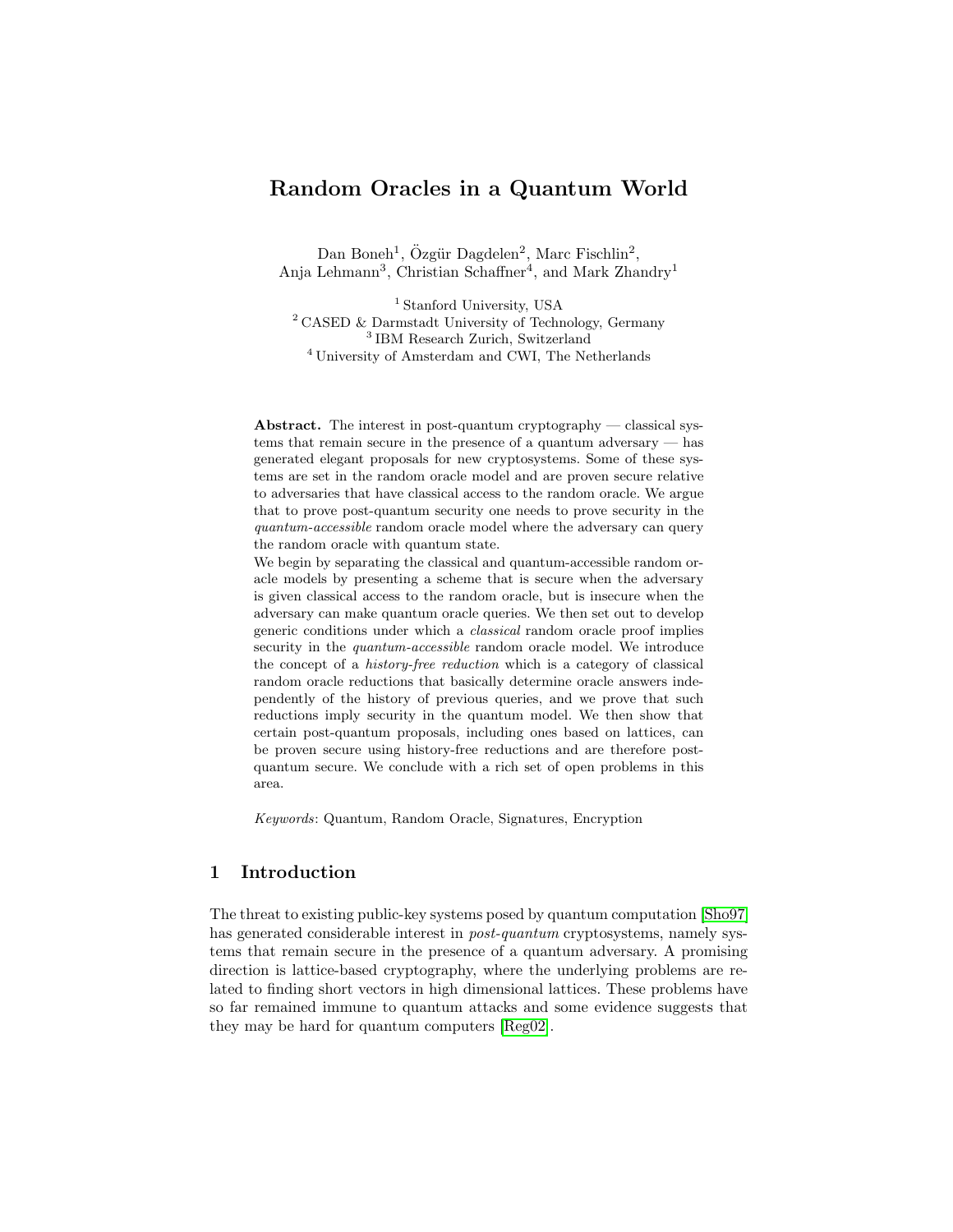As it is often the case, the most efficient constructions in lattice-based cryptography are set in the random oracle (RO) model [\[BR93\]](#page-27-0). For example, Gentry, Peikert, and Vaikuntanathan [\[GPV08\]](#page-28-2) give elegant random oracle model constructions for existentially unforgeable signatures and for identity-based encryption. Gordon, Katz, and Vaikuntanathan [\[GKV10\]](#page-28-3) construct a random oracle model group signature scheme. Boneh and Freeman [\[BF11\]](#page-27-1) give a random oracle homomorphic signature scheme and Cayrel et al. [\[CLRS10\]](#page-27-2) give a latticebased signature scheme using the Fiat-Shamir random oracle heuristic. Some of these lattice constructions can now be realized without random oracles, but at a significant cost in performance [\[CHKP10,](#page-27-3)[ABB10a,](#page-26-0)[Boy10\]](#page-27-4).

Modeling Random Oracles for Quantum Attackers. While quantum resistance is good motivation for lattice-based constructions, most random oracle systems to date are only proven secure relative to an adversary with *classical* access to the random oracle. In this model the adversary is given oracle access to a random hash function  $O: \{0,1\}^* \to \{0,1\}^*$  and it can only "learn" a value  $O(x)$  by querying the oracle O at the classical state x. However, to obtain a concrete system, the random oracle is eventually replaced by a concrete hash function thereby enabling a quantum attacker to evaluate this hash function on quantum states. To capture this issue in the model, we allow the adversary to evaluate the random oracle "in superposition", that is, the adversary can submit quantum states  $|\varphi\rangle = \sum \alpha_x |x\rangle$  to the oracle O and receives back the evaluated state  $\sum \alpha_x |O(x)\rangle$  (appropriately encoded to make the transformation unitary). We call this the quantum(-accessible) random oracle model. It complies with similar efforts from learning theory [\[BJ99,](#page-27-5)[SG04\]](#page-28-4) and computational complexity [\[BBBV97\]](#page-27-6) where oracles are quantum-accessible, and from lower bounds for quantum collision finders [\[AS04\]](#page-26-1). Still, since we are only interested in classical cryptosystems, honest parties and the scheme's algorithms can access O only via classical bit strings.

Proving security in the quantum-accessible RO model is considerably harder than in the classical model. As a simple example, consider the case of digital signatures. A standard proof strategy in the classical settings is to choose randomly one of the adversary's RO queries and embed in the response a given instance of a challenge problem. One then hopes that the adversary uses this response in his signature forgery. If the adversary makes  $q$  random oracle queries, then this happens with probability  $1/q$  and since q is polynomial this success probability is sufficiently high for the proof of security in the classical setting. Unfortunately, this strategy fails completely in the quantum-accessible random oracle model since every random oracle query potentially evaluates the random oracle at exponentially many points. Therefore, embedding the challenge in one response will be of no use to the reduction algorithm. This simple example shows that proving security in the classical RO model does not necessarily prove postquantum security.

More abstractly, the following common classical proof techniques are not known to carry over to the quantum settings offhand: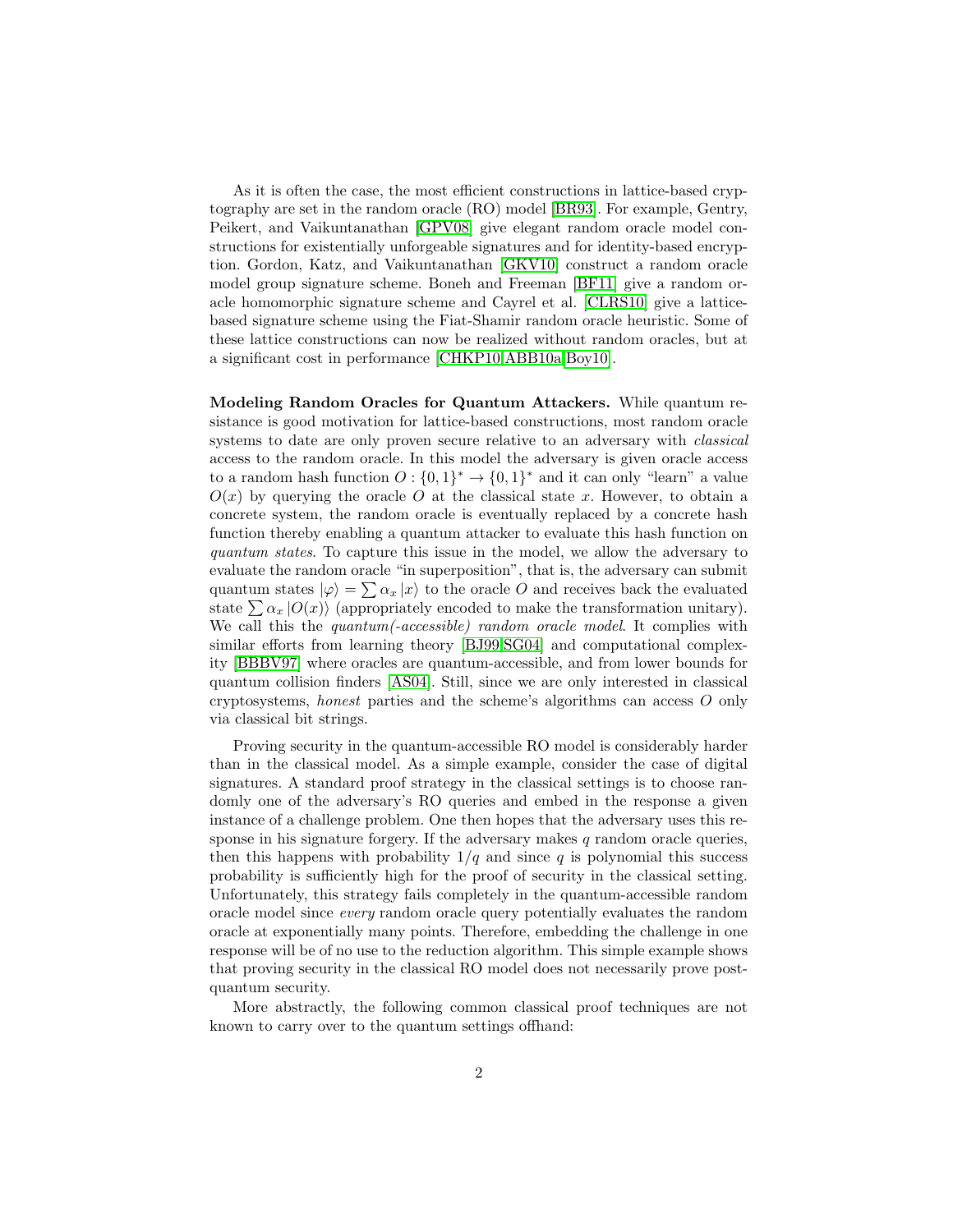- Adaptive Programmability: The classical random oracle model allows a simulator to program the answers of the random oracle for an adversary, often adaptively. Since the quantum adversary can query the random oracle with a state in superposition, the adversary may get some information about all exponentially many values right at the beginning, thereby making it difficult to program the oracle adaptively.
- Extractability/Preimage Awareness: Another application of the random oracle model for classical adversaries is that the simulator learns the pre-images the adversary is interested in. This is, for example, crucial to simulate decryption queries in the security proof for OAEP [\[FOPS01\]](#page-28-5). For quantumaccessible oracles the actual query may be hidden in a superposition of exponentially many states, and it is unclear how to extract the right query.
- Efficient Simulation: In the classical world, we can simulate an exponentialsize random oracle efficiently via lazy sampling: simply pick random but consistent answers "on the fly". With quantum-accessible random oracles the adversary can evaluate the random oracle on all inputs simultaneously, making it harder to apply the on-demand strategy for classical oracles.
- Rewinding/Partial Consistency: Certain random oracle proofs [\[PS00\]](#page-28-6) require rewinding the adversary, replaying some hash values but changing at least a single value. Beyond the usual problems of rewinding quantum adversaries, we again encounter the fact that we may not be able to change hash values unnoticed. We note that some form of rewinding is possible for quantum zero-knowledge [\[Wat09\]](#page-29-0).

We do not claim that these problems are insurmountable. In fact, we show how to resolve the issue of efficient simulation by using (quantum-accessible) pseudorandom functions. These are pseudorandom functions where the quantum distinguisher can submit quantum states to the pseudorandom or random oracle. By this technique, we can efficiently simulate the quantum-accessible random oracle through the (efficient) pseudorandom function. While pseudorandom functions where the distinguisher may use quantum power but only gets classical access to the function can be derived from quantum-immune pseudorandom generators [\[GGM86\]](#page-28-7), it is an open problem if the stronger quantum-accessible pseudorandom functions exist.

Note, too, that we do not seek to solve the problems related to the random oracle model which appear already in the classical settings [\[CGH98\]](#page-27-7). Instead we show that for post-quantum security one should allow for quantum access to the random oracle in order to capture attacks that are available when the hash function is eventually instantiated.

### 1.1 Our Contributions

Separation. We begin with a separation between the classical and quantumaccessible RO models by presenting a two-party protocol which is:

– secure in the classical random oracle model,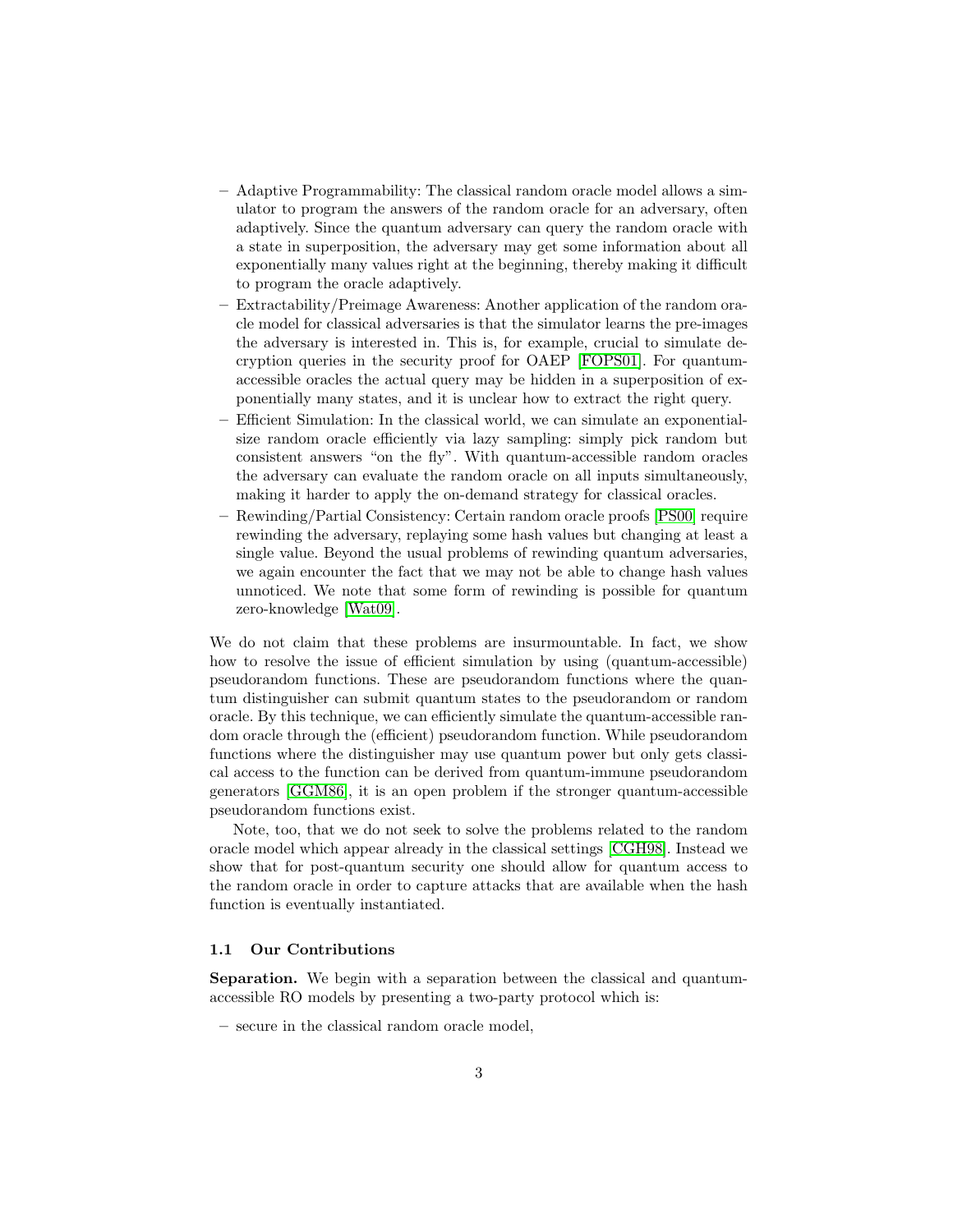- secure against quantum attackers with classical access to the random oracle model, but insecure under any implementation of the hash function, and
- insecure in the quantum-accessible random oracle model.

The protocol itself assumes that (asymptotically) quantum computers are faster than classical (parallel) machines and uses the quadratic gap due to Grover's algorithms and its application to collision search [\[BHT98\]](#page-27-8) to separate secure from insecure executions.

Constructions. Next, we set out to give general conditions under which a classical RO proof implies security for a quantum RO. Our goal is to provide generic tools by which authors can simply state that their classical proof has the "right" structure and therefore their proof implies quantum security. We give two flavors of results:

– For signatures, we define a proof structure we call a history-free reduction which roughly says that the reduction answers oracle queries independently of the history of queries. We prove that any classical proof that happens to be a history-free reduction implies quantum existential unforgeability for the signature scheme. We then show that the GPV random oracle signature scheme [\[GPV08\]](#page-28-2) has a history-free reduction and is therefore secure in the quantum settings.

Next, we consider signature schemes built from claw-free permutations. The first is the Full Domain Hash (FDH) signature system of Bellare and Rogaway [\[BR93\]](#page-27-0), for which we show that the classical proof technique due to Coron [\[Cor00\]](#page-27-9) is history-free. We also prove the quantum security of a variant of FDH due to Katz and Wang [\[KW03\]](#page-28-8) which has a tight security reduction. Lastly, we note that, as observed in [\[GPV08\]](#page-28-2), claw-free permutations give rise to preimage sampleable trapdoor functions, which gives another FDH-like signature scheme with a tight security reduction. In all three cases the reductions in the quantum-accessible random oracle model achieve essentially the same tightness as their classical analogs.

Interestingly, we do not know of a history-free reduction for the generic Full Domain Hash of Bellare and Rogaway [\[BR93\]](#page-27-0). One reason is that proofs for generic FDH must somehow program the random oracle, as shown in  $[FLR+10]$  $[FLR+10]$ . We leave the quantum security of generic FDH as an interesting open problem. It is worth noting that at this time the quantum security of FDH is somewhat theoretical since we have no candidate quantumsecure trapdoor permutation to instantiate the FDH scheme, though this may change once a candidate is proposed.

– For encryption we prove the quantum CPA security of an encryption scheme due to Bellare and Rogaway [\[BR93\]](#page-27-0) and the quantum CCA security of a hybrid encryption variant of [\[BR93\]](#page-27-0).

Many open problems remain in this space. For signatures, it is still open to prove the quantum security of signatures that result from applying the Fiat-Shamir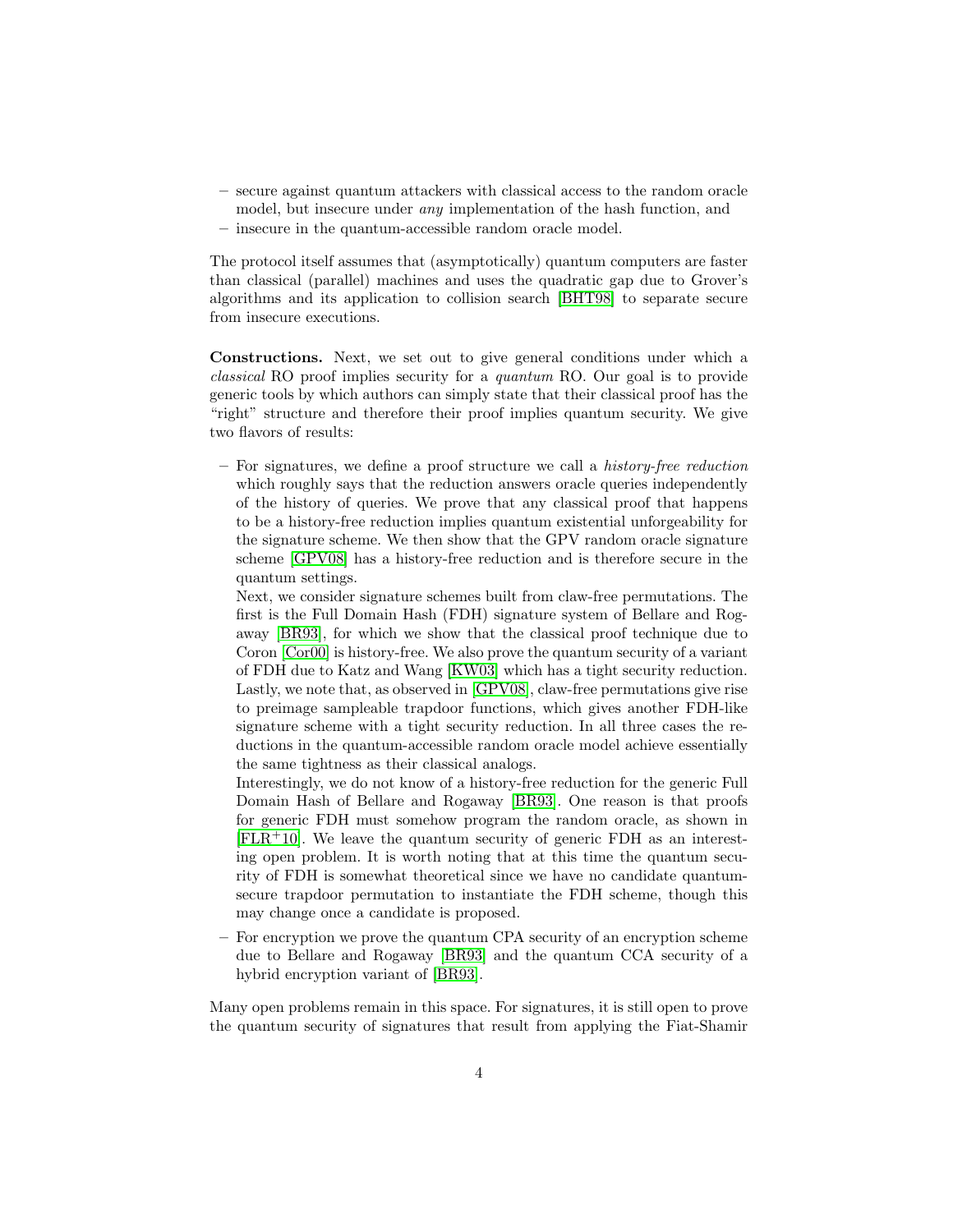heuristic to a  $\Sigma$  identification protocol, for example, as suggested in [\[CLRS10\]](#page-27-2). Similarly, proving security of generic FDH is still open. For CCA-secure encryption, it is unknown if generic CPA to CCA transformations, such as [\[FO99\]](#page-28-9), are secure in the quantum settings. Similarly, it is not known if lattice-based identity-based encryption systems secure in the classical RO model (e.g. as in [\[GPV08](#page-28-2)[,ABB10b\]](#page-26-2)) are also secure in the quantum random oracle model.

Related Work. The quantum random oracle model has been used in a few previous constructions. Aaronson [\[Aar09\]](#page-26-3) uses quantum random oracles to construct unclonable public-key quantum money. Brassard and Salvail [\[BS08\]](#page-27-11) give a modified version of Merkle's Puzzles, and show that any quantum attacker must query the random (permutation) oracle asymptotically more times than honest parties. Recently, a modified version was proposed that restores some level of security even in the presence of a quantum adversary  $[BHK+11]$  $[BHK+11]$ . Quantum random oracles have also been used to prove impossibility results for quantum computation. For example, Bennett et al. [\[BBBV97\]](#page-27-6) show that relative to a random oracle, a quantum computer cannot solve all of NP.

Some progress toward identifying sufficient conditions under which classical protocols are also quantum immune has been made by Unruh [\[Unr10\]](#page-29-1) and Hallgren et al. [\[HSS11\]](#page-28-10). These results show that, if a cryptographic protocol can be shown to be (computationally [\[HSS11\]](#page-28-10) resp. statistically [\[Unr10\]](#page-29-1)) secure in Canetti's universal composition (UC) framework [\[Can01\]](#page-27-13) against classical adversaries, then the protocol is also resistant against (computationally bounded resp. unbounded) quantum adversaries. This, however, means that the underlying protocol must already provide strong security guarantees in the first place, namely, universal composition security, which is typically more than the aforementioned schemes in the literature satisfy. This also applies to similar results by Hallgren et al. [\[HSS11\]](#page-28-10) for so-called simulation-based security notions for the starting protocol. Furthermore, all these results do not seem to be applicable immediately to the random oracle model where the quantum adversary now has quantum access to the random function (but where the ideal functionality for the random oracle in the UC framework would have only been defined for classical access according to the classical protocol specification), and where the question of instantiation is an integral step which needs to be considered.

#### 2 Preliminaries

A non-negative function  $\epsilon = \epsilon(n)$  is negligible if, for all polynomials  $p(n)$  we have that  $\epsilon(n) < p(n)^{-1}$  for all sufficiently large *n*. The variational distance between two distributions  $D_1$  and  $D_2$  over  $\Omega$  is given by

$$
|D_1 - D_2| = \sum_{x \in \Omega} |Pr[x|D_1] - Pr[x|D_2]|.
$$

If the distance between two output distributions is  $\epsilon$ , the difference in probability of the output satisfying a certain property is at most  $\epsilon$ .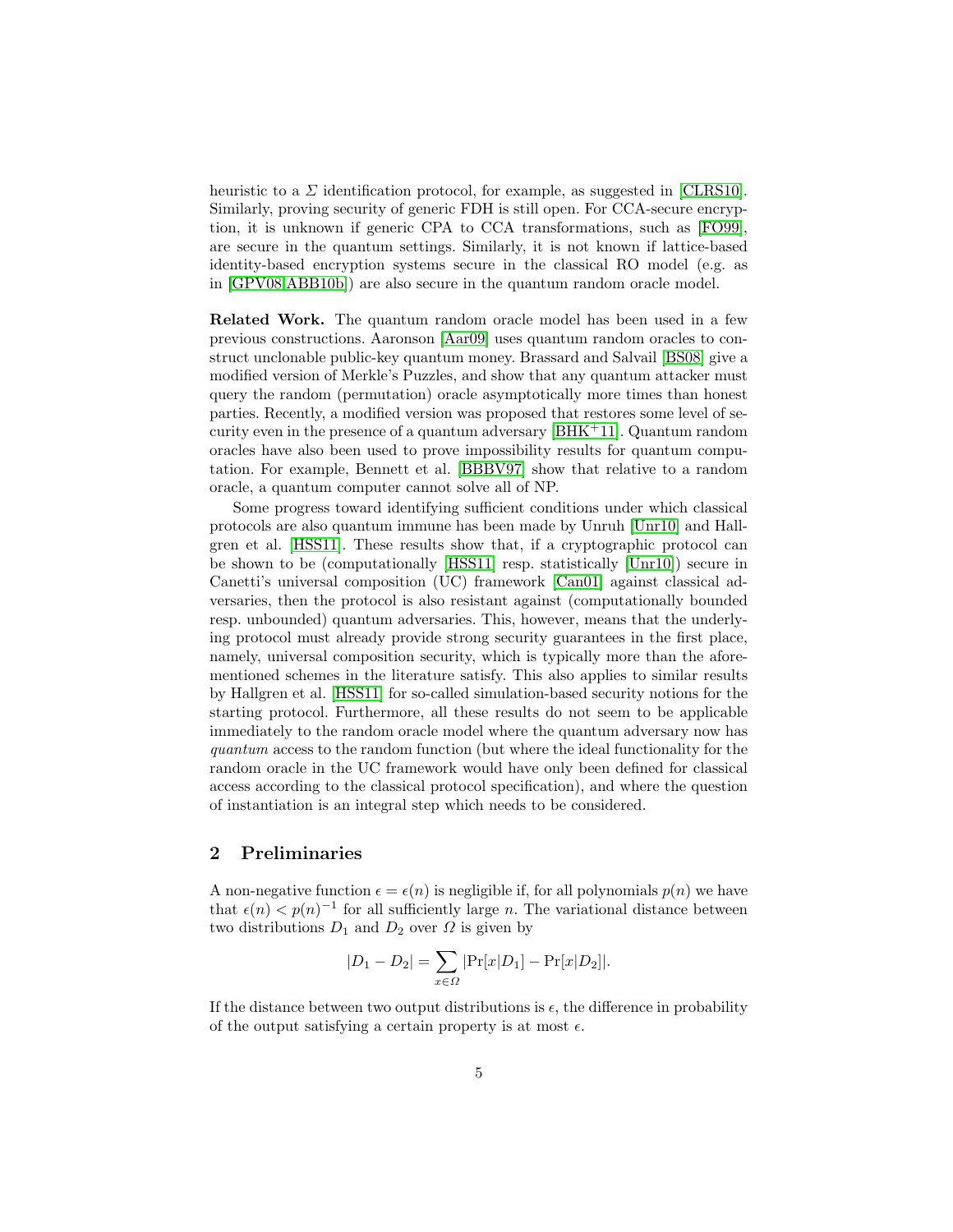A classical randomized algorithm A can be thought of in two ways. In the first,  $A$  is given an input  $x$ ,  $A$  makes some coin tosses during its computation, and ultimately outputs some value y. We denote this action by  $A(x)$  where  $A(x)$  is a random variable. Alternatively, we can give  $A$  both its input  $x$  and randomness  $r$ in which case we denote this action as  $A(x; r)$ . For a classical algorithm,  $A(x; r)$ is deterministic. An algorithm A runs is probabilistic polynomial-time (PPT) if it runs in polynomial time in the security parameter (which we often omit from the input for sake of simplicity).

#### 2.1 Quantum Computation

We briefly give some background on quantum computation and refer to [\[NC00\]](#page-28-11) for a more complete discussion. A quantum system  $A$  is associated to a (finitedimensional) complex Hilbert space  $\mathcal{H}_A$  with an inner product  $\langle \cdot | \cdot \rangle$ . The state of the system is described by a vector  $|\varphi\rangle \in \mathcal{H}_A$  such that the Euclidean norm  $\|\phi\rangle\| = \sqrt{\langle \phi | \phi \rangle}$  is 1. Given quantum systems A and B over spaces  $\mathcal{H}_A$  and  $\mathcal{H}_B$ , respectively, we define the joint or composite quantum system through the tensor product  $\mathcal{H}_A \otimes \mathcal{H}_B$ . The product state of  $|\varphi_A\rangle \in \mathcal{H}_A$  and  $|\varphi_B\rangle \in \mathcal{H}_B$ is denoted by  $|\varphi_A\rangle \otimes |\varphi_B\rangle$  or simply  $|\varphi_A\rangle |\varphi_B\rangle$ . An *n*-qubit system lives in the joint quantum system of  $n$  two-dimensional Hilbert spaces. The standard orthonormal computational basis  $|x\rangle$  for such a system is given by  $|x_1\rangle \otimes \cdots \otimes |x_n\rangle$ for  $x = x_1 \dots x_n$ . Any (classical) bit string x is encoded into a quantum state as  $|x\rangle$ . An arbitrary pure *n*-qubit state  $|\varphi\rangle$  can be expressed in the computational basis as  $|\varphi\rangle = \sum_{x \in \{0,1\}^n} \alpha_x |x\rangle$  where  $\alpha_x$  are complex amplitudes obeying  $\sum_{x \in \{0,1\}^n} |\alpha_x|^2 = 1.$ 

Transformations. Evolutions of quantum systems are described by unitary transformations with  $\mathbb{I}_A$  being the identity transformation on register A. Given a joint quantum system over  $\mathcal{H}_A \otimes \mathcal{H}_B$  and a transformation  $U_A$  acting only on  $\mathcal{H}_A$ , it is understood that  $U_A |\varphi_A\rangle |\varphi_B\rangle$  refers to  $(U_A \otimes \mathbb{I}_B) |\varphi_A\rangle |\varphi_B\rangle$ .

Information can be extracted from a quantum state  $|\varphi\rangle$  by performing a positive-operator valued measurement (POVM)  $M = \{M_i\}$  with positive semidefinite measurement operators  $M_i$  that sum to the identity  $\sum_i M_i = \mathbb{I}$ . Outcome i is obtained with probability  $p_i = \langle \varphi | M_i | \varphi \rangle$ . A special case are projective measurements such as the measurement in the computational basis of the state  $|\varphi\rangle = \sum_x \alpha_x |x\rangle$  which yields outcome x with probability  $|\alpha_x|^2$ . We can also do a partial measurement on some of the qubits. The probability of the partial measurement resulting in a string  $x$  is the same as if we measured the whole state, and ignored the rest of the qubits. In this case, the resulting state will be the same as  $|\phi\rangle$ , except that all the strings inconsistent with x are removed. This new state will not have a norm of 1, so the actual superposition is obtained by dividing by the norm. For example, if we measure the first n bits of  $|\phi\rangle = \sum_{x,y} \alpha_{x,y} |x,y\rangle$ , we will obtain the measurement x with probability  $\sum_{y'} |\alpha_{x,y'}|^2$ , and in this case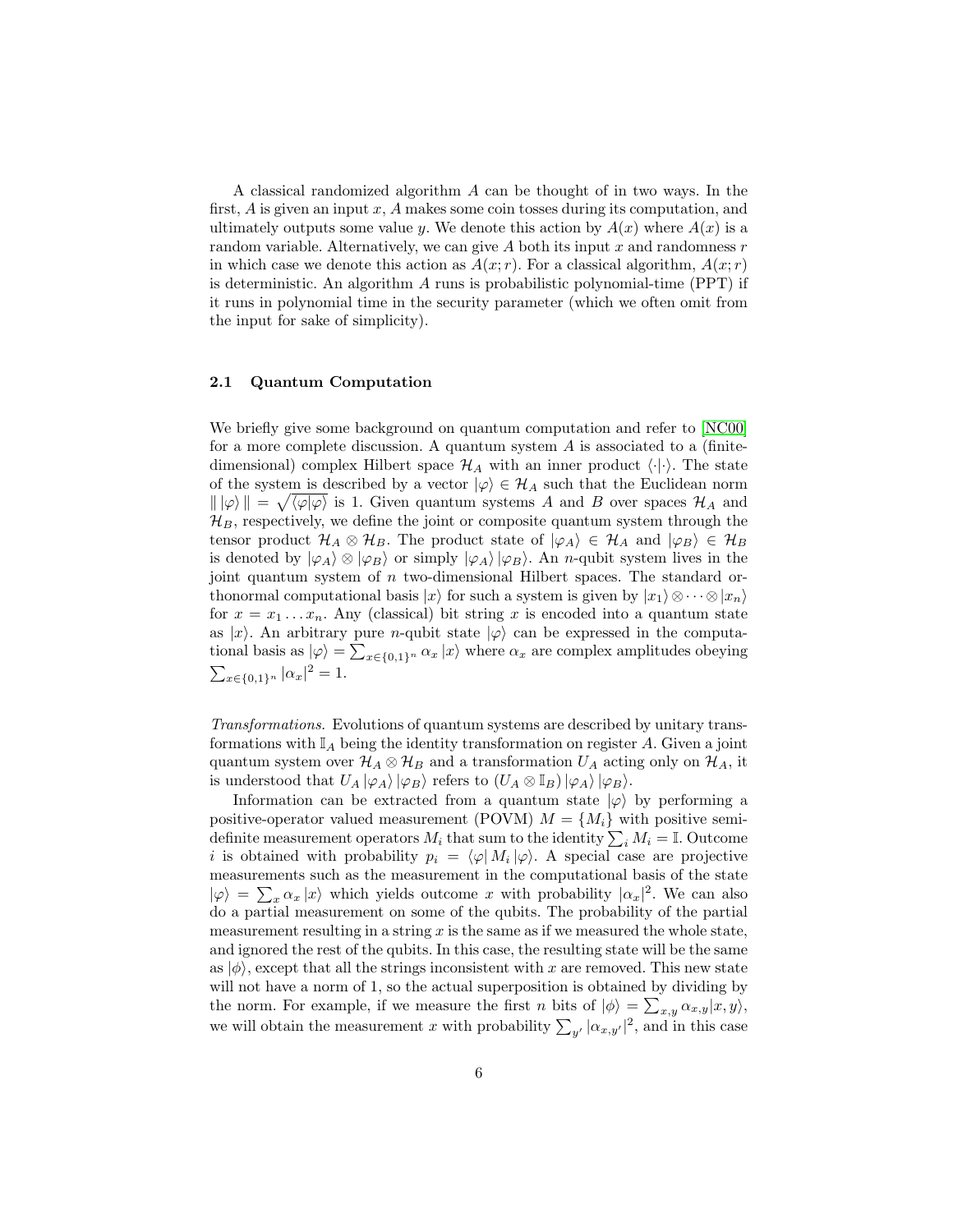the resulting state will be

$$
|x\rangle \sum_{y} \frac{\alpha_{x,y}}{\sqrt{\sum_{y'} |\alpha_{x,y'}|^2}} |y\rangle.
$$

Following [\[BBC](#page-27-14)<sup>+</sup>98], we model a quantum attacker  $\mathcal{A}_{Q}$  with access to (possibly identical) oracles  $O_1, O_2, \ldots$  by a sequence of unitary transformations  $U_1, O_1, U_2, \ldots, O_{T-1}, U_T$  over  $k = \text{poly}(n)$  qubits. Here, oracle  $O_i: \{0,1\}^n \to$  $\{0,1\}^m$  maps the first  $n + m$  qubits from basis state  $|x\rangle |y\rangle$  to basis state  $|x\rangle |y \oplus O_i(x)$  for  $x \in \{0,1\}^n$  and  $y \in \{0,1\}^m$ . If we require the access to  $O_i$  to be classical instead of quantum, the first n bits of the state are measured before applying the unitary transformation corresponding to  $O_i$ . Notice that any quantum-accessible oracle can also be used as a classical oracle. Note that the algorithm  $\mathcal{A}_{Q}$  may also receive some input  $|\psi\rangle$ . Given an algorithm  $\mathcal{A}_{Q}$  as above, with access to oracles  $O_i$ , we sometimes write  $A_Q^{|O_1(\cdot)\rangle,|O_2(\cdot)\rangle,...}$  to indicate that the oracle is quantum-accessible (contrary to oracles which can only process classical bits).

To introduce asymptotics we assume that  $\mathcal{A}_{Q}$  is actually a sequence of such transformation sequences, indexed by parameter  $n$ , and that each transformation sequence is composed out of quantum systems for input, output, oracle calls, and work space (of sufficiently many qubits). To measure polynomial running time, we assume that each  $U_i$  is approximated (to sufficient precision) by members of a set of universal gates (say, Hadamard, phase, CNOT and  $\pi/8$ ; for sake of concreteness [\[NC00\]](#page-28-11)), where at most polynomially many gates are used. Furthermore,  $T = T(n)$  is assumed to be polynomial, too. Note that T also bounds the number of oracle queries.

We define the Euclidean distance  $|\phi\rangle - |\psi\rangle|$  between two states as the value  $\left(\sum_x |\alpha_x - \beta_x|^2\right)^{\frac{1}{2}}$  where  $|\phi\rangle = \sum_x \alpha_x |x\rangle$  and  $|\psi\rangle = \sum_x \beta_x |x\rangle$ .

Define  $q_r(\ket{\phi_t})$  to be the magnitude squared of r in the superposition of query t. We call this the query probability of r in query t. If we sum over all t, we get the total query probability of r.

We will be using the following lemmas:

**Lemma 1 ([\[BBBV97\]](#page-27-6) Theorem 3.1).** Let  $|\varphi\rangle$  and  $|\psi\rangle$  be quantum states with Euclidean distance at most  $\epsilon$ . Then, performing the same measurement on  $|\varphi\rangle$ and  $|\psi\rangle$  yields distributions with statistical distance at most 4 $\epsilon$ .

<span id="page-6-0"></span>**Lemma 2** ([\[BBBV97\]](#page-27-6) Theorem 3.3). Let  $A_Q$  be a quantum algorithm running in time T with oracle access to O. Let  $\epsilon > 0$  and let  $S \subseteq [1, T] \times \{0, 1\}^n$  be a set of time-string pairs such that  $\sum_{(t,r)\in S} q_r(|\phi_t\rangle) \leq \epsilon$ . If we modify O into an oracle O' which answers each query r at time t by providing the same string  $R$ (which has been independently sampled at random), then the Euclidean distance (which has been independently sampled at random), then the Euclidean between the final states of  $A_Q$  when invoking O and O' is at most  $\sqrt{T_{\epsilon}}$ .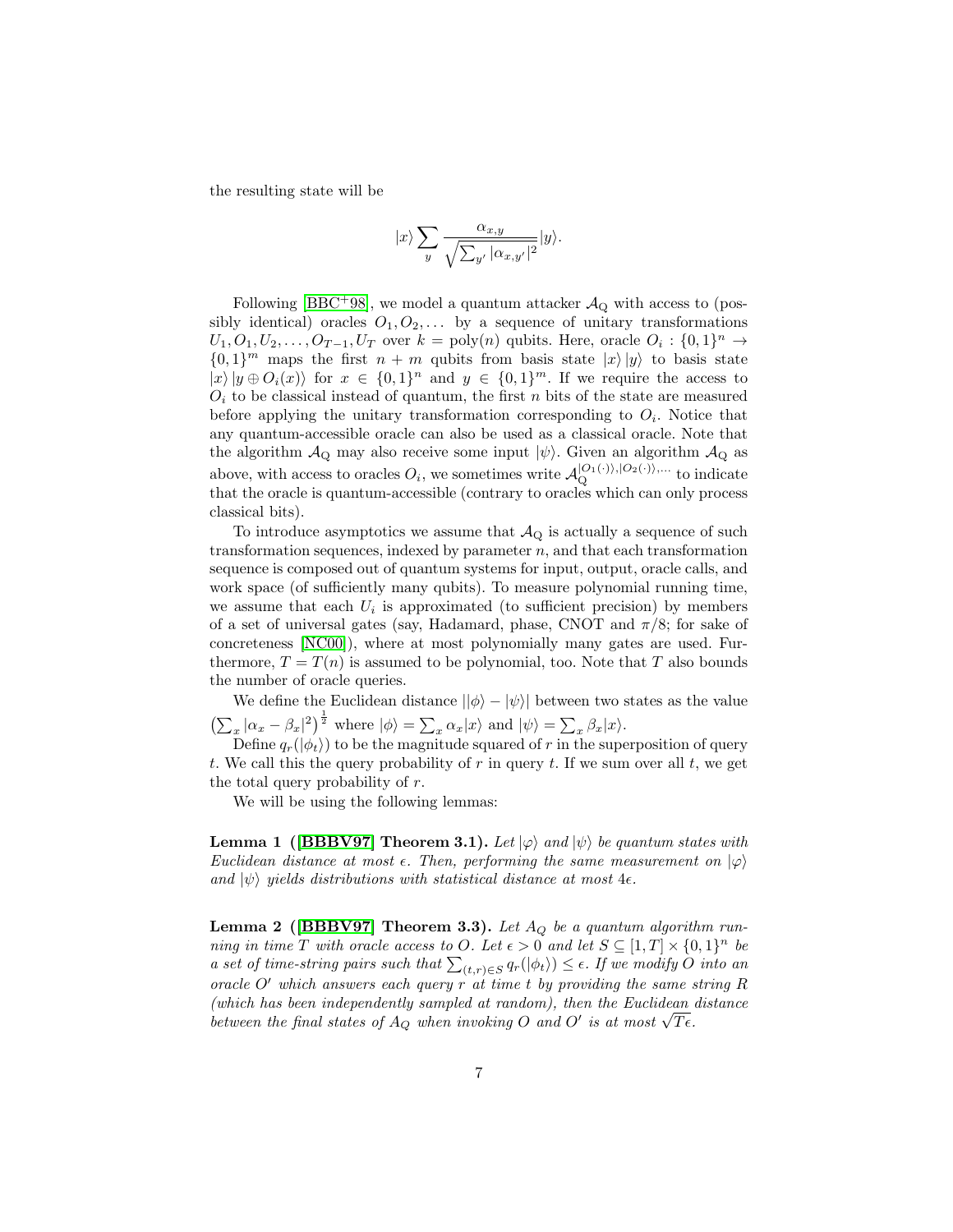#### 2.2 Quantum-Accessible Random Oracles

In the classical random oracle model [\[BR93\]](#page-27-0) all algorithms used in the system are given access to the same random oracle. In the proof of security, the reduction algorithm answers the adversary's queries with consistent random answers.

In the quantum settings, a quantum attacker issues a random oracle query which is itself a superposition of exponentially many states. The reduction algorithm must evaluate the random oracle at all points in the superposition. To ensure that random oracle queries are answered consistently across queries, it is convenient to assume that quantum-resistant pseudorandom functions exist, and to implement this auxiliary random oracle with such a PRF.

Definition 1 (Pseudorandom Function). A quantum-accessible pseudorandom function is an efficiently computable function PRF where, for all efficient quantum algorithms D,

$$
\left|\Pr[D^{\mathsf{PRF}(k,\cdot)}(1^n) = 1] - \Pr[D^{O(\cdot)}(1^n) = 1]\right| < \epsilon
$$

where  $\epsilon = \epsilon(n)$  is negligible in n, and where O is a random oracle, the first probability is over the keys  $k$  of length n, and the second probability is over all random oracles and the sampling of the result of D.

We note that, following Watrous [\[Wat09\]](#page-29-0), indistinguishability as above should still hold for any auxiliary quantum state  $\sigma$  given as additional input to D (akin to non-uniformity for classical algorithms). We do not include such auxiliary information in our definition in order to simplify.

We say that an oracle  $O'$  is computationally indistinguishable from a random oracle if, for all polynomial time quantum algorithms with oracle access, the variational distance of the output distributions when the oracle is  $O'$  and when the oracle is a truly random oracle  $O$  is negligible. Thus, simulating a random oracle with a quantum-accessible pseudorandom function is computationally indistinguishable from a true random oracle.

We remark that, instead of assuming that quantum-accessible PRFs exist, we can often carry out security reductions relative to a random oracle. Consider, for example, a signature scheme (in the quantum-accessible random oracle model) which we prove to be unforgeable for quantum adversaries, via a reduction to the one-wayness of a trapdoor permutation against quantum inverters. We can then formally first claim that the scheme is unforgeable as long as inverting the trapdoor permutation is infeasible even when having the additional power of a quantum-accessible random oracle; only in the next step we can then conclude that this remains true in the standard model, if we assume that quantum-accessible pseudorandom functions exist and let the inverter simulate the random oracle with such a PRF. We thus still get a potentially reasonable security claim even if such PRFs do not exist. This technique works whenever we can determine the success of the adversary (as in case of inverting a one-way function).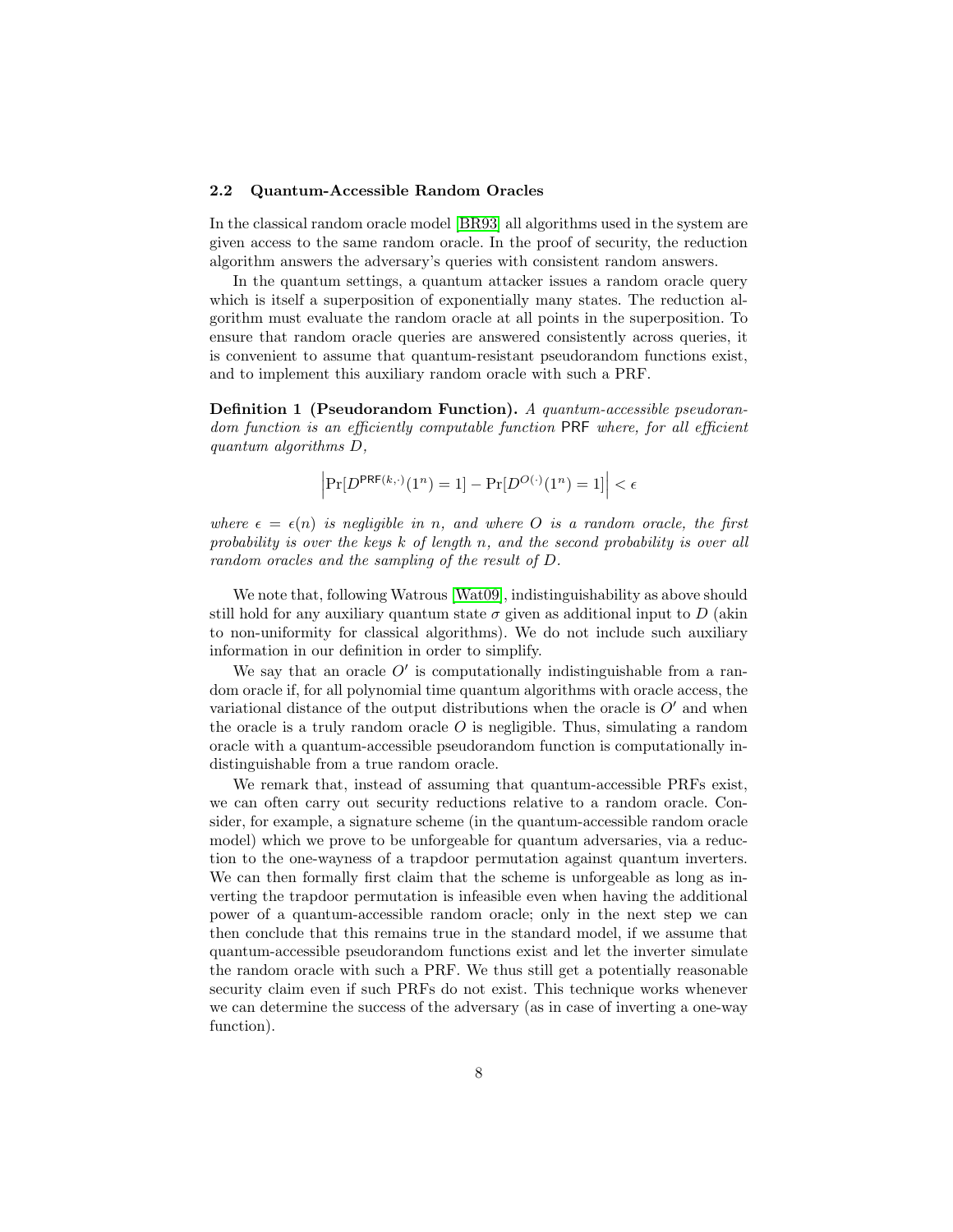#### 2.3 Hard Problems for Quantum Computers

We will use the following general notion of a hard problem.

**Definition 2** (Problem). A problem is a pair  $P = (Game_P, \alpha_P)$  where  $Game_P$ specifies a game that a (possibly quantum) adversary plays with a classical challenger. The game works as follows:

- On input  $1^n$ , the challenger computes a value x, which it sends to the adversary as its input
- The adversary is then run on x, and is allowed to make classical queries to the challenger.
- The adversary then outputs a value y, which it sends to the challenger.
- The challenger then looks at  $x, y$ , and the classical queries made by the adversary, and outputs 1 or 0.

The value  $\alpha_P$  is a real number between 0 (inclusive) and 1 (exclusive). It may also be a function of n, but for this paper, we only need constant  $\alpha_P$ , specifically  $\alpha_P$  is always 0 or  $\frac{1}{2}$ .

We say that an adversary  $A$  wins the game  $\text{Game}_P$  if the challenger outputs 1. We define the advantage  $\text{Adv}_{A,P}$  of A in problem P as

$$
Adv_{A,P} = |\Pr[A \text{ wins in Game}_P] - \alpha_P|
$$

**Definition 3 (Hard Problem).** A problem  $P = (Game_P, \alpha_P)$  is hard for quantum computers if, for all polynomial time quantum adversaries  $A$ ,  $Adv_{A,P}$ is negligible.

#### 2.4 Cryptographic Primitives

For this paper, we define the security of standard cryptographic primitives in terms of certain problems being hard for quantum computers. We give a brief sketch here and refer to the appendix for supplementary details.

A trapdoor function F is secure if  $Inv(\mathcal{F}) = (Game_{INV}(\mathcal{F}), 0)$  is a hard problem for quantum computers, where in  $Game_{INV}$ , an adversary is given a random element y and public key, and succeeds if it can output an inverse for y relative to the public key. A preimage sampleable trapdoor function,  $\mathcal{F}$ , is secure if  $Inv(\mathcal{F})$  as described above is hard, and if  $Col(\mathcal{F}) = (Game_{Col}(\mathcal{F}), 0)$ is hard for quantum computers, where in  $Game_{\text{col}}$ , an adversary is given a public key, succeeds if it can output a collision relative to that public key. A signature scheme S is secure if the game  $Sig\text{-}Force(S) = (Game<sub>Sig</sub>(S), 0)$  is hard, where  $\text{Game}_{\text{Sig}}$  is the standard existential unforgeability under a chosen message attack game. Lastly, a private (resp. public) key encryption scheme  $\mathcal E$  is secure if Sym-CCA( $\mathcal{E}$ ) = (Game<sub>Sym</sub>( $\mathcal{E}$ ),  $\frac{1}{2}$ ) (resp. Asym-CCA( $\mathcal{E}$ ) = (Game<sub>Asym</sub>( $\mathcal{E}$ ),  $\frac{1}{2}$ )), where  $\text{Game}_{\text{Sym}}$  is the standard private key CCA attack game, and  $\text{Game}_{\text{Asym}}$ is the standard public key attack game.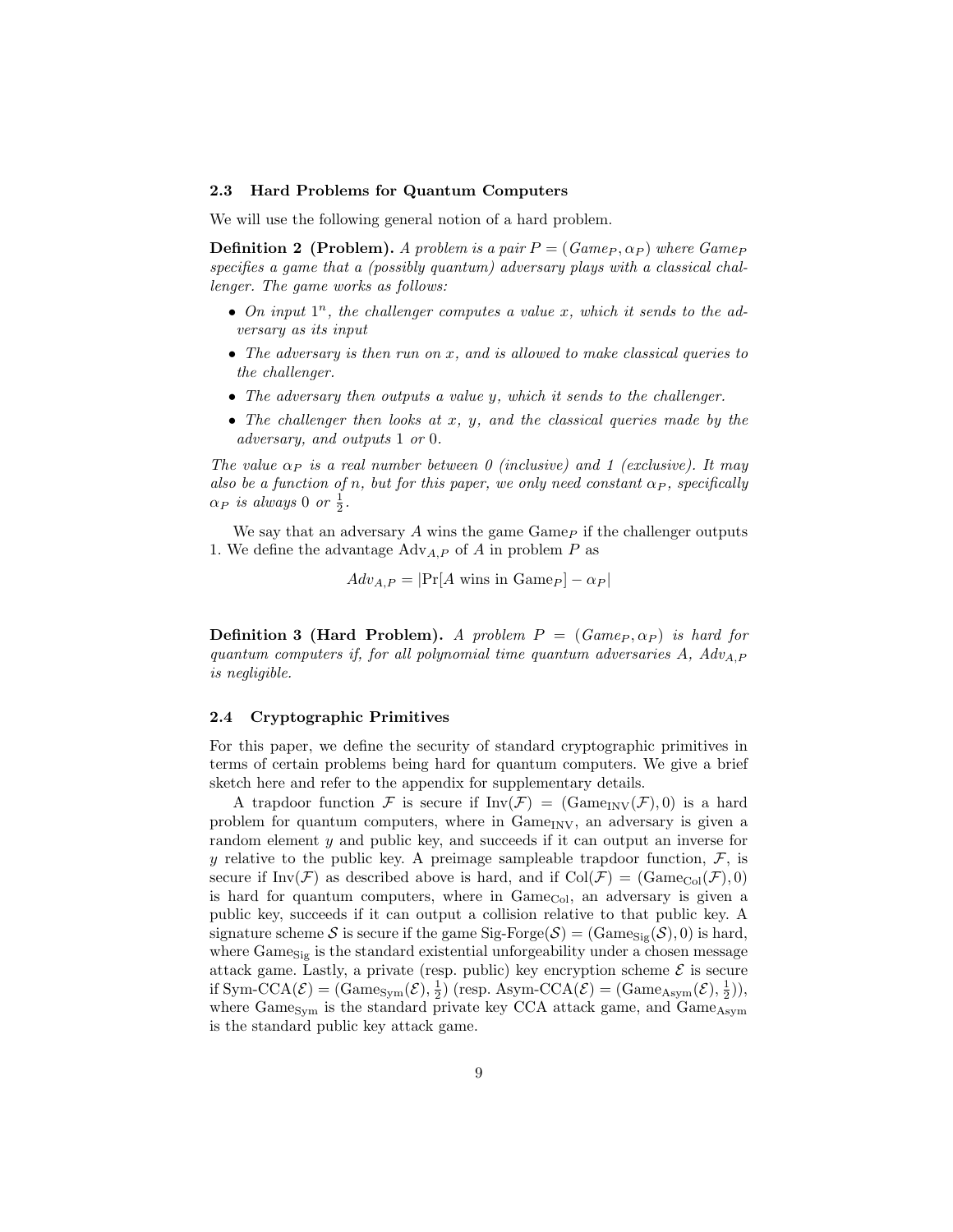### 3 Separation Result

In this section, we discuss a two-party protocol that is provably secure in the random oracle model against both classical and quantum adversaries with classical access to the random oracle (and when using quantum-immune primitives). We then use the polynomial gap between the birthday attack and a collision finder based on Grover's algorithm to show that the protocol remains secure for certain hash functions when only classical adversaries are considered, but becomes insecure for any hash function if quantum adversaries are allowed. Analyzing the protocol in the stronger quantum random oracle model, where we grant the adversary quantum access to the random oracle, yields the same negative result.

#### 3.1 Preliminaries

We start this section by presenting the necessary definitions and assumptions for our construction. For sake of simplicity, we start with a quantum-immune identification scheme to derive our protocol; any other primitive or protocol can be used in a similar fashion.

Identification Schemes. An identification scheme IS consists of three efficient algorithms (IS.KGen,  $P, V$ ) where IS.KGen on input  $1^n$  returns a key pair (sk, pk). The joint execution of  $\mathcal{P}(\mathsf{sk}, \mathsf{pk})$  and  $\mathcal{V}(\mathsf{pk})$  then defines an interactive protocol between the prover  $P$  and the verifier  $V$ . At the end of the protocol  $V$  outputs a decision bit  $b \in \{0,1\}$ . We assume completeness in the sense that for any honest prover the verifier accepts the interaction with output  $b = 1$ . Security of identification schemes is usually defined by considering an adversary  $A$  that first interacts with the honest prover to obtain some information about the secret key. In a second stage, the adversary then plays the role of the prover and has to make a verifier accept the interaction. We say that an identification scheme is sound if the adversary can convince the verifier with negligible probability only.

(Near-)Collision-Resistant Hash Functions. A hash function  $H = (H.KGen, H.Eval)$ is a pair of efficient algorithms such that H.KGen for input  $1^n$  returns a key k (which contains 1<sup>n</sup>), and H.Eval for input k and  $M \in \{0,1\}^*$  deterministically outputs a digest H.Eval $(k, M)$ . For a random oracle H we use k as a "salt" and consider the random function  $H(k, \cdot)$ . The hash function is called near-collision-resistant if for any efficient algorithm  $A$  the probability that for  $k \leftarrow H.KGen(1^n)$ , some constant  $1 \leq \ell \leq n$  and  $(M, M') \leftarrow \mathcal{A}(k, \ell)$  we have  $M \neq M'$  but  $H.Eval(k, M)|_{\ell} = H.Eval(k, M')|_{\ell}$ , is negligible (as a function of n). Here we denote by  $x|_\ell$  the leading  $\ell$  bits of the string x. Note that for  $\ell = n$  the above definition yields the standard notion of collision-resistance.

In the classical setting, (near-)collision-resistance for any hash function is upper bounded by the *birthday attack*. This generic attack state that for any hash function with  $n$  bits output, an attacker can find a collision with probability roughly  $1/2$  by probing  $2^{n/2}$  distinct and random inputs. For random oracles this attack is optimal.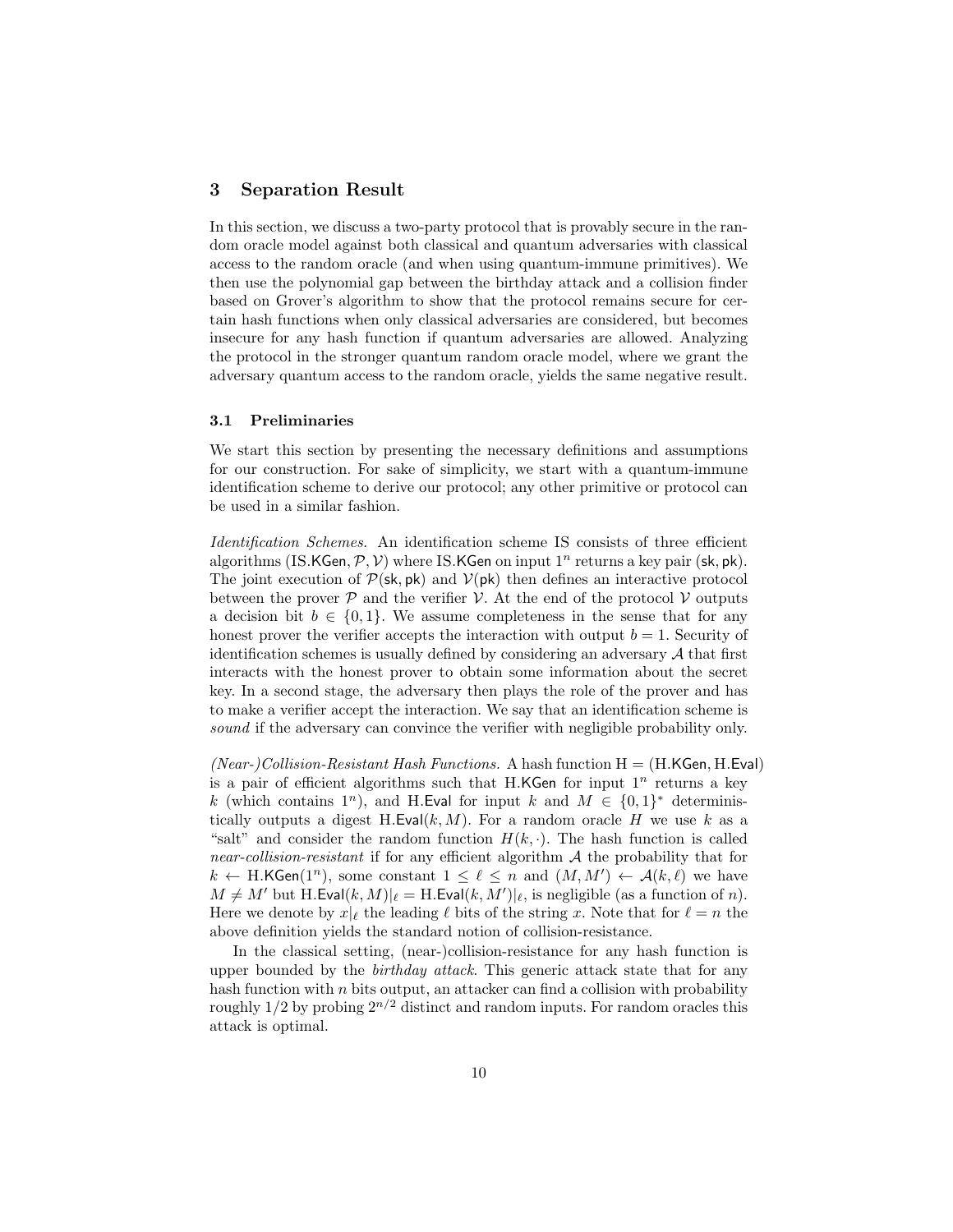Grover's Algorithm and Quantum Collision Search. Grover's algorithm [\[Gro96,](#page-28-12)[Gro98\]](#page-28-13) performs a search on an unstructured database with N elements in time  $O(\sqrt{N})$ while the best classical algorithm requires  $O(N)$  steps. Roughly, this is achieved by using superpositions to examine all entries "at the same time". Brassard et al. [\[BHT98\]](#page-27-8) showed that this speed-up can also be obtained for solving the collision problem for a hash function  $H: \{0,1\}^* \to \{0,1\}^n$ . Therefore, one first selects a subset K of the domain  $\{0,1\}^*$  and then applies Grover's algorithm on an indicator function f that tests for any input  $M \in \{0,1\}^* \backslash K$  if there exists an an indicator function f that tests for any input  $M \in \{0, 1\}^{\setminus}$  A if there exists an  $M' \in K$  such that  $H(M) = H(M')$  holds. By setting  $|K| = \sqrt[3]{2^n}$ , the algorithm  $M \in \mathbb{R}$  such that  $H(M) = H(M')$  holds. By setting  $|K| = \sqrt{2^n}$ , the algorith<br>finds a collision after  $O(\sqrt[3]{2^n})$  evaluations of H with probability at least  $1/2$ .

Computational and Timing Assumptions. To allow reasonable statements about the security of our protocol we need to formalize assumptions concerning the computational power of the adversary and the time that elapses on quantum and classical computers. We first demand that the speed-up one can gain by using a parallel machine with many processors, is bounded by a fixed term. This basically resembles the fact that in the real world there is only a concrete and finite amount of equipment available that can contribute to such a performance gain.

<span id="page-10-0"></span>Assumption 1 (Parallel Speed-Up) Let  $T(C)$  denote the time that is required to solve a problem C on a classical computer, and  $T_P(C)$  is the required time that elapses on a parallel system. Then, there exist a constant  $\alpha \geq 1$ , such that for any problem C it holds that  $T_P(C) \geq T(C)/\alpha$ .

We also introduce two assumptions regarding the time that is needed to evaluate a hash function or to send a message between two parties. Note that both assumptions are merely for the sake of convenience, as one could patch the idea by relating the timings more rigorously. The first assumption states that the time that is required to evaluate a hash function  $H$  is independent of the input and the computational environment.

Assumption 2 (Unit Time) For any hash function H and any input message M (resp.  $M_Q$  for quantum-state inputs) the evaluation of  $H(M)$  requires a constant time  $T(H(M)) = T_P(H(M)) = T_Q(H(M_Q))$  (where  $T_Q$  denotes the time that elapses on a quantum computer).

Furthermore, we do not charge any extra time for sending and receiving messages, or for any computation other than evaluating a hash function (e.g., maintaining lists of values).

Assumption 3 (Zero Time) Any computation or action that does not require the evaluation of a hash function, costs zero time.

The latter assumption implicitly states that the computational overhead that quantum algorithms may create to obtain a speed-up is negligible when compared to the costs of a hash evaluation. This might be too optimistic in the near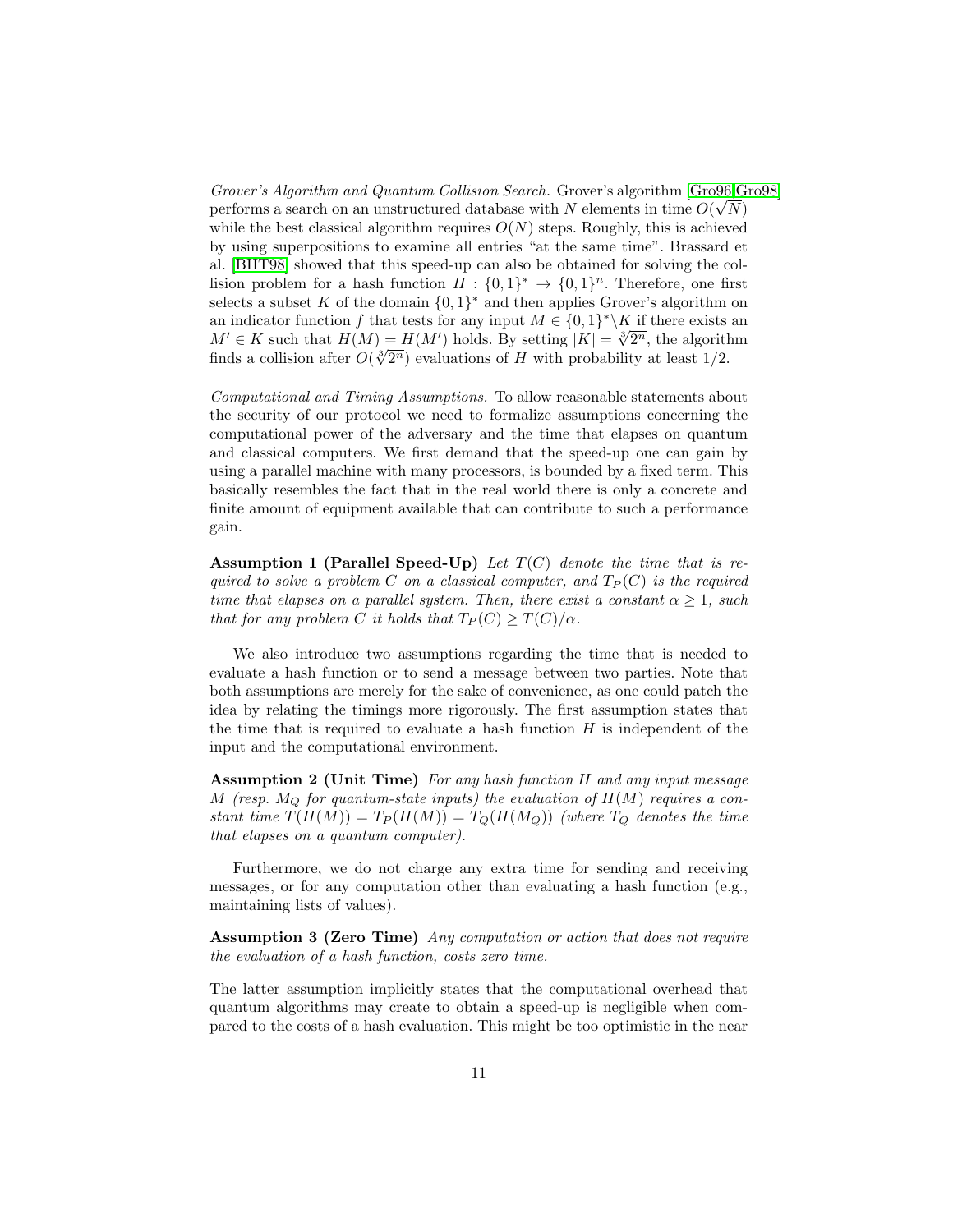future, as indicated by Bernstein [\[Ber09\]](#page-27-15). That is, Bernstein discussed that the overall costs of a quantum computation can be higher than of massive parallel computation. However, as our work addresses conceptional issues that arise when *efficient* quantum computers exist, this assumption is somewhat inherent in our scenario.

#### 3.2 Construction

We now present our identification scheme between a prover  $P$  and a verifier  $V$ . The main idea is to augment a secure identification scheme IS by a collisionfinding stage for some hash function H. In this first stage, the verifier checks if the prover is able to produce collisions on a hash function in a particular time. More precisely, the verifier starts for timekeeping to evaluate the hash function H.Eval(k, ·) on the messages  $\langle c \rangle$  for  $c = 1, 2, ..., \left[ \sqrt[3]{2^e} \right]$  for a key k chosen by the verifier and where  $\langle c \rangle$  stands for the binary representation of c with log  $\left[\sqrt[3]{2^{\ell}}\right]$  bits. The prover has now to respond with a near-collision  $M \neq M'$ such that H.Eval $(k, M) = H$ .Eval $(k, M')$  holds for the first  $\ell$  bits. One round of the collision-stage ends if the verifier either receives such a collision or finishes the collision-stage ends if the verifier either receives such a collision or finishes<br>its  $\sqrt[3]{2^{\ell}}$  hash evaluations. The verifier and the receiver then repeat such a round  $r = \text{poly}(n)$  times, sending a fresh key k in each round.

Subsequently, both parties run the standard identification scheme. At the end, the verifier accepts if the prover was able to find enough collisions in the first stage or identifies correctly in the second stage. Thus, as long as the prover is not able to produce collisions in the required time, the protocol mainly resembles the IS protocol.

Completeness of the IS<sup>∗</sup> protocol follows easily from the completeness of the underlying IS scheme.

Security against Classical and Quantum Adversaries. To prove security of our protocol, we need to show that an adversary  $A$  after interacting with an honest prover  $\mathcal{P}^*$ , can subsequently not impersonate  $\mathcal{P}^*$  such that  $\mathcal{V}^*$  will accept the identification. Let  $\ell$  be such that  $\ell > 6 \log(\alpha)$  where  $\alpha$  is the constant reflecting the bounded speed-up in parallel computing from Assumption (1). By assuming that IS =  $(IS.KGen, P, V)$  is a quantum-immune identification scheme, we can show that  $IS^*$  is secure in the standard random oracle model against classical and quantum adversaries.

The main idea is that for the standard random oracle model, the ability of finding collisions is bounded by the birthday attack. Due to the constraint of finding collisions is bounded by the birthday attack. Due to the constraint of granting only time  $O(\sqrt[3]{2^{\ell}})$  for the collision search and setting  $\ell > 6 \log(\alpha)$ , even granting only time  $O(V^2)$  for the comsion search and setting  $\ell > 0$  log( $\alpha$ ), even<br>an adversary with quantum or parallel power is not able to make at least  $\sqrt{2^{\ell}}$ random oracle queries. Thus, A has only negligible probability to respond in more than  $1/4$  of r rounds with a collision.

When considering only classical adversaries, we can also securely instantiate the random oracle by a hash function  $H$  that provides near-collision-resistance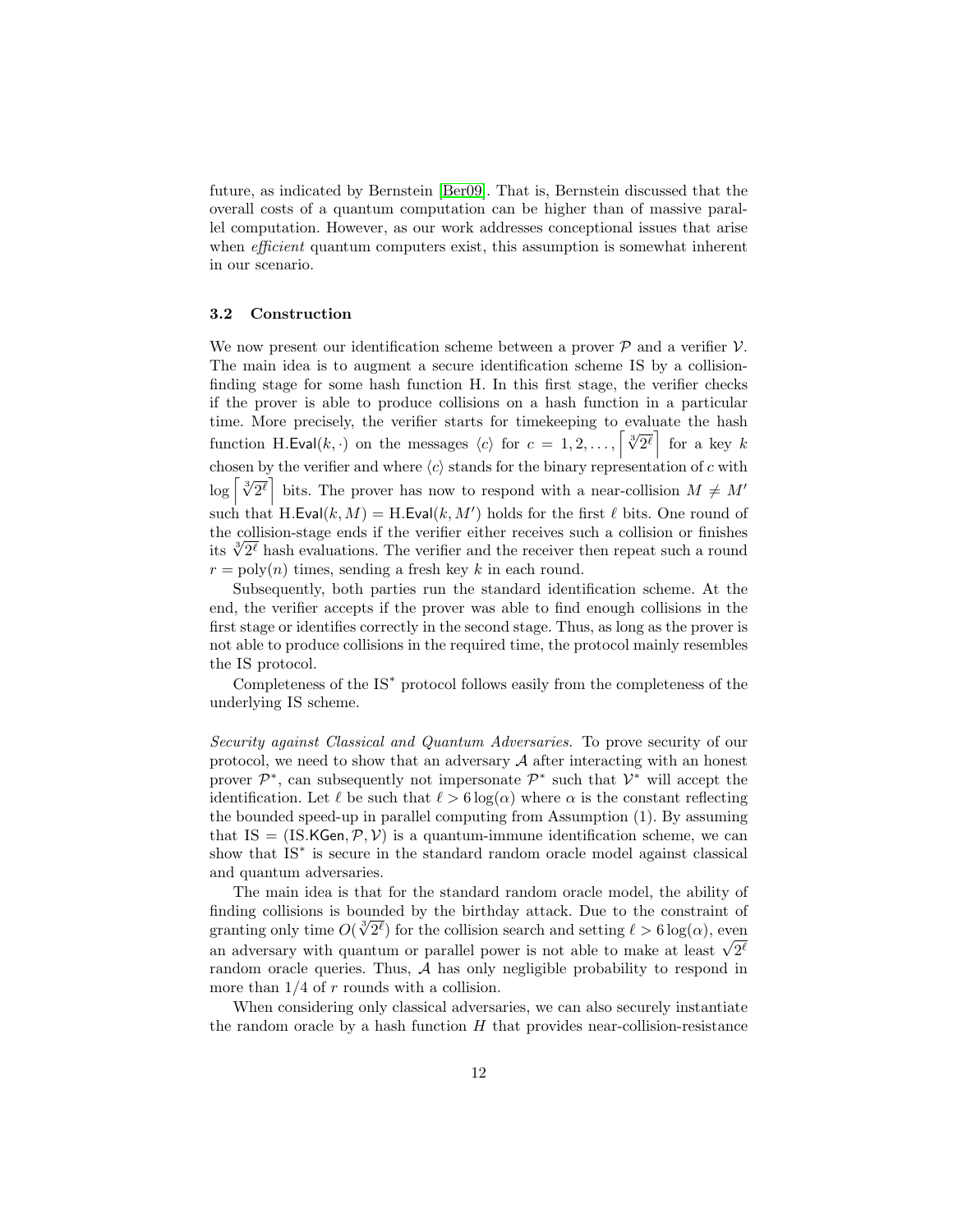```
Verifier \mathcal{V}^*∗ Prover \mathcal{P}^*pk, \ell \leq log(n), collCount = 0
                                                                                ({\sf sk}, {\sf pk}) \leftarrow \text{IS.KGen}(1^n), \ellcollision stage (repeat for i = 1, 2, \ldots, r):
 k_i \leftarrow H.KGen(1^n)compute H.Eval(\langle 1 \rangle)\begin{array}{c} k_i \longrightarrow \\ \downarrow \end{array} search for \ell-near
 compute H.Eval(\langle 2 \rangle) collision on H(k_i, \cdot).
     .
     .
                                             \longleftarrow M_i, M'_icompute H.Eval(\langle c \rangle)
 stop if c > \left\lceil \sqrt[3]{2^{\ell}} \right\rceil or
\text{H.Eval}(k_i, \overline{M}_i)|_{\ell} = \text{H.Eval}(k_i, \overline{M}'_i)|_{\ell}if collision was found set
\text{collCount} := \text{collCount} + 1identification stage:
                                             −−−−−−−−−−−−−−→
 decision bit b
                                               \langle \mathcal{P}(\mathsf{sk}, \mathsf{pk}), \mathcal{V}(\mathsf{pk}) \rangleaccept if b = 1or collCount >r/4
```
Fig. 1. The IS<sup>\*</sup>-Identification Protocol

close to the birthday bound. Note that this property is particularly required from the SHA-3 candidates [\[NIS07\]](#page-28-14).

However, for adversaries  $\mathcal{A}_{Q}$  with quantum power, such an instantiation is not possible for any hash function. This stems from the fact that  $A_Q$  can locally evaluate a hash function on quantum states which in turns allows it to apply evaluate a hash function on quantum states which in turns allows it to apply Grover's search algorithm. Then an adversary will find a collision in time  $\sqrt[3]{2^{\ell}}$ with probability at least  $1/2$ , and thus will be able to provide  $r/4$  collisions with noticeable probability. The same result holds in the quantum-accessible random oracle model, since Grover's algorithm only requires (quantum) black-box access to the hash function.

Formal proofs of all statements are given in Appendix [B.](#page-31-0)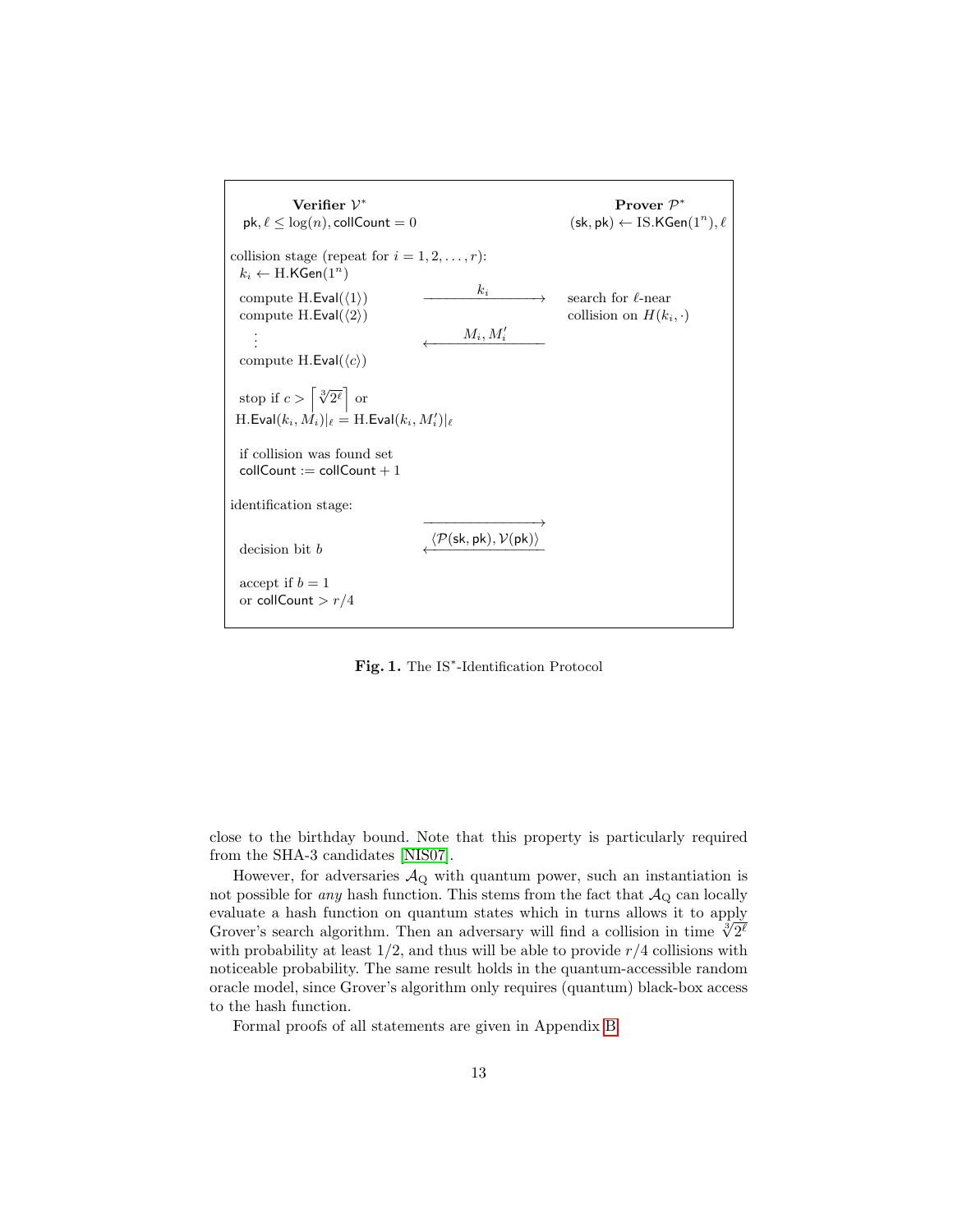## <span id="page-13-1"></span>4 Signature Schemes in the Quantum-Accessible Random Oracle Model

We now turn to proving security in the quantum-accessible random oracle model. We present general conditions for when a proof of security in the classical random oracle model implies security in the quantum-accessible random oracle model. The result in this section applies to signatures whose classical proof of security is a history-free reduction as defined next. Roughly speaking, history-freeness means that the classical proof of security simulates the random oracle and signature oracle in a history-free fashion. That is, its responses to queries do not depend on responses to previous queries or the query number. We then show that a number of classical signature schemes have a history-free reduction thereby proving their security in the quantum-accessible random oracle model.

<span id="page-13-0"></span>Definition 4 (History-free Reduction). A random oracle model signature scheme  $S = (G, S^{O}, V^{O})$  has a history-free reduction from a hard problem  $P =$  $(Game_P, 0)$  if there is a proof of security that uses a classical PPT adversary A for  $S$  to construct a classical PPT algorithm  $B$  for problem  $P$  such that:

- Algorithm B for P contains four explicit classical algorithms: START,  $\text{RAND}^{O_c}$ ,  $\text{SIGN}^{O_c}$ , and  $\text{FINISH}^{O_c}$ . The latter three algorithms have access to a shared classical random oracle  $O_c$ . These algorithms, except for  $\text{RAND}^{O_c}$ , may also make queries to the challenger for problem P. The algorithms are used as follows:
	- (1) Given an instance x for problem P as input, algorithm B first runs  $\text{START}(x)$  to obtain (pk, z) where pk is a signature public key and z is private state to be used by B. Algorithm B sends pk to A and plays the role of challenger to A.
- (2) When A makes a classical random oracle query to  $O(r)$ , algorithm B responds with  $\text{RAND}^{O_c}(r, z)$ . Note that RAND is given the current query as input, but is unaware of previous queries and responses.
- (3) When A makes a classical signature query  $S(\mathsf{sk}, m)$ , algorithm B responds with  $\text{SIGN}^{O_c}(m, z)$ .
- (4) When A outputs a signature forgery candidate  $(m, \sigma)$ , algorithm B outputs  $\text{FINISH}^{O_c}(m, \sigma, z)$ .
- There is an efficiently computable function INSTANCE(pk) which produces an instance x of problem P such that  $\text{START}(x) = (\text{pk}, z)$  for some z. Consider the process of first generating  $(\mathsf{sk}, \mathsf{pk})$  from  $G(1^n)$ , and then computing  $x = \text{INSTANCE}(\text{pk})$ . The distribution of x generated in this way is negligibly close to the distribution of  $x$  generated in  $Game_P$ .
- For fixed z, consider the classical random oracle  $O(r) = \text{RAND}^{O_c}(r, z)$ . Define a quantum oracle O<sub>quant</sub>, which transforms a basis element  $|x, y\rangle$ into  $|x, y \oplus O(x)\rangle$ . We require that  $O_{\text{quant}}$  is quantum computationally indistinguishable from a random oracle.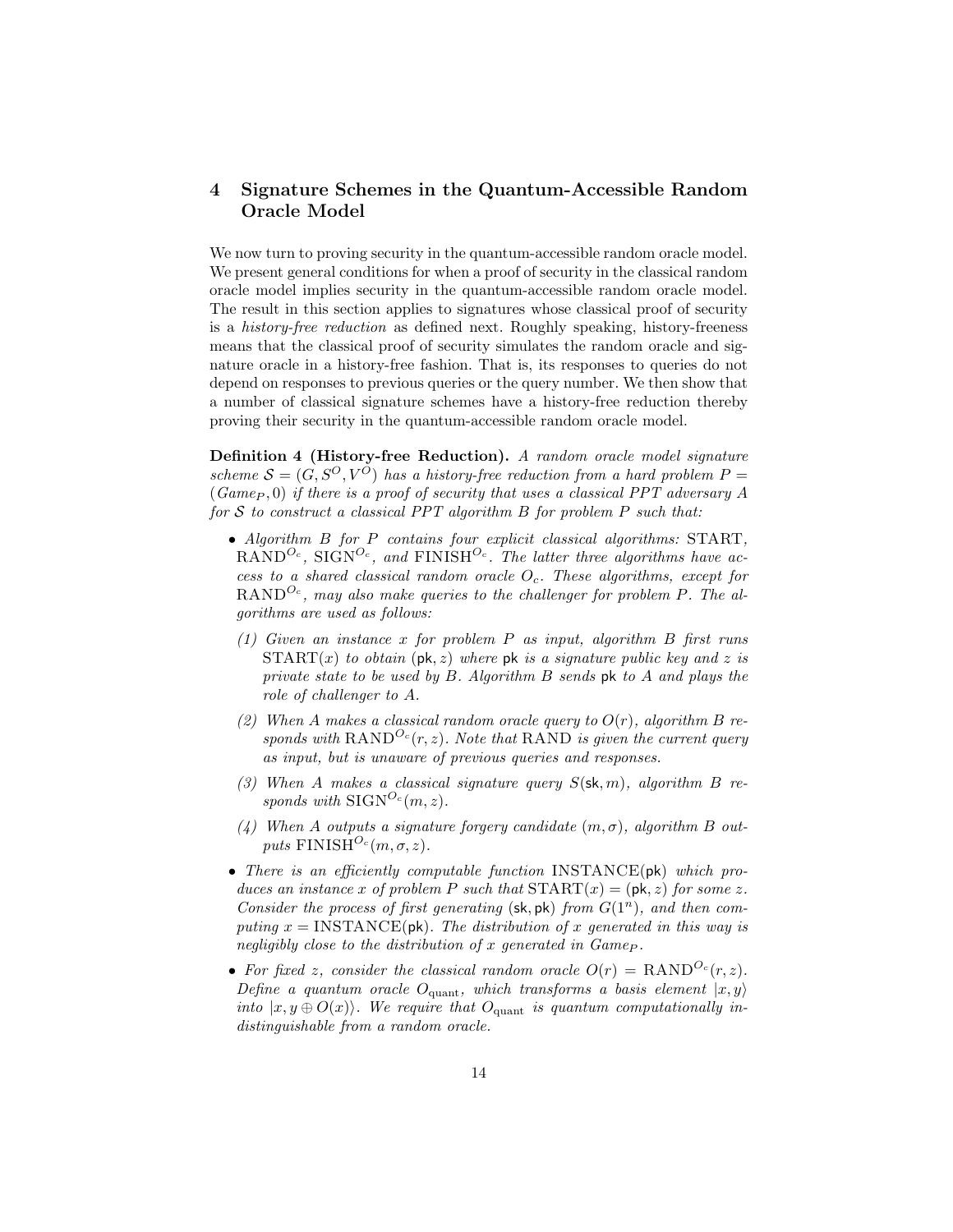- SIGN<sup>O<sub>c</sub></sup> either aborts (and hence B aborts) or it generates a valid signature relative to the oracle  $O(r) = \text{RAND}^{O_c}(r, z)$  with a distribution negligibly close to the correct signing algorithm. The probability that none of the signature queries abort is non-negligible.
- If  $(m, \sigma)$  is a valid signature forgery relative to the public key pk and oracle  $O(r) = \text{RAND}^{O_c}(r, z)$  then the output of B (i.e. FINISH<sup>O</sup>c(m,  $\sigma$ , z)) causes the challenger for problem P to output 1 with non-negligible probability.  $\square$

We now show that history-free reductions imply security in the quantum settings.

<span id="page-14-0"></span>**Theorem 1.** Let  $S = (G, S, V)$  be a signature scheme. Suppose that there is a history-free reduction that uses a classical PPT adversary A for S to construct a PPT algorithm B for a problem P. Further, assume that P is hard for polynomial-time quantum computers, and that quantum-accessible pseudorandom functions exist. Then  $S$  is secure in the quantum-accessible random oracle model.

Proof. The history-free reduction includes five (classical) algorithms START, RAND, SIGN, FINISH, and INSTANCE, as in Definition [4.](#page-13-0) We prove the quantum security of  $S$  using a sequence of games, where the first game is the standard quantum signature game with respect to  $S$ .

**Game 0.** Define Game<sub>0</sub> as the game a quantum adversary  $A_Q$  plays for problem Sig-Forge $(S)$ . Assume towards contradiction that  $A_Q$  has a non-negligible advantage.

**Game 1.** Define Game<sub>1</sub> as the following modification to Game<sub>0</sub>: after the challenger generates (sk, pk), it computes  $x \leftarrow \text{INSTANCE}(\text{pk})$  as well as  $(\mathsf{pk}, z) \leftarrow \text{START}(x)$ . Further, instead of answering  $A_Q$ 's quantum random oracle queries with a truly random oracle, the challenger simulates for  $A_Q$  a quantum-accessible random oracle  $O_{\text{quant}}$  as an oracle that maps a basis element  $|x, y\rangle$  into the element  $|x, y \oplus \text{RAND}^{O_q}(x, z)\rangle$ , where  $O_q$  is a truly random quantum-accessible oracle. The history-free guarantee on RAND ensures that  $O_{\text{quant}}$  is computationally indistinguishable from random for quantum adversaries. Therefore, the success probability of  $A_Q$  in Game<sub>1</sub> is negligibly close to its success probability in  $Game_0$ , and hence is non-negligible.

**Game 2.** Modify the challenger from  $Game_1$  as follows: instead of generating  $(\mathsf{sk}, \mathsf{pk})$  and computing  $x = \text{INSTANCE}(\mathsf{pk})$ , start off by running the challenger for problem  $P$ . When that challenger sends  $x$ , then start the challenger from Game<sub>1</sub> using this x. Also, when  $A_{\mathcal{Q}}$  asks for a signature on m, answer with  $\text{SIGN}^{O_q}(m, z)$ . First, since INSTANCE is part of a history-free reduction, this change in how we compute  $x$  only negligibly affects the distribution of  $x$ , and hence the behavior of  $A<sub>O</sub>$ . Second, as long as all signing algorithms succeed, changing how we answer signing queries only negligibly affects the behavior of  $A_Q$ . Thus, the probability that  $A_Q$  succeeds is the product of the following two probabilities:

• The probability that all of the signing queries are answered without aborting.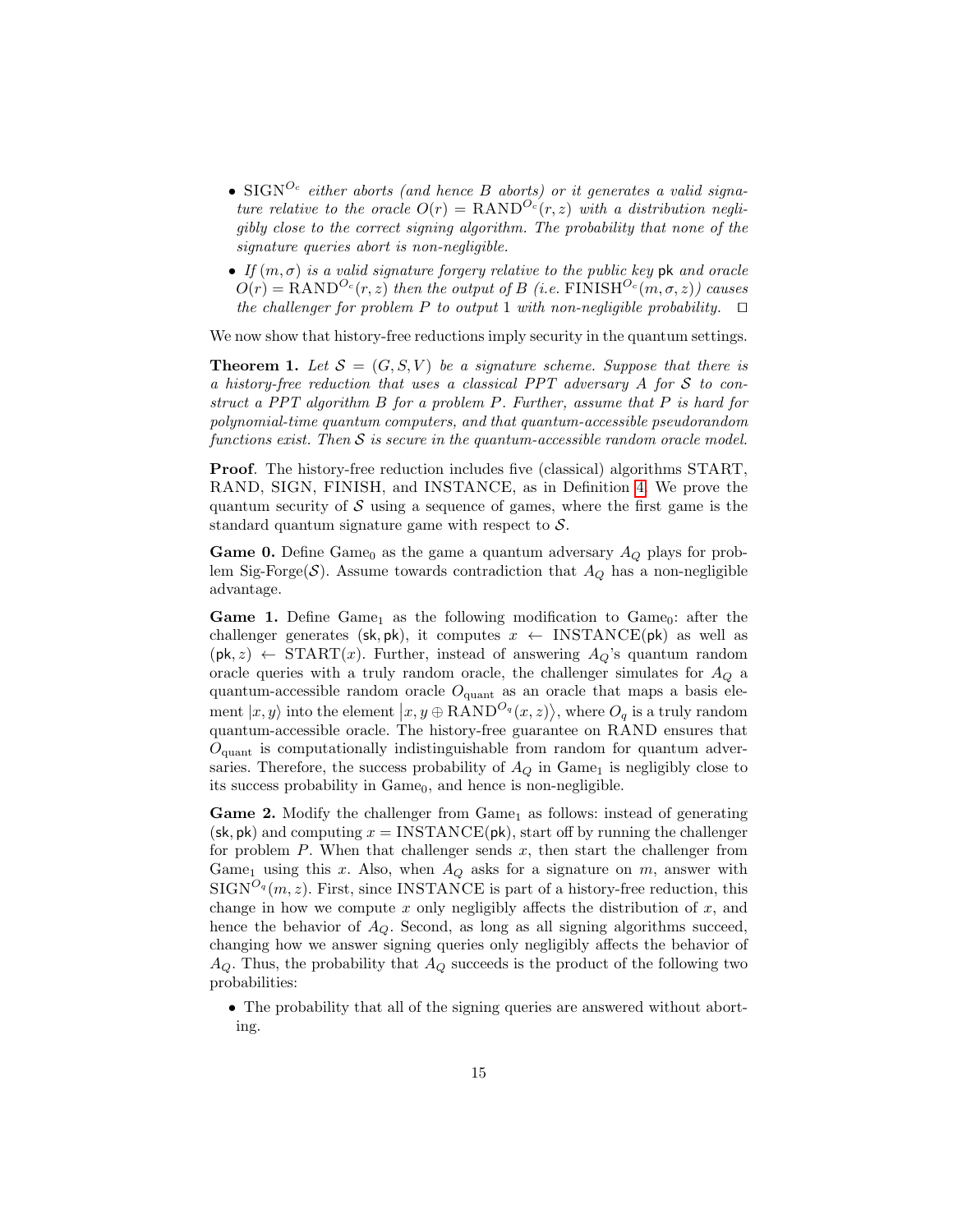• The probability that  $A_Q$  produces a valid forgery given that the signing queries were answered successfully.

The first probability is non-negligible by assumption, and the second is negligibly close to the success probability of  $A_Q$  in Game<sub>1</sub>, which is also non-negligible. This means that the success probability of  $A_Q$  in Game<sub>3</sub> is non-negligible.

**Game 3.** Define Game<sub>3</sub> as in Game<sub>2</sub>, except that for two modifications to the challenger: First, it generates a key  $k$  for the quantum-accessible PRF. Then, to answer a random oracle query  $O_q(|\phi\rangle)$ , the challenger applies the unitary transformation that takes a basis element  $|x, y\rangle$  into  $|x, y \oplus \text{PRF}(k, x)\rangle$ . If the success probability in Game<sub>3</sub> was non-negligibly different from that of  $Game<sub>2</sub>$ , we could construct a distinguisher for PRF which plays both the role of  $A_Q$  and the challenger. Hence, the success probability in  $Game_3$  is negligibly close to that of  $Game<sub>2</sub>$ , and hence is also non-negligible.

Given a quantum adversary that has non-negligible advantage in Game 3 we construct a quantum algorithm  $B_Q$  that breaks problem P. When  $B_Q$  receives instance x from the challenger for problem P, it computes  $(\mathsf{pk}, z) \leftarrow \text{START}(x)$ and generates a key k for PRF. Then, it simulates  $A_Q$  on pk.  $B_Q$  answers random oracle queries using a quantum-accessible function built from  $\text{RAND}^{\text{PRF}(k,\cdot)}(\cdot, z)$ as in Game 1. It answers signing queries using  $SIGN^{PRF(k,.)}(\cdot, z)$ . Then, when  $A_Q$  outputs a forgery candidate  $(m, \sigma)$ ,  $B_Q$  computes FINISH<sup>PRF(k,·)</sup> $(m, \sigma, z)$ , and returns the result to the challenger for problem P.

Observe that the behavior of  $A_{\mathcal{Q}}$  in Game<sub>3</sub> is identical to that as a subroutine of  $B_Q$ . Hence,  $A_Q$  as a subroutine of  $B_Q$  will output a valid forgery  $(m, \sigma)$  with non-negligible probability. If  $(m, \sigma)$  is a valid forgery, then since FINISH is part of a history-free reduction,  $\text{FINISH}^{\text{PRF}(k,\cdot)}(m, \sigma, z)$  will cause the challenger for problem  $P$  to accept with non-negligible probability. Thus, the probability that  $P$  accepts is also non-negligible, contradicting our assumption that  $P$  is hard for quantum computers.

Hence we have shown that any polynomial quantum algorithm has negligible advantage against problem Sig-Forge $(S)$  which completes the proof.  $\Box$ 

We note that, in every step of the algorithm, the adversary  $A_Q$  remains in a pure state. This is because, in each game,  $A_Q$ 's state is initially pure (since it is classical), and every step of the game either involves a unitary transformation, a partial measurement, or classical communication. In all three cases, if the state is pure before, it is also pure after.

We also note that we could have stopped at  $Game_2$  and assumed that the cryptographic problem  $P$  is hard relative to a (quantum-accessible) random oracle. Assuming the existence of quantum-accessible pseudorandom functions allows us to draw the same conclusion in the standard (i.e., non-relativized) model at the expense of an extra assumption.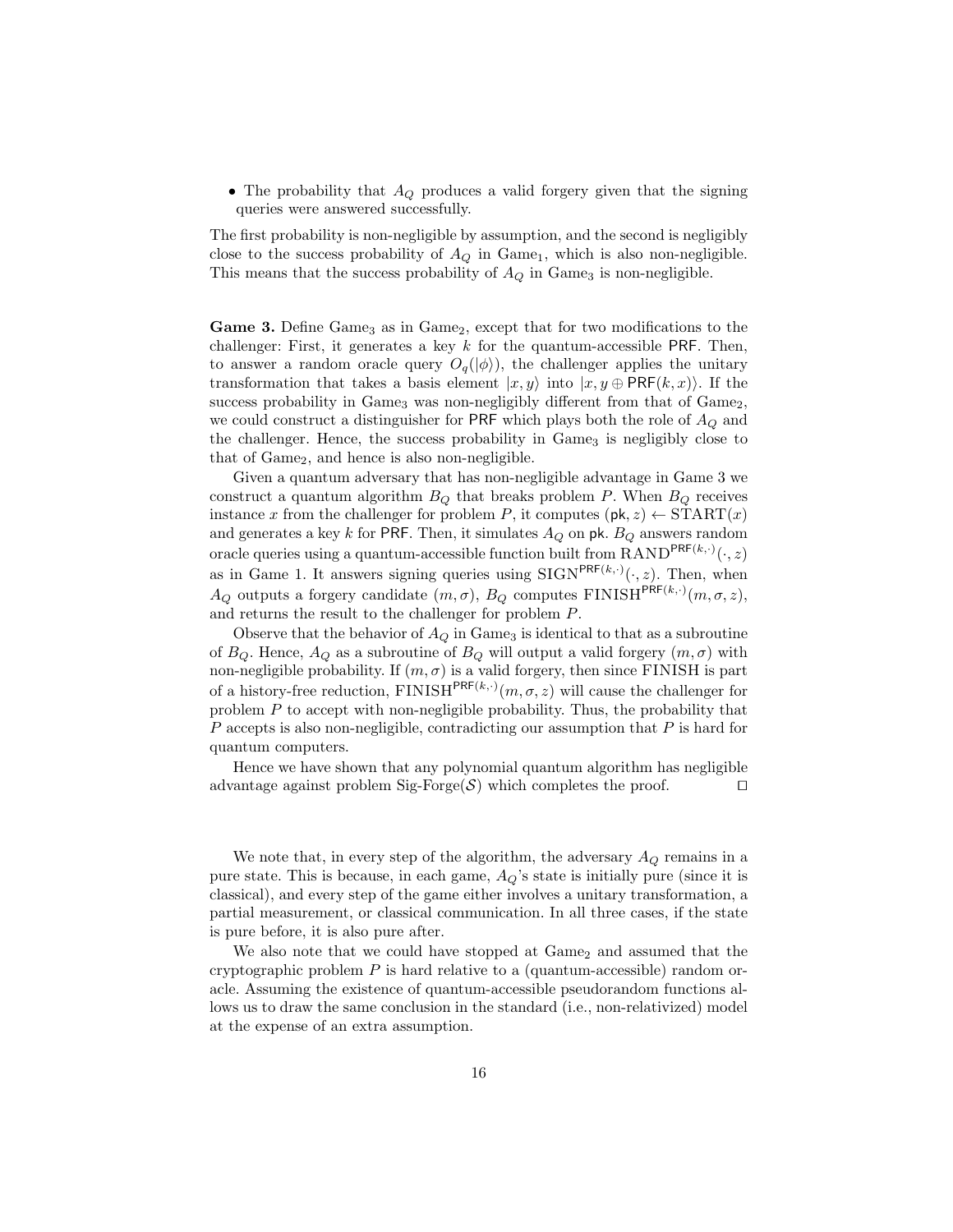### <span id="page-16-2"></span>4.1 Secure Signatures From Preimage Sampleable Trapdoor Functions (PSF)

We now use Theorem [1](#page-14-0) to prove the security of the Full Domain Hash signature scheme when instantiated with a preimage sampleable trapdoor function (PSF), such as the one proposed in [\[GPV08\]](#page-28-2). Loosely speaking, a PSF  $\mathcal F$  is a tuple of PPT algorithms  $(G, \text{Sample}, f, f^{-1})$  where  $G(\cdot)$  generates a key pair (pk, sk),  $f(\mathsf{pk}, \cdot)$  defines an efficiently computable function,  $f^{-1}(\mathsf{sk}, y)$  samples from the set of pre-images of y, and Sample(pk) samples x from the domain of  $f(\mathsf{pk}, \cdot)$ such that  $f(\mathsf{pk}, x)$  is statistically close to uniform in the range of  $f(\mathsf{pk}, \cdot)$ . The PSF of [\[GPV08\]](#page-28-2) is not only one-way, but is also collision resistant.

<span id="page-16-1"></span>Recall that the full domain hash (FDH) signature scheme [\[BR93\]](#page-27-0) is defined as follows:

**Definition 5** (Full Domain Hash). Let  $\mathcal{F} = (G, f, f^{-1})$  be a trapdoor permutation, and O a hash function whose range is the same as the range of f. The full domain hash signature scheme is  $S = (G, T, V)$  where:

- $G = G_0$
- $S^{O}(\textsf{sk}, m) = f^{-1}(\textsf{sk}, O(m))$
- $V^O(\mathsf{pk}, m, \sigma) = \begin{cases} 1 & \text{if } O(m) = f(\mathsf{pk}, \sigma) \\ 0 & \text{if } O(m) \end{cases}$ 0 otherwise

Gentry et al. [\[GPV08\]](#page-28-2) show that the FDH signature scheme can be instantiated with a PSF  $\mathcal{F} = (G, \text{Sample}, f, f^{-1})$  instead of a trapdoor permutation. Call the resulting system FDH-PSF. They prove that FDH-PSF is secure against classical adversaries, provided that the pre-image sampling algorithm used during signing is derandomized (e.g. by using a classical PRF to generate its random bits). Their reduction is not quite history-free, but we show that it can be made history-free.

Consider the following reduction from a classical adversary A for the FDH-PSF scheme S to a classical collision finder B for  $\mathcal{F}$ :

- On input pk, B computes  $\text{START}(\text{pk}) := (\text{pk}, \text{pk})$ , and simulates A on pk.
- When A queries  $O(r)$ , B responds with  $\text{RAND}^{O_c}(r, \textsf{pk}) := f(\textsf{pk}, \text{Sample}(1^n; O_c(r))).$
- When  $A$  queries  $S(\mathsf{sk}, m)$ ,  $B$  responds with  $\text{SIGN}^{O_c}(m, \textsf{pk}) := Sample(1^n; O_c(m)).$
- When A outputs  $(m, \sigma)$ , B outputs FINISH<sup>O<sub>c</sub></sup>(m,  $\sigma$ , pk) :=  $(Sample(1^n; O_c(m)), \sigma)$ .

<span id="page-16-0"></span>In addition, we define  $INSTANCE(pk) := pk$ . Algorithms INSTANCE and START trivially satisfy the requirements of history-freeness (Definition [4\)](#page-13-0). Before showing that the above reduction is in history-free form, we need the following technical lemma whose proof is given in the appendix .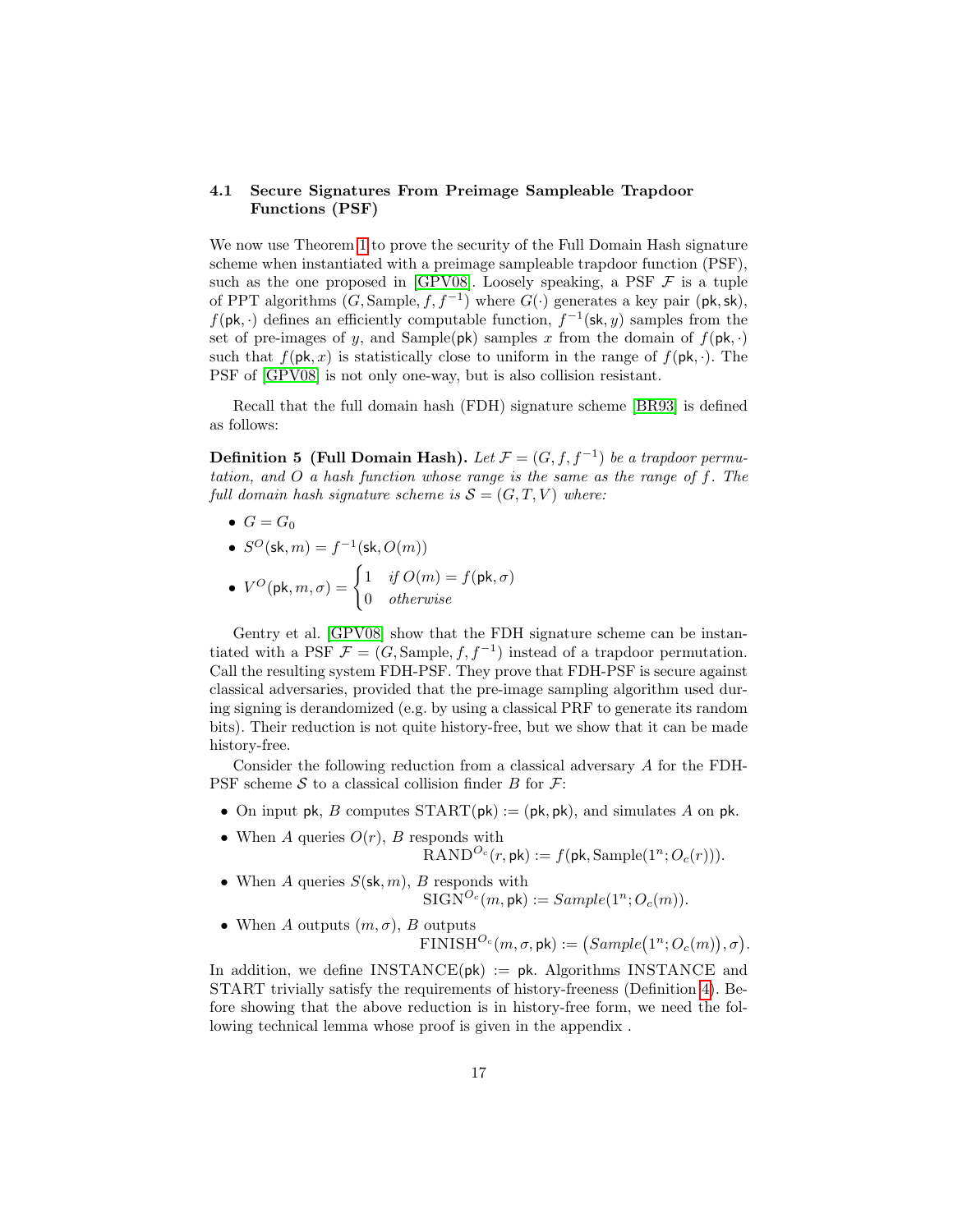**Lemma 3.** Say  $A$  is a quantum algorithm that makes q quantum oracle queries. Suppose further that we draw the oracle O from two distributions. The first is the random oracle distribution. The second is the distribution of oracles where the value of the oracle at each input  $x$  is identically and independently distributed by some distribution  $D$  whose variational distance is within  $\epsilon$  from uniform. Then the variational distance between the distributions of outputs of A with each oracle *is at most*  $4q^2\sqrt{\epsilon}$ .

**Proof Sketch.** We show that there is a way of moving from  $O$  to  $O_D$  such that the oracle is only changed on inputs in a set  $K$  where the sum of the amplitudes squared of all  $k \in K$ , over all queries made by A, is small. Thus, we can use Lemma [2](#page-6-0) to show that the expected behavior of any algorithm making polynomially many quantum queries to  $O$  is only changed by a small amount.

 $\Box$ 

Lemma [3](#page-16-0) shows that we can replace a truly random oracle O with an oracle  $O<sub>D</sub>$  distributed according to distribution D without impacting A, provided D is close to uniform. Note, however, that while this change only affects the output of A negligibly, the effects are larger than in the classical setting. If A only made classical queries to  $O$ , a simple hybrid argument shows that changing to  $O<sub>D</sub>$ classical queries to  $\sigma$ , a simple hybrid argument shows that changing to  $\sigma_D$  affects the distribution of the output of A by at most  $q\epsilon$ , as opposed to  $4q^2\sqrt{\epsilon}$ in the quantum case. Thus, quantum security reductions that use Lemma [3](#page-16-0) will not be as tight as their classical counterparts.

We now show that the reduction above is history-free.

<span id="page-17-0"></span>Theorem 2. The reduction above applied to FDH-PSF is history-free.

**Proof.** The definition of a PSF implies that the distribution of  $f(\mathsf{pk}, \text{Sample}(1^n))$ is within  $\epsilon_{\text{sample}}$  of uniform, for some negligible  $\epsilon_{\text{sample}}$ . Now, since  $O(r)$  = RAND<sup>O<sub>c</sub></sup>(*r*, pk) =  $f$ (pk, Sample(1<sup>n</sup>; O<sub>c</sub>(*r*))) and O<sub>c</sub> is a true random oracle, the quantity  $O(r)$  is distributed independently according to a distribution that is  $\epsilon_{\text{sample}}$  away from uniform. Define a quantum oracle  $O_{\text{quant}}$  which transforms the basis state  $|x, y\rangle$  into  $|x, y \oplus O(x)\rangle$ . Using Lemma [3,](#page-16-0) for any algorithm B making q random oracle queries, the variational distance between the probability distributions of the outputs of  $B$  using a truly random oracle and the "not-quite" random oracle  $O_{\text{quant}}$  is at most  $4q^2\sqrt{\epsilon_{\text{sample}}}$ , which is still negligible. Hence,  $O_q$  is computationally indistinguishable from random.

Gentry et al. [\[GPV08\]](#page-28-2) also show that  $\text{SIGN}^{O_c}(m, \text{pk})$  is consistent with RAND<sup>O<sub>c</sub></sup>( $\cdot$ , pk) for all queries, and that if A outputs a valid forgery  $(m, \sigma)$ , FINISH<sup>O<sub>c</sub>(m,  $\sigma$ , pk) produces a collision for F with probability  $1 - 2^{-E}$ , where</sup> E is the minimum over all y in the range of  $f(\mathsf{pk}, \cdot)$  of the min-entropy of the distribution on  $\sigma$  given  $f(\mathsf{pk}, \sigma) = y$ . The PSF of Gentry et al. [\[GPV08\]](#page-28-2) has super-logarithmic min-entropy, so  $1 - 2^{-E}$  is negligibly close to 1, though any constant non-zero min-entropy will suffice to make the quantity a non-negligible fraction of 1.  $\Box$ 

We note that the security proof of Gentry et al. [\[GPV08\]](#page-28-2) is a tight reduction in the following sense: if the advantage of an adversary A for  $S$  is  $\epsilon$ , the reduction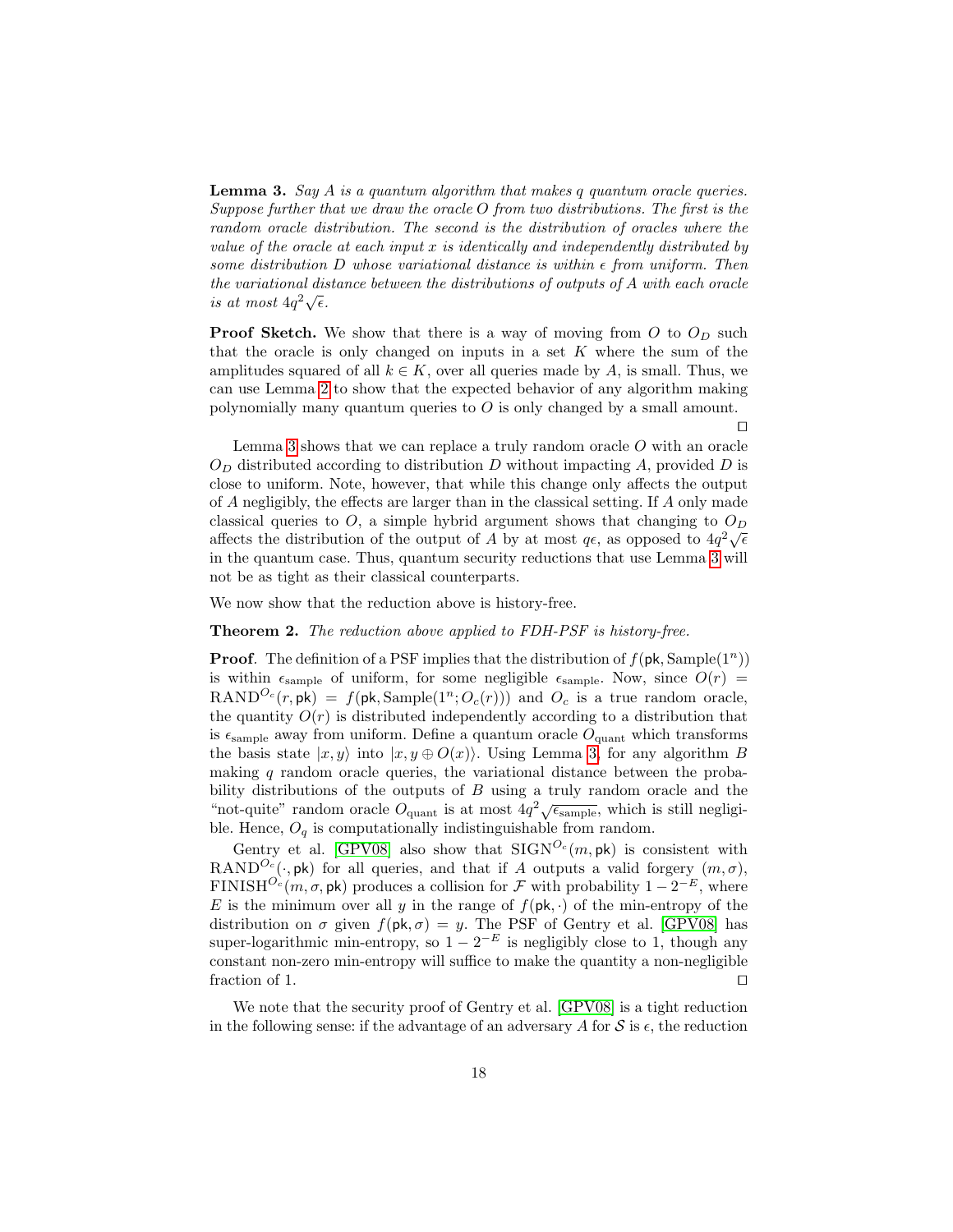gives a collision finding adversary B for F with advantage negligibly close to  $\epsilon$ , provided that the lower bound over y in the range of  $f(\mathsf{pk}, \cdot)$  of the min-entropy of  $\sigma$  given  $f(\mathsf{pk}, \sigma) = y$  is super-logarithmic. If the PSF has a min-entropy of 1, the advantage of B is still  $\epsilon/2$ .

The following corollary, which is the main result of this section, follows from Theorems [\(1\)](#page-14-0) and [\(2\)](#page-17-0).

<span id="page-18-0"></span>Corollary 1. If quantum-accessible pseudorandom functions exist, and  $F$  is a secure PSF against quantum adversaries, then the FDH-PSF signature scheme is secure in the quantum-accessible random oracle model.

#### 4.2 Secure Signatures from Claw-Free Permutations

In this section, we show how to use claw-free permutations to construct three signature schemes that have history-free reductions and are therefore secure in the quantum-accessible random oracle model. The first is the standard FDH from Definition [5,](#page-16-1) but when the underlying permutation is a claw-free permutation. We adapt the proof of Coron [\[Cor00\]](#page-27-9) to give a history-free reduction. The second is the Katz and Wang [\[KW03\]](#page-28-8) signature scheme, and we also modify their proof to get a history-free reduction. Lastly, following Gentry et al. [\[GPV08\]](#page-28-2), we note that claw-free permutations give rise to a pre-image sampleable trapdoor function (PSF), which can then be used in FDH to get a secure signature scheme as in Section [4.1.](#page-16-2) The Katz-Wang and FDH-PSF schemes from claw-free permutations give a tight reduction, whereas the Coron-based proof loses a factor of  $q_s$ in the security reduction, where  $q_s$  is the number of signing queries.

Recall that a claw-free pair of permutations [\[GMR88\]](#page-28-15) is a pair of trapdoor permutations  $(\mathcal{F}_1, \mathcal{F}_2)$ , where  $\mathcal{F}_i = (G_i, f_i, f_i^{-1})$ , with the following properties:

- $G_1 = G_2$ . Define  $G = G_1 = G_2$ .
- For any key pk,  $f_1(\mathsf{pk}, \cdot)$  and  $f_2(\mathsf{pk}, \cdot)$  have the same domain and range.
- Given only pk, the probability that any PPT adversary can find a pair  $(x_1, x_2)$  such that  $f_1(\mathsf{pk}, x_1) = f_2(\mathsf{pk}, x_2)$  is negligible. Such a pair is called a claw.

Dodis and Reyzin [\[DR03\]](#page-27-16) note that claw-free permutations are a generalization of trapdoor permutations with a random self-reduction. A random selfreduction is a way of taking a worst-case instance x of a problem, and converting it into a random instance  $y$  of the same problem, such that a solution to  $y$  gives a solution to x. Dodis and Reyzin [\[DR03\]](#page-27-16) show that any trapdoor permutation with a random self reduction (e.g. RSA) gives a claw-free pair of permutations.

We note that currently there are no candidate pairs of claw-free permutations that are secure against quantum adversaries, but this may change in time.

FDH Signatures from Claw-Free Permutations Coron [\[Cor00\]](#page-27-9) shows that the Full Domain Hash signature scheme, when instantiated with the RSA trapdoor permutation, has a tighter security reduction than the general Full Domain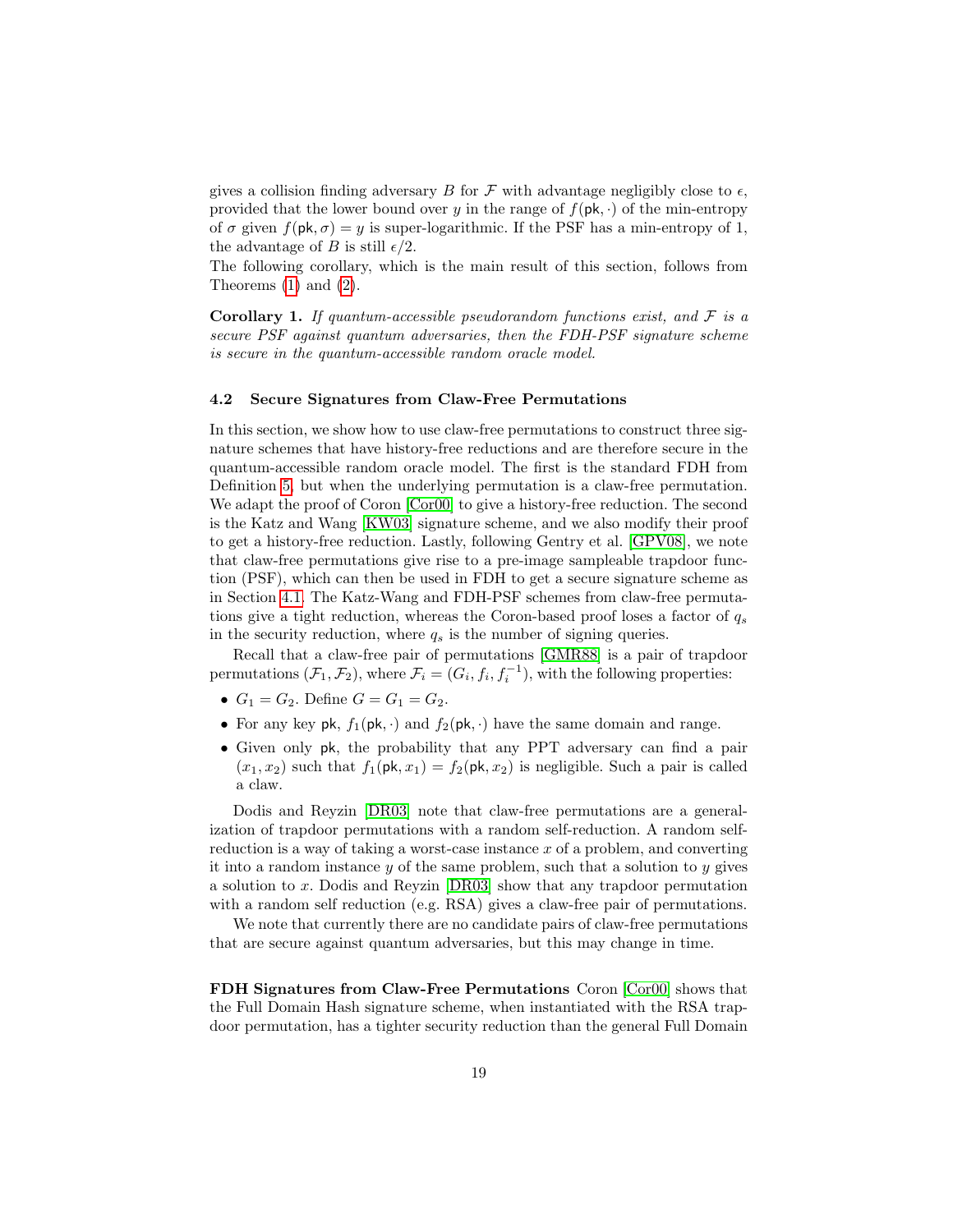Hash scheme, in the classical world. That is, Coron's reduction loses a factor of approximately  $q_s$ , the number of signing queries, as apposed to  $q_h$ , the number of hash queries. Of course, the RSA trapdoor permutation is not secure against quantum adversaries, but his reduction can be applied to any claw-free permutation and is equivalent to a history-free reduction with similar tightness.

To construct a FDH signature scheme from a pair of claw-free permutations  $(\mathcal{F}_1, \mathcal{F}_2)$ , we simply instantiate FDH with  $\mathcal{F}_1$ , and ignore the second permutation  $\mathcal{F}_2$ , to yield the following signature scheme

- $\bullet$  G is the generator for the pair of claw-free permutations.
- $S^{O}(\textsf{sk}, m) = f_{1}^{-1}(\textsf{sk}, O(m))$
- $V^O(\mathsf{pk}, m, \sigma) = 1$  if and only if  $f_1(\mathsf{pk}, \sigma) = O(m)$ .

We now present a history-free reduction for this scheme. The random oracle for this reduction,  $O_c(r)$ , returns a random pair  $(a, b)$ , where a is a random element from the domain of  $\mathcal{F}_1$  and  $\mathcal{F}_2$ , and b is a random element from  $\{1, ..., p\}$ for some  $p$  to be chosen later.

We construct history-free reduction from a classical adversary  $A$  for  $S$  to a classical adversary B for  $(\mathcal{F}_1, \mathcal{F}_2)$ . Algorithm B, on input pk, works as follows:

- Compute START(pk, y) = (pk, pk), and simulate A on pk. Notice that  $z =$ pk is the state saved by B.
- When A queries  $O(r)$ , compute RAND<sup> $O_c(r, \text{pk})$ </sup>. For each string r, RAND works as follows: compute  $(a, b) \leftarrow O_c(r)$ . If  $b = 1$ , return  $f_2(\mathsf{pk}, a)$ . Otherwise, return  $f_1(\mathsf{pk}, a)$
- When A queries  $S(\mathsf{sk}, m)$ , compute  $\text{SIGN}^{O_c}(m, \mathsf{pk})$ . SIGN works as follows: compute  $(a, b) \leftarrow O_c(m)$  and return a if  $b \neq 1$ . Otherwise, fail.
- When A returns  $(m, \sigma)$ , compute FINISH<sup>O<sub>c</sub></sup> $(m, \sigma, \mathsf{pk})$ . FINISH works as follows: compute  $(a, b) \leftarrow O_c(m)$  and output  $(\sigma, a)$ .

In addition, we have INSTANCE(pk) = pk and  $START(INSTANCE(pk))$  = (pk, pk), so INSTANCE and START satisfy the required properties.

Theorem 3. The reduction above is in history-free form.

**Proof.** RAND<sup>O<sub>c</sub></sup> $(r, \mathsf{pk})$  is completely random and independently distributed, as  $f_1(\mathsf{pk}, a)$  and  $f_2(\mathsf{pk}, a)$  are both random  $(f_b(\mathsf{pk}, \cdot))$  is a permutation and a is truly random). As long as  $b \neq 1$ , where  $(a, b) = O_c(m)$ , SIGN<sup>O<sub>c</sub></sup>(m, pk) will be consistent with RAND. This is because because  $V^{\text{RAND}^{O_c}(\cdot, \text{pk})}(\text{pk}, m, \text{SIGN}^{O_c}(m, \text{pk}))$ outputs 1 if  $\text{RAND}^{O_c}(m, \textsf{pk}) = f_1(\textsf{pk}, \text{SIGN}^{O_c}(m, \textsf{pk})).$  But  $\text{RAND}^{O_c}(m, \textsf{pk}) =$  $f_1(\mathsf{pk}, a)$  (since  $b \neq 1$ ), and  $\text{SIGN}^{O_c}(m, \mathsf{pk}) = a$ . Thus, the equality holds. The probability over all signature queries of no failure is  $(1 - 1/p)^{q_{\text{SIGN}}}$ . If we chose  $p = q_{\text{SIGN}}$ , this quantity is at least  $e^{-1} - o(1)$ , which is non-negligible.

Suppose A returns a valid forgery  $(m, \sigma)$ , meaning A never asked for a forgery on m and  $f_1(\mathsf{sk}, \sigma) = \text{RAND}^{O_c}(m, \mathsf{pk})$ . If  $b = 1$  (where  $(a, b) = O_c(m)$ ), then we have  $f_1(\mathsf{sk}, \sigma) = \text{RAND}^{O_c}(m, \mathsf{pk}) = f_2(\mathsf{pk}, a)$ , meaning that  $(\sigma, a)$  is a claw. Since A never asked for a signature on  $m$ , there is no way A could have figured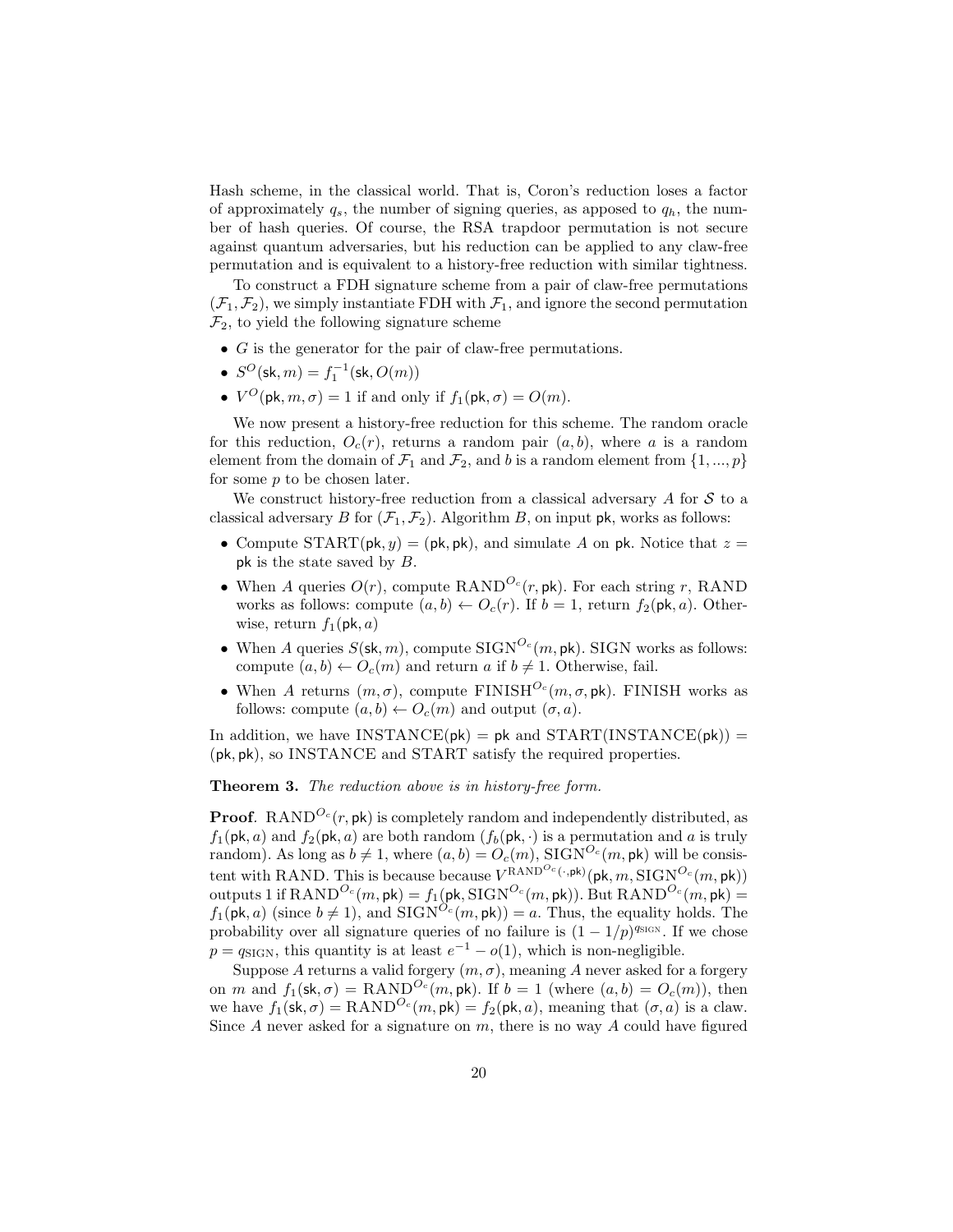out a, so the case where  $b = 1$  and a is the preimage of  $O(m)$  under  $f_2$ , and the case where  $b \neq 1$  and a is the preimage of  $O(m)$  under  $f_1$  are indistinguishable. Thus,  $b = 1$  with probability  $1/p$ . Thus, B converts a valid signature into a claw with non-negligible probability.  $\Box$ 

**Corollary 2.** If quantum-accessible pseudorandom functions exists, and  $(\mathcal{F}_1, \mathcal{F}_2)$ is a pair claw-free trapdoor permutations, then the FDH scheme instantiated with  $\mathcal{F}_1$  is secure against quantum adversaries.

Note that in this reduction, our simulated random oracle is truly random, so we do not need to rely on Lemma [3.](#page-16-0) Hence, the tightness of the reduction will be the same as the classical setting. Namely, if the quantum adversary A has advantage  $\epsilon$  when making  $q_{\text{SIGN}}$  signature queries, B will have advantage approximately  $\epsilon / q_{\text{SIGN}}$ .

The Katz-Wang Signature Scheme In this section, we consider a variant of FDH due to Katz and Wang [\[KW03\]](#page-28-8). This scheme admits an almost tight security reduction in the classical world. That is, if an adversary has advantage  $\epsilon$ , the reduction gives a claw finder with advantage  $\epsilon/2$ . Their proof of security is not in history-free form, but it can be modified so that it is in history-free form. Given a pair of trapdoor permutation  $(\mathcal{F}_1, \mathcal{F}_2)$ , the construction is as follows:

- G is the key generator for  $\mathcal{F}.$
- $S^{O}(\mathsf{sk}, m) = f_1^{-1}(\mathsf{sk}, O(b, m))$  for a random bit b.
- $V^O(\mathsf{pk}, m, \sigma)$  is 1 if either  $f_1(\mathsf{pk}, \sigma) = O(0, m)$  or  $f_1(\mathsf{pk}, \sigma) = O(1, m)$

We construct a history-free reduction from an adversary  $A$  for  $S$  to an adversary B for  $(\mathcal{F}_1, \mathcal{F}_2)$ . The random oracle for this reduction,  $O_c(r)$ , generates a random pair  $(a, b)$ , where a is a random element from the domain of  $\mathcal{F}_1$  and  $\mathcal{F}_2$ , and b is a random bit. On input pk, B works as follows:

- Compute START(pk,  $y$ ) = (pk, pk), and simulate A on pk. Notice that  $z =$ pk is the state saved by B.
- When A queries  $O(b, r)$ , compute RAND<sup> $O_c(b, r, \mathsf{pk})$ . For each string  $(b, r)$ ,</sup> RAND works as follows: compute  $(a, b') = O_c(r)$ . If  $b = b'$ , return  $f_1(\mathsf{pk}, a)$ . Otherwise, return  $f_2(\mathsf{pk}, a)$ .
- When A queries  $S(\mathsf{sk}, m)$ , compute  $\text{SIGN}^{O_c}(m, \mathsf{pk})$ . SIGN works as follows: compute  $(a, b) = O<sub>c</sub>(m)$  and return a.
- When A returns  $(m, \sigma)$ , compute FINISH<sup>O<sub>c</sub></sup> $(m, \sigma, \mathsf{pk})$ . FINISH works as follows: compute  $(a, b) = O_c(m)$ . If  $\sigma = a$ , abort. Otherwise, output  $(\sigma, a)$ .

In addition, we have INSTANCE(pk) = pk and  $START(INSTATE(pk))$  = (pk, pk), so INSTANCE and START satisfy the required properties.

Theorem 4. The reduction above is in history-free form.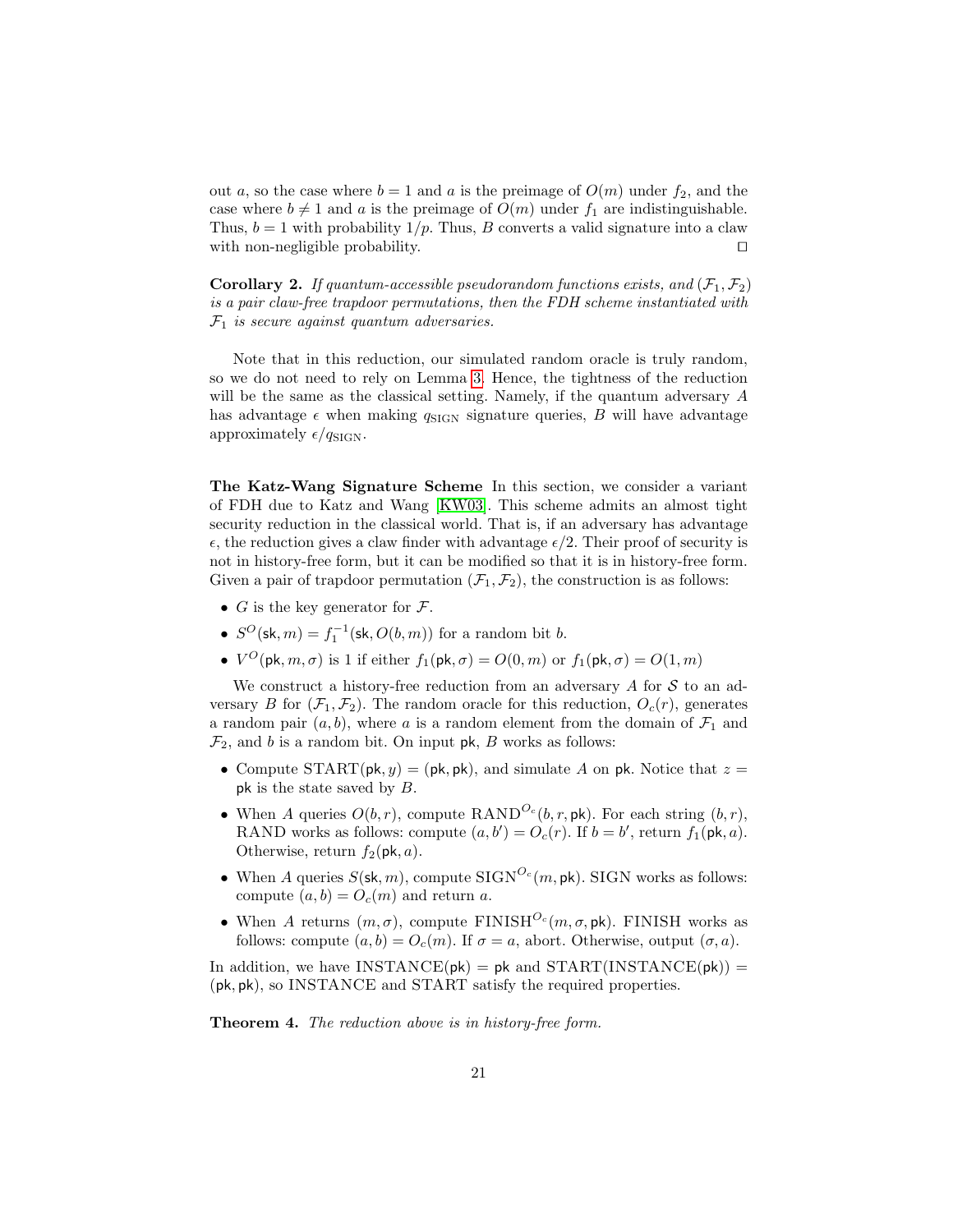**Proof.** RAND<sup> $O_c(b, r, \mathsf{pk})$  is completely random and independently distributed,</sup> as  $f_1(\mathsf{pk}, a)$  and  $f_2(\mathsf{pk}, a)$  are both random ( $f_b$  is a permutation and a is truly random). Observe that  $f_1(\mathsf{pk}, \text{SIGN}^{O_c}(m, \mathsf{pk})) = f_1(\mathsf{pk}, a) = O(b, m)$  where  $(a, b) = O<sub>c</sub>(m)$ . Thus, signing queries are always answered with a valid signature, and the distribution of signatures is identical to that of the correct signing algorithm since b is chosen uniformly.

Suppose A returns a valid forgery  $(m, \sigma)$ . Let  $(a, b) = O<sub>c</sub>(m)$ . There are two cases, corresponding to whether  $\sigma$  corresponds to a signature using b or  $1 - b$ . In the first case, we have  $f_1(\mathsf{pk}, \sigma) = O(b, m) = f_1(\mathsf{pk}, a)$ , meaning  $\sigma = a$ , so we abort. Otherwise,  $f_1(\mathsf{pk}, \sigma) = O(1 - b, m) = f_2(\mathsf{pk}, a)$ , so  $(\sigma, a)$  form a claw. Since the adversary never asked for a signing query on  $m$ , these two cases are indistinguishable by the same logic as the proof for FDH. Thus, the probability of failure is at most a half, which is non-negligible.  $\Box$ 

**Corollary 3.** If quantum-accessible pseudorandom functions exists, and  $(\mathcal{F}_1, \mathcal{F}_2)$ is a pair claw-free trapdoor permutations, then the Katz-Wang signature scheme instantiated with  $\mathcal{F}_1$  is secure against quantum adversaries.

As in the case of FDH, our simulated quantum-accessible random oracle is truly random, so we do not need to rely on Lemma [3.](#page-16-0) Thus, the tightness of our reduction is the same as the classical case. In particular, if the quantum adversary  $A_Q$  has advantage  $\epsilon$  then B will have advantage  $\epsilon/2$ .

PSF Signatures from Claw-Free Permutations Gentry et al. [\[GPV08\]](#page-28-2) note that Claw-Free Permutations give rise to pre-image sampleable trapdoor functions (PSFs). These PSFs can then be used to construct an FDH signature scheme as in Section [4.1.](#page-16-2)

Given a pair of claw-free permutations  $(\mathcal{F}_1, \mathcal{F}_2)$ , define the following PSF: G is just the generator for the pair of permutations. Sample(pk) generates a random bit b and random x in the domain of  $f_b$ , and returns  $(x, b)$ .  $f(\mathsf{pk}, x, b) = f_b(\mathsf{pk}, x)$ , and  $f^{-1}$ (sk, y) =  $(f_b^{-1}$ (sk, y), b) for a random b. Suppose we have a collision  $((x_1, b_1), (x_2, b_2))$  for this PSF. Then

$$
f_{b_1}(\mathsf{pk}, x_1) = f(\mathsf{pk}, x_1, b_1) = f(\mathsf{pk}, x_2, b_2) = f_{b_2}(\mathsf{pk}, x_2)
$$

If  $b_1 = b_2$ , then  $x_1 = x_2$  since  $f_{b_1}$  is a permutation. But this is impossible since  $(x_1, b_1) \neq (x_2, b_2)$ . Thus,  $b_1 \neq b_2$ , so one of  $(x_1, x_2)$  or  $(x_2, x_1)$  is a claw for  $(\mathcal{F}_1, \mathcal{F}_2).$ 

Hence, we can instantiate FDH with this PSF to get the following signature scheme:

- $G$  is the generator for the permutations.
- $S^O(\mathsf{sk}, m) = (f_b^{-1}(\mathsf{sk}, O(m)), b)$  for a random bit b.
- $V^O(\mathsf{pk}, m, (\sigma, b)) = 1$  if and only if  $f_b(\mathsf{pk}, \sigma) = O(m)$ .

The security of this scheme follows from Corollary [1,](#page-18-0) with a similar tightness guarantee (this PSF has only a pre-image min-entropy of 1, which results in a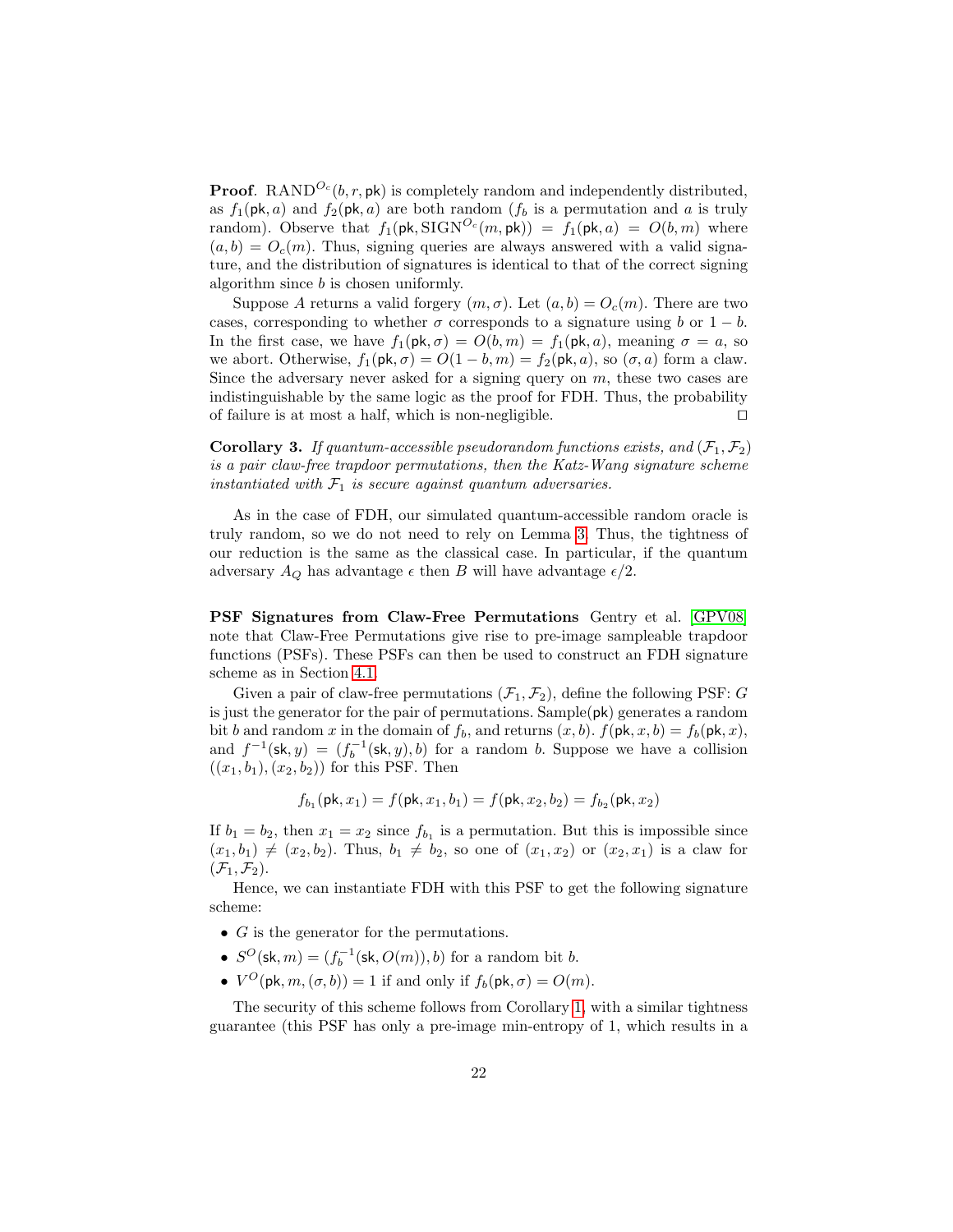loss of a factor of two in the tightness of the reduction). In particular, if we have a quantum adversary  $A_Q$  for  $\mathcal E$  with advantage  $\epsilon$ , we get a quantum algorithm  $B_Q$  for the PSF with advantage  $\epsilon/2$ , which gives us a quantum algorithm  $C_Q$ that finds claws of  $(\mathcal{F}_1, \mathcal{F}_2)$  with probability  $\epsilon/2$ .

## 5 Encryption Schemes in the Quantum-Accessible Random Oracle Model

In this section, we prove the security of two encryption schemes. The first is the BR encryption scheme due to Bellare and Rogaway [\[BR93\]](#page-27-0), which we show is CPA secure. The second is a hybrid generalization of the BR scheme, which we show is CCA secure.

Ideally, we could define a general type of classical reduction like we did for signatures, and show that such a reduction implies quantum security. Unfortunately, defining a history-free reduction for encryption is considerably more complicated than for signatures. We therefore directly prove the security of two random oracle schemes in the quantum setting.

#### 5.1 CPA Security of BR Encryption

In this section, we prove the security of the BR encryption scheme [\[BR93\]](#page-27-0) against quantum adversaries:

**Definition 6** (BR Encryption Scheme). Let  $\mathcal{F} = (G_0, f, f^{-1})$  be an injective trapdoor function, and O a hash function with the same domain as  $f(\mathsf{pk}, \cdot)$ . We define the following encryption scheme,  $\mathcal{E} = (G, E, D)$  where:

- $G = G_0$
- $E^{O}(\mathsf{pk}, m) = (f(\mathsf{pk}, r), O(r) \oplus m)$  for a randomly chosen r.
- $D^O(\mathsf{sk}, (y, c)) = c \oplus f^{-1}(\mathsf{sk}, y)$

A candidate quantum-immune injective trapdoor function can be built from hard problems on lattices [\[PW08\]](#page-28-16).

<span id="page-22-0"></span>**Theorem 5.** If quantum-accessible pseudorandom functions exists and  $\mathcal F$  is a quantum-immune injective trapdoor function, then  $\mathcal E$  is quantum CPA secure.

We omit the proof of Theorem [5](#page-22-0) because the CPA security of the BR encryption scheme is a special case of the CCA security of the hybrid encryption scheme in the next section.

### 5.2 CCA Security of Hybrid Encryption

We now prove the CCA security of the following standard hybrid encryption, a generalization of the BR encryption scheme scheme [\[BR93\]](#page-27-0), built from an injective trapdoor function and symmetric key encryption scheme.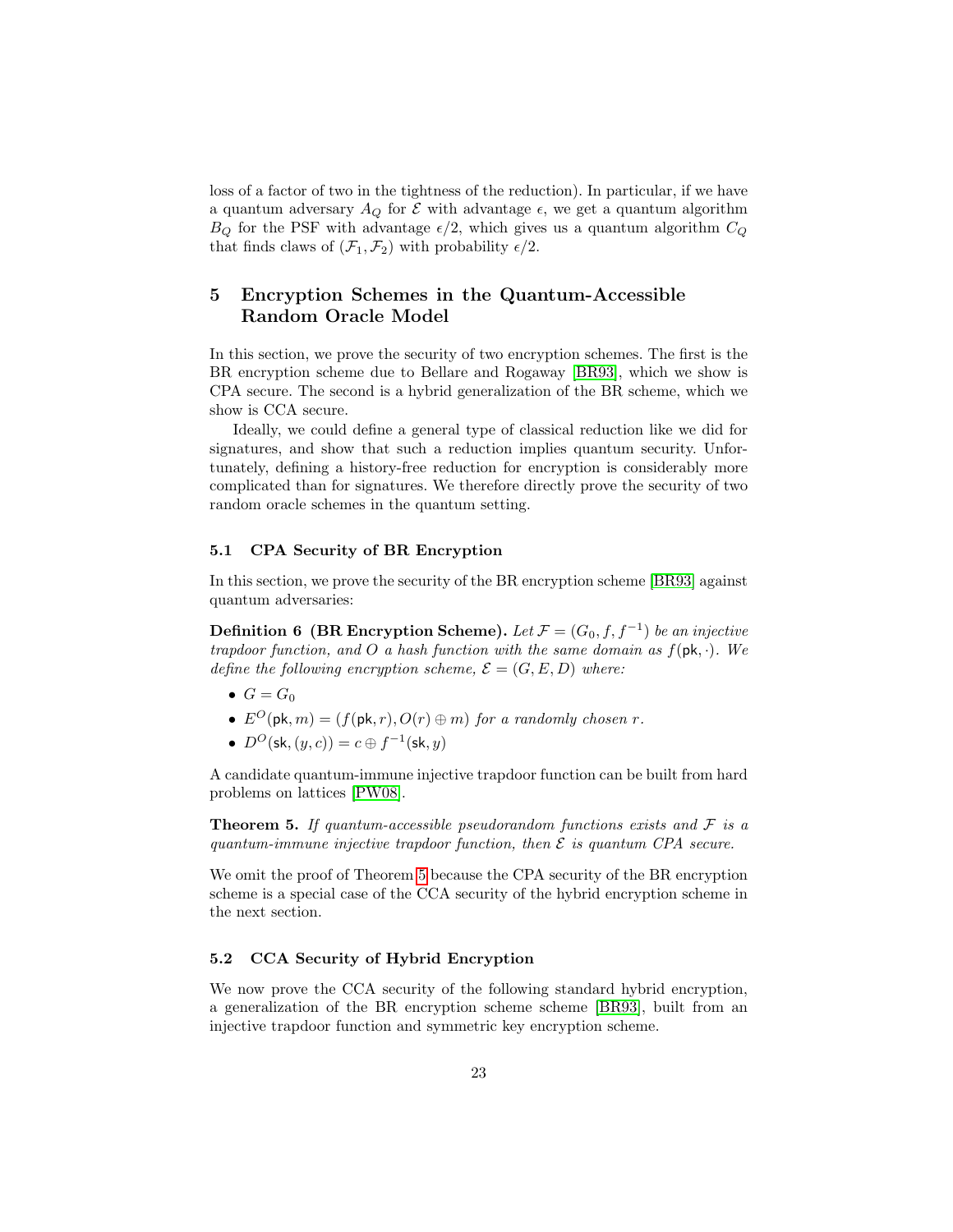Definition 7 (Hybrid Encryption Scheme). Let  $\mathcal{F} = (G_0, f, f^{-1})$  be an injective trapdoor function, and  $\mathcal{E}_{\mathcal{S}} = (E_{\mathcal{S}}, D_{\mathcal{S}})$  be a CCA secure symmetric key encryption scheme, and O a hash function. We define the following encryption scheme,  $\mathcal{E} = (G, E, D)$  where:

- $G = G_0$
- $E^{O}(\mathsf{pk}, m) = (f(\mathsf{pk}, r), E_{S}(O(r), m))$  for a randomly chosen r.
- $D^{O}(\mathsf{sk}, (y, c)) = D_{S}(O(r'), c)$  where  $r' = f^{-1}(\mathsf{sk}, y)$

We note that the BR encryption scheme from the previous section is a special case of this hybrid encryption scheme where  $\mathcal{E}_{\mathcal{S}}$  is the one-time pad. That is,  $E_S(k, m) = k \oplus m$  and  $D_S(k, c) = k \oplus c$ .

<span id="page-23-0"></span>**Theorem 6.** If quantum-accessible pseudorandom functions exists,  $\mathcal{F}$  is a quantumimmune injective trapdoor function, and  $\mathcal{E}_S$  is a quantum CCA secure symmetric key encryption scheme, then  $\mathcal E$  is quantum CCA secure.

**Proof.** Suppose we have an adversary  $A_Q$  that breaks  $\mathcal{E}$ . We start with the standard security game for CCA secure encryption:

**Game 0.** Define Game<sub>0</sub> as the game a quantum adversary  $A_Q$  plays for problem Asym-CCA $(\mathcal{E})$ .

**Game 1.** Define Game<sub>1</sub> as the following game: the challenger generates (sk, pk)  $\leftarrow$  $G(1^n)$ , a random r in the domain of F, a random k in the key space of  $\mathcal{E}_{\mathcal{S}}$ , and computes  $y = f(\mathsf{pk}, r)$ . The challenger has access to a quantum-accessible random oracle  $O_q$  whose range is the key space of  $\mathcal{E}_{\mathcal{S}}$ . It then sends pk to  $A_Q$ . The challenger answers queries as follows:

- Random oracle queries are answered with the random oracle  $O_{\text{quant}}$ , which takes a basis element  $|x, y\rangle$  into  $|x, y \oplus O_q(f(\mathsf{pk}, x))\rangle$ .
- Decryption queries on  $(y', c')$  are answered as follows:

Case 1: If  $y = y'$ , respond with  $D_S(k, c')$ .

Case 2: If  $y \neq y'$ , respond with  $D_S(O_q(y'), c')$ .

• The challenge query on  $(m_0, m_1)$  is answered as follows: choose a random b. Then, respond with  $(y, E_S(k, m_b))$ .

When  $A_Q$  responds with b', we say that  $A_Q$  won if  $b = b'$ .

Observe that, because f is injective and  $O_q$  is random, the oracle  $O_{\text{quant}}$  is a truly random oracle with the same range as  $O_q$ . The challenge ciphertext  $(y, c)$ seen by  $A_Q$  is distributed identically to that of Game<sub>0</sub>. Further, it is a valid encryption of  $m_b$  relative to the random oracle being  $O_{\text{quant}}$  if  $O_q(y) = k$ . For  $y' \neq y$ , the decryption of  $(y', c')$  is

$$
D_S(O_q(y'),c')=D_S(O_{\rm quant}(f^{-1}({\rm sk},y')),c')=D^{O_{\rm quant}}({\rm sk},(y',c'))
$$

Which is correct. Likewise, if  $O_q(y) = k$ , the decryption of  $(y, c')$  is also correct. Thus, the view of  $A_Q$  in Game<sub>1</sub> is identical to that in Game<sub>0</sub> if  $O_q(y) = k$ . We now make the following observations: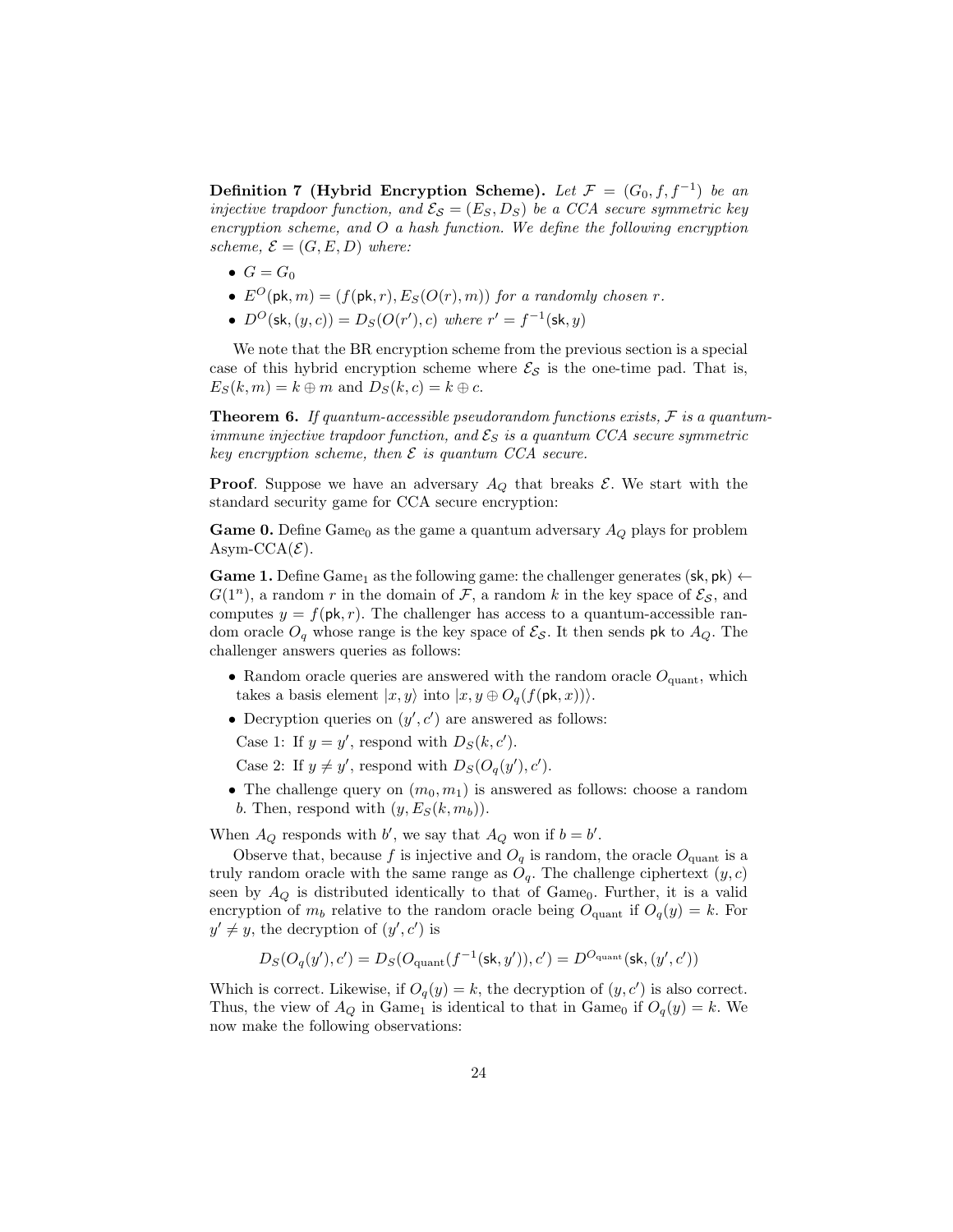- The challenge query and decryption query answering algorithms never query  $O_q$  on y.
- Each quantum random oracle query from the adversary to  $O_{\text{quant}}$  leads to a quantum random oracle query from the challenger to  $O_q$ . The query magnitude of y in the challenger's query to  $O_q$  is the same as the query magnitude of r in the adversary's query  $O_{\text{quant}}$ .

Let  $\epsilon$  be the sum of the square magnitudes of y over all queries made to  $O_q$  (i.e. the total query probability of  $y$ ). This is identical to the total query probability of r over all queries  $A_Q$  makes to  $O_{\text{quant}}$ .

We now construct a quantum algorithm  $B_{\mathcal{F}}^{O_q}$  that uses a quantum-accessible random oracle  $O_q$ , and inverts f with probability  $\epsilon/q$ , where q is the number of random oracle queries made by  $A_Q$ .  $B_{\mathcal{F}}^{O_q}$  takes as input (pk, y), and its goal is to output  $r = f^{-1}(\mathsf{sk}, y)$ .  $B_{\mathcal{F}}^{O_q}$  works as follows:

- Generate a random k in the key space of  $\mathcal{E}_{\mathcal{S}}$ . Also, generate a random  $i \in \{1, ..., q\}$ . Now, send pk to  $A_Q$  and play the role of challenger to  $A_Q$ .
- Answer random oracle queries with the random oracle  $O_{\text{quant}}$ , which takes a basis element  $|x, y\rangle$  into  $|x, y \oplus O_q(f(\mathsf{pk}, x))\rangle$ .
- Answer decryption queries on  $(y', c')$  as follows:
- Case 1: If  $y = y'$ , respond with  $D_S(k, c')$ .
- Case 2: If  $y \neq y'$ , respond with  $D_S(O_q(y'), c')$ .
- Answer the challenge query on  $(m_0, m_1)$  as follows: choose a random b. Then, respond with  $(y, E<sub>S</sub>(k, m<sub>b</sub>)).$
- At the *i*th random oracle query, sample the query to get  $r'$ , and output  $r'$ and terminate.

Comparing our definition of  $B_{\mathcal{F}}^{\mathcal{O}_q}$  to Game<sub>1</sub>, we can conclude that the view seen by  $A_Q$  in both cases is identical. Thus, the total query probability that  $A_Q$  makes to  $O_{\text{quant}}$  at the point r is  $\epsilon$ . Hence, the probability that  $B_{\mathcal{F}}^{O_q}$  outputs r is  $\epsilon/q$ . If we assume that  $\mathcal F$  is secure against quantum adversaries that use a quantumaccessible random oracle, then this quantity, and hence  $\epsilon$ , must be negligible. As in the case of signatures (Section [4\)](#page-13-1), we can replace this assumption with the assumption that  $\mathcal F$  is secure against quantum adversaries (i.e. with no access to a quantum random oracle) and that pseudorandom functions exists to reach the same conclusion.

Since  $\epsilon$  is negligible, we can change  $O_q(y) = k$  in Game<sub>1</sub>, thus getting a game identical to  $Game_0$  from the adversary's point of view. Notice that in  $Game_0$ and Game<sub>1</sub>,  $A_{\mathcal{Q}}$  is in a pure state because we are only applying unitary transformations, performing measurements, or performing classical communication. We are only changing the oracle at a point with negligible total query probability, so Lemma [2](#page-6-0) tells us that making this change only affects the distribution of the outcome of  $Game<sub>1</sub>$  negligibly. This allows us to conclude that the success probability of  $A_Q$  in Game<sub>1</sub> is negligibly close to that in Game<sub>0</sub>.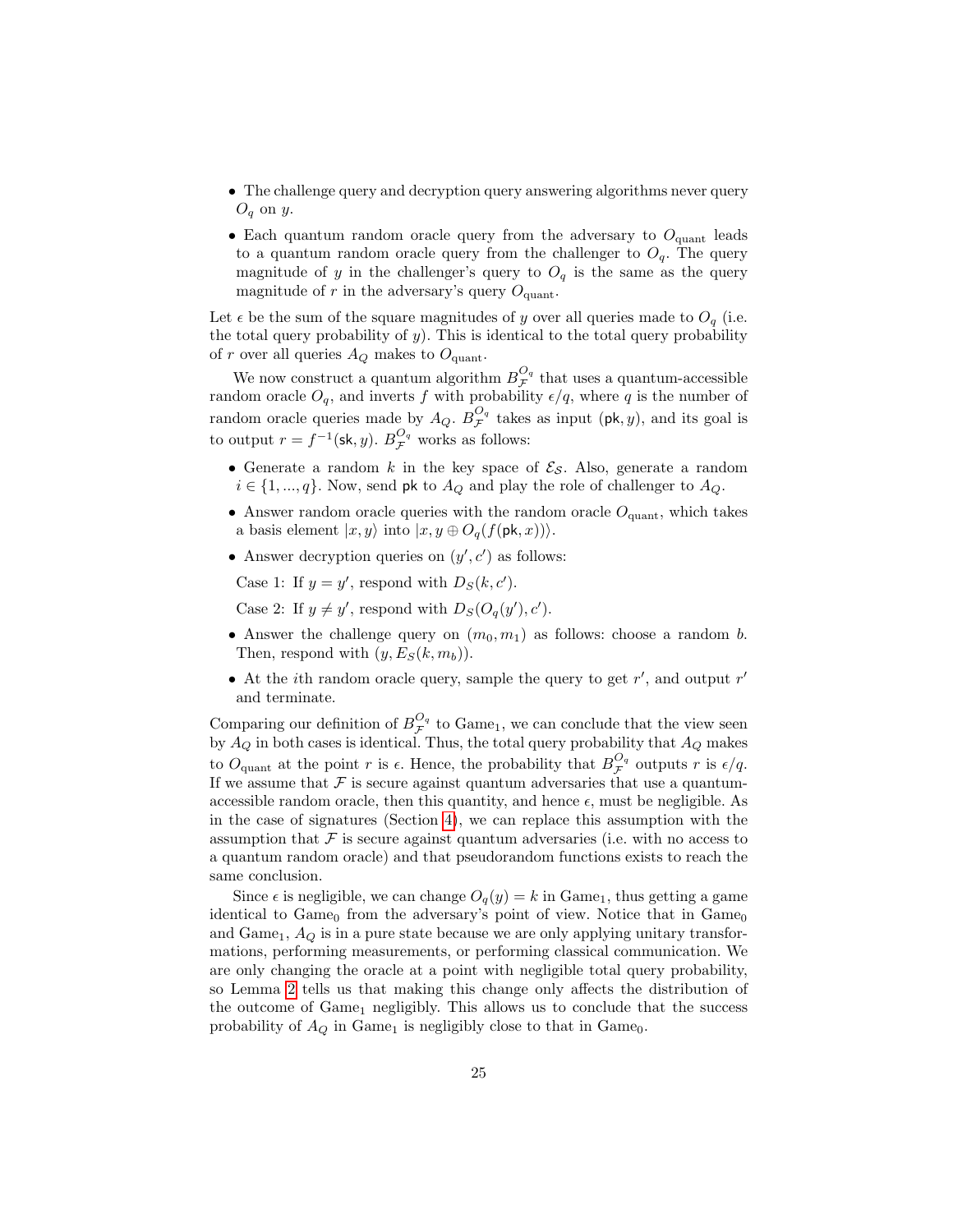Now, assume that the success probability of  $A_Q$  in Game<sub>1</sub> is non-negligible. We now define a quantum algorithm  $B_{\varepsilon_{\varepsilon}}^{O_q}$  $\mathcal{E}_{\mathcal{E}_{\mathcal{S}}}^{\mathcal{O}_q}$  that uses a quantum-accessible random oracle  $O_q$  to break the CCA security of  $\mathcal{E}_{\mathcal{S}}$ .  $B_{\mathcal{E}_{\mathcal{S}}}^{O_q}$  $\mathcal{E}_{\mathcal{E}_{\mathcal{S}}}^{\mathcal{O}_q}$  works as follows:

- On input  $1^n$ , generate  $(\mathsf{sk}, \mathsf{pk}) \leftarrow G(1^n)$ . Also, generate a random r, and compute  $y = f(\mathsf{pk}, r)$ . Now send  $\mathsf{pk}$  to  $A_Q$  and play the role of challenger to  $A_Q$ .
- Answer random oracle queries with the random oracle  $O_{\text{quant}}$ , which takes a basis element  $|x, y\rangle$  into  $|x, y \oplus O_q(f(\mathsf{pk}, x))\rangle$ .
- Answer decryption queries on  $(y', c')$  as follows:
- Case 1: If  $y = y'$ , ask the  $\mathcal{E}_{\mathcal{S}}$  challenger for a decryption  $D_{\mathcal{S}}(k, c')$  to obtain  $m'$ . Return  $m'$  to  $A_Q$ .

Case 2: If  $y \neq y'$ , respond with  $D_S(O_q(y'), c')$ .

- Answer the challenge query on  $(m_0, m_1)$  by forwarding the pair  $\mathcal{E}_{\mathcal{S}}$ . When the challenger responds with c (which equals  $E_S(k, m_b)$  for some b), return  $(y, c)$  to  $A_O$ .
- When  $A_Q$  outputs  $b'$ , output  $b'$  and halt.

Comparing our definition of  $B_{\varepsilon_{\varepsilon}}^{O_q}$  $\mathcal{E}_{\mathcal{E}_{\mathcal{S}}}^{\mathcal{O}_q}$  to that of Game<sub>1</sub>, we can conclude that the view of  $A_Q$  in both cases is identical. Thus,  $A_Q$  succeeds with non-negligible probability. If  $A_Q$  succeeds, it means it returned b, meaning  $B_{\mathcal{E}_S}^{O_q}$  $\mathcal{E}_{\mathcal{E}_{\mathcal{S}}}^{\mathcal{O}_q}$  also succeeded. Thus, we have an algorithm with a quantum random oracle that breaks  $\mathcal{E}_{\mathcal{S}}$ . This is a contradiction if  $\mathcal{E}_{\mathcal{S}}$  is CCA secure against quantum adversaries with access to a quantum random oracle, which holds since  $\mathcal{E}_{\mathcal{S}}$  is CCA secure against quantum adversaries and quantum-accessible pseudorandom functions exist, by assumption.

Thus, the success probability of  $A_Q$  in Game<sub>1</sub> is negligible, so the success probability of  $A_Q$  in Game<sub>0</sub> is also negligible. Hence, we have shown that all polynomial time quantum adversaries have negligible advantage in breaking in breaking the CCA security of  $\mathcal{E}$ , so  $\mathcal{E}$  is CCA secure.

We briefly explain why Theorem [5](#page-22-0) is a special case of Theorem [6.](#page-23-0) Notice that, in the above proof,  $B_{\mathcal{E}_{\mathcal{S}}}$  only queries its decryption oracle when answering decryption queries made by  $A_Q$ , and that it never makes encryption queries. Hence, if  $A_Q$  makes no decryption queries,  $B_{\mathcal{E}_{\mathcal{S}}}$  makes no queries at all except the challenge query. If we are only concerned with the CPA security of  $\mathcal{E}$ , we then only need  $E<sub>S</sub>$  to be secure against adversaries that can only make the challenge query. Further, if we only let  $A<sub>O</sub>$  make a challenge query with messages of length  $n$ , then  $E<sub>S</sub>$  only has to be secure against adversaries making challenges of a specific length. But this is exactly the model in which the one-time pad is unconditionally secure. Hence, the BR encryption scheme is secure, and we have proved Theorem [5.](#page-22-0)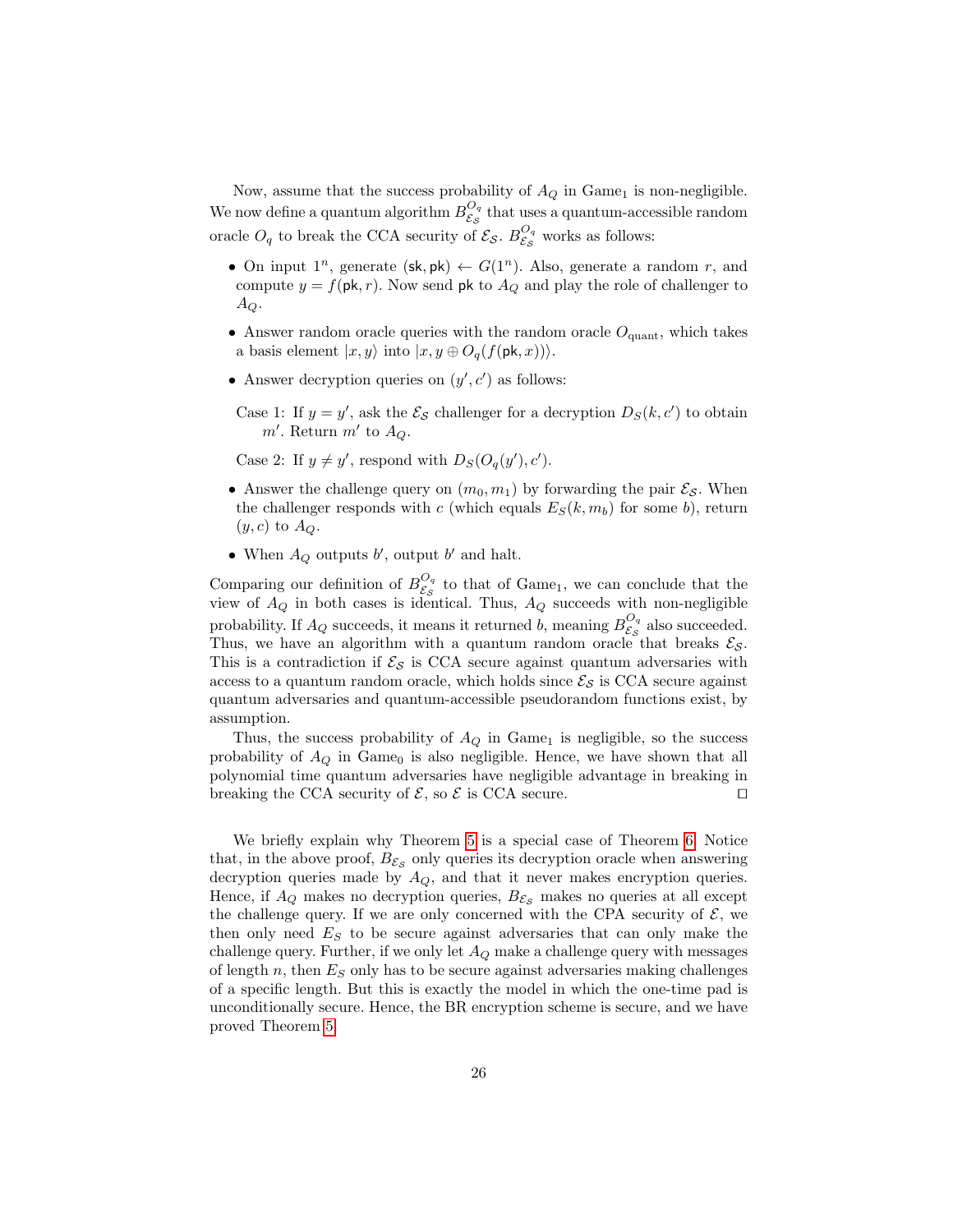## 6 Conclusion

We have shown that great care must be taken if using the random oracle model when arguing security against quantum attackers. Proofs in the classical case should be reconsidered, especially in case the quantum adversary can access the random oracle with quantum states. We also developed conditions for translating security proofs in the classical random oracle model to the quantum random oracle model. We applied these tools to certain signature and encryption schemes.

The foremost question raised by our results is in how far techniques for "classical random oracles" can be applied in the quantum case. This stems from the fact that manipulating or even observing the interaction with the quantumaccessible random oracle would require measurements of the quantum states. That, however, prevents further processing of the query in a quantum manner. We gave several examples of schemes that remain secure in the quantum setting, provided quantum-accessible pseudorandom functions exist. The latter primitive seems to be fundamental to simulate random oracles in the quantum world. Showing or disproving the existence of such pseudorandom functions is thus an important step.

Many classical random oracle results remain open in the quantum random oracle settings. It is not known how to prove security of generic FDH signatures as well as signatures derived from the Fiat-Shamir heuristic in the quantum random oracle model. Similarly, a secure generic transformation from CPA to CCA security in the quantum RO model is still open.

### Acknowledgments

We thank Chris Peikert for helpful comments. Dan Boneh was supported by NSF, the Air Force Office of Scientific Research (AFO SR) under a MURI award, and by the Packard Foundation. Marc Fischlin and Anja Lehmann were supported by grants Fi 940/2-1 and Fi 940/3-1 of the German Research Foundation (DFG). Ozgür Dagdelen and Marc Fischlin were also supported by CASED (www.cased.de). Christian Schaffner is supported by a NWO VENI grant.

#### References

- <span id="page-26-3"></span>Aar09. Scott Aaronson. Quantum copy-protection and quantum money. In Structure in Complexity Theory Conference, pages 229–242, 2009.
- <span id="page-26-0"></span>ABB10a. Shweta Agrawal, Dan Boneh, and Xavier Boyen. Efficient lattice (H)IBE in the standard model. In Proc. of Eurocrypt'10, volume 6110 of LNCS, pages 553–572, 2010.
- <span id="page-26-2"></span>ABB10b. Shweta Agrawal, Dan Boneh, and Xavier Boyen. Lattice basis delegation in fixed dimension and shorter ciphertext hierarchical IBE. In Proc. of Crypto'10, volume 6223 of LNCS, pages 98–115, 2010.
- <span id="page-26-1"></span>AS04. Scott Aaronson and Yaoyun Shi. Quantum lower bounds for the collision and the element distinctness problems. Journal of the ACM, 51(4):595–605, 2004.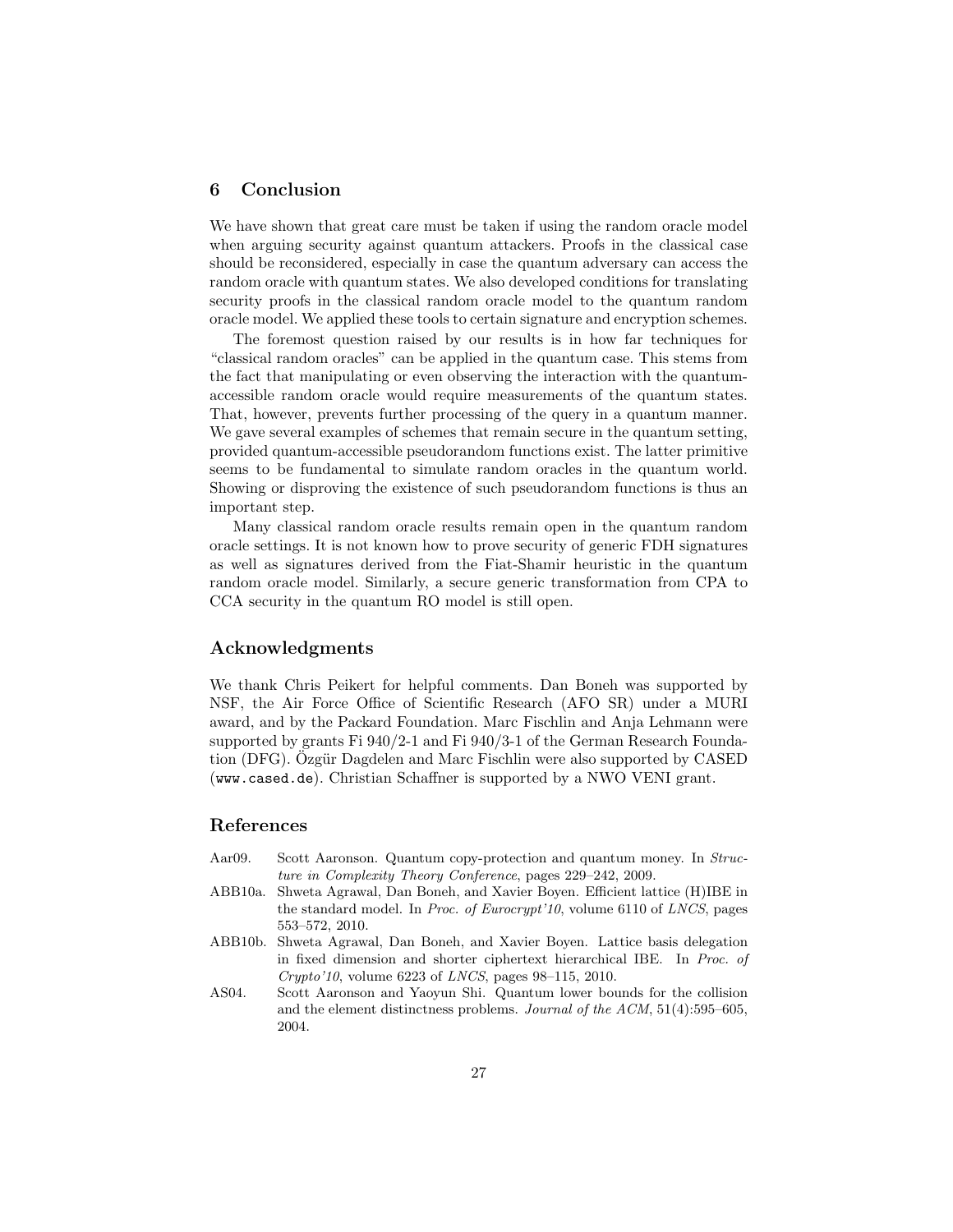- <span id="page-27-6"></span>BBBV97. Charles H. Bennett, Ethan Bernstein, Gilles Brassard, and Umesh V. Vazirani. Strengths and weaknesses of quantum computing. SIAM J. Comput., 26(5):1510–1523, 1997.
- <span id="page-27-14"></span>BBC<sup>+</sup>98. R. Beals, H. Buhrman, R. Cleve, M. Mosca, and R. de Wolf. Quantum lower bounds by polynomials. In Proceedings of the Annual Symposium on Foundations of Computer Science (FOCS) 1998, pages 352–361. IEEE Computer Society Press, 1998.
- <span id="page-27-15"></span>Ber09. Daniel J. Bernstein. Cost analysis of hash collisions: Will quantum computers make SHARCS obsolete? In SHARCS'09: Special-purpose Hardware for Attacking Cryptographic Systems, 2009.
- <span id="page-27-1"></span>BF11. Dan Boneh and David Freeman. Homomorphic signatures for polynomial functions. In Advances in Cryptology —  $EUROCRYPT 2011$ , volume 6632, pages 149–168, 2011.
- <span id="page-27-12"></span>BHK<sup>+</sup>11. Gilles Brassard, Peter Hoyer, Kassem Kalach, Marc Kaplan, Sophie Laplante, and Louis Salvail. Merkle puzzles in a quantum world. In Advances in Cryptology — Crypto 2011, Lecture Notes in Computer Science. Springer-Verlag, 2011.
- <span id="page-27-8"></span>BHT98. Gilles Brassard, Peter Høyer, and Alain Tapp. Quantum cryptanalysis of hash and claw-free functions. In *LATIN: : Theoretical Informatics*, *Latin* American Symposium, pages 163–169. Springer-Verlag, 1998.
- <span id="page-27-5"></span>BJ99. Nader H. Bshouty and Jeffrey C. Jackson. Learning DNF over the uniform distribution using a quantum example oracle. SIAM Journal on Computing, 28(3):1136–1153, 1999.
- <span id="page-27-4"></span>Boy10. Xavier Boyen. Lattice mixing and vanishing trapdoors : A framework for fully secure short signatures and more. In Proc. of PKC 2010, LNCS, 2010.
- <span id="page-27-0"></span>BR93. Mihir Bellare and Phillip Rogaway. Random oracles are practical: A paradigm for designing efficient protocols. In Proc. of ACM Conference on Computers and Communication Security, pages 62–73, 1993.
- <span id="page-27-11"></span>BS08. Gilles Brassard and Louis Salvail. Quantum Merkle Puzzles. Second International Conference on Quantum, Nano and Micro Technologies (ICQNM 2008), pages 76–79, February 2008.
- <span id="page-27-13"></span>Can01. Ran Canetti. Universally composable security: A new paradigm for cryptographic protocols. In Proceedings of the Annual Symposium on Foundations of Computer Science (FOCS) 2001. IEEE Computer Society Press, for an updated version see eprint.iacr.org, 2001.
- <span id="page-27-7"></span>CGH98. Ran Canetti, Oded Goldreich, and Shai Halevi. The random oracle methodology, revisited. In Proceedings of the Annual Symposium on the Theory of Computing (STOC) 1998, pages 209–218. ACM Press, 1998.
- <span id="page-27-3"></span>CHKP10. David Cash, Dennis Hofheinz, Eike Kiltz, and Chris Peikert. Bonsai trees, or how to delegate a lattice basis. In Proc. of Eurocrypt'10, pages 523–552, 2010.
- <span id="page-27-2"></span>CLRS10. Pierre-Louis Cayrel, Richard Lindner, Markus R¨uckert, and Rosemberg Silva. Improved zero-knowledge identification with lattices. Provable Se $curity$ , pages 1–17, 2010.
- <span id="page-27-9"></span>Cor00. Jean-Sébastien Coron. On the exact security of full domain hash. In Advances in Cryptology — CRYPTO 2000, pages 229-235. Springer, 2000.
- <span id="page-27-16"></span>DR03. Yevgeniy Dodis and Leonid Reyzin. On the power of claw-free permutations. Security in Communication Networks, pages 55–73, 2003.
- <span id="page-27-10"></span>FLR<sup>+</sup>10. Marc Fischlin, Anja Lehmann, Thomas Ristenpart, Thomas Shrimpton, Martijn Stam, and Stefano Tessaro. Random oracles with(out) programma-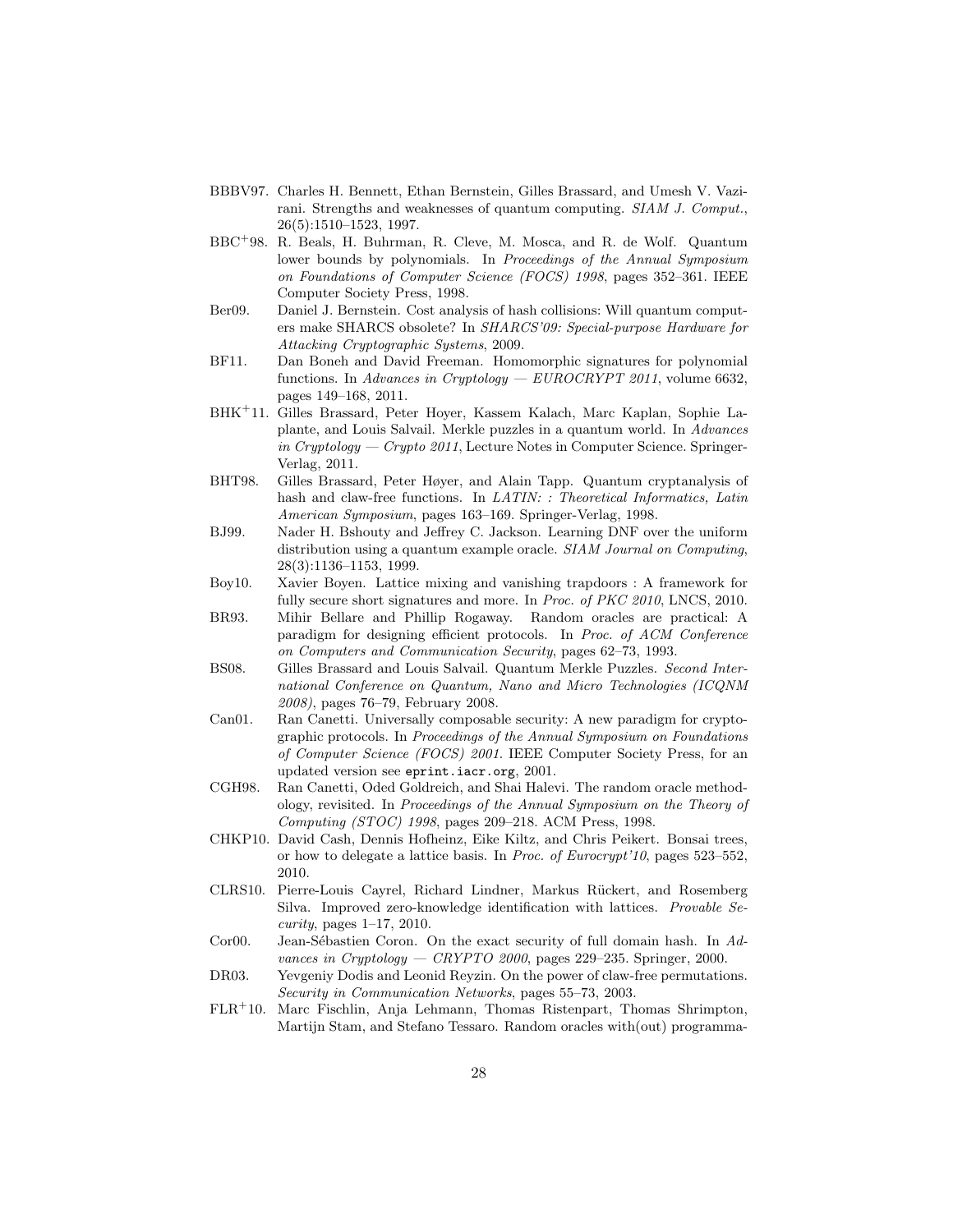bility. In ASIACRYPT, volume 6477 of Lecture Notes in Computer Science, pages 303–320. Springer, 2010.

- <span id="page-28-9"></span>FO99. E. Fujisaki and T. Okamoto. Secure integration of asymmetric and symmetric encryption schemes. In Advances in Cryptology – Crypto '99, volume 1666 of LNCS, pages 537–554, 1999.
- <span id="page-28-5"></span>FOPS01. Eiichiro Fujisaki, Tatsuaki Okamoto, David Pointcheval, and Jacques Stern. RSA—OAEP is secure under the RSA assumption. In Joe Kilian, editor, Advances in Cryptology – CRYPTO ' 2001, volume 2139 of Lecture Notes in Computer Science, pages 260–274. International Association for Cryptologic Research, Springer-Verlag, Berlin Germany, 2001.
- <span id="page-28-7"></span>GGM86. Oded Goldreich, Shafi Goldwasser, and Silvio Micali. How to construct random functions. Journal of the ACM, 33:792–807, 1986.
- <span id="page-28-3"></span>GKV10. Samuel D. Gordon, Jonathan Katz, and Vaikuntanathan Vaikuntanathan. A Group Signature Scheme from Lattice Assumptions. Advances in Cryptology — ASIACRYPT 2010, pages 395–412, 2010.
- <span id="page-28-15"></span>GMR88. Shafi Goldwasser, Silvio Micali, and Ronald L. Rivest. A Digital Signature Scheme Secure Against Adaptive Chosen-Message Attacks. SIAM Journal on Computing, 17(2):281, 1988.
- <span id="page-28-2"></span>GPV08. Craig Gentry, Chris Peikert, and Vinod Vaikuntanathan. Trapdoors for hard lattices and new cryptographic constructions. Proceedings of the fourtieth annual ACM symposium on Theory of computing - STOC '08, page 197, 2008.
- <span id="page-28-12"></span>Gro96. Lov K. Grover. A fast quantum mechanical algorithm for database search. In Proceedings of the Annual Symposium on the Theory of Computing (STOC) 1996, pages 212–219. ACM, 1996.
- <span id="page-28-13"></span>Gro98. Lov K. Grover. Quantum search on structured problems. In Quantum Computing and Quantum Communications (QCQC) 1998, volume 1509 of Lecture Notes in Computer Science, pages 126–139. Springer-Verlag, 1998.
- <span id="page-28-10"></span>HSS11. Sean Hallgren, Adam Smith, and Fang Song. Classical cryptographic protocols in a quantum world. In Advances in Cryptology — Crypto 2011, Lecture Notes in Computer Science. Springer-Verlag, 2011.
- <span id="page-28-8"></span>KW03. Jonathan Katz and Nan Wang. Efficiency improvements for signature schemes with tight security reductions. Proceedings of the 10th ACM conference on Computer and communication security - CCS '03, page 155, 2003.
- <span id="page-28-11"></span>NC00. Michael A. Nielsen and Isaac L. Chuang. Quantum Computation and Quantum Information. Cambridge University Press, 2000.
- <span id="page-28-14"></span>NIS07. NIST. National institute of standards and technology: Sha-3 competition. http://csrc.nist.gov/groups/ST/hash/sha-3/, 2007.
- <span id="page-28-6"></span>PS00. David Pointcheval and Jacques Stern. Security arguments for digital signatures and blind signatures. Journal of Cryptology, 13(3):361–396, 2000.
- <span id="page-28-16"></span>PW08. Chris Peikert and Brent Waters. Lossy trapdoor functions and their applications. In Proceedings of the 14th annual ACM symposium on Theory of computing - STOC '08, page 187, 2008.
- <span id="page-28-1"></span>Reg02. Oded Regev. Quantum computation and lattice problems. In FOCS, pages 520–529, 2002.
- <span id="page-28-4"></span>SG04. Rocco A. Servedio and Steven J. Gortler. Equivalences and separations between quantum and classical learnability. SIAM Journal on Computing, 33(5):1067–1092, 2004.
- <span id="page-28-0"></span>Sho97. Peter Shor. Polynomial-time algorithms for prime factorization and discrete logarithms on a quantum computer. SIAM J. Comput., 26(5):1484-1509, 1997.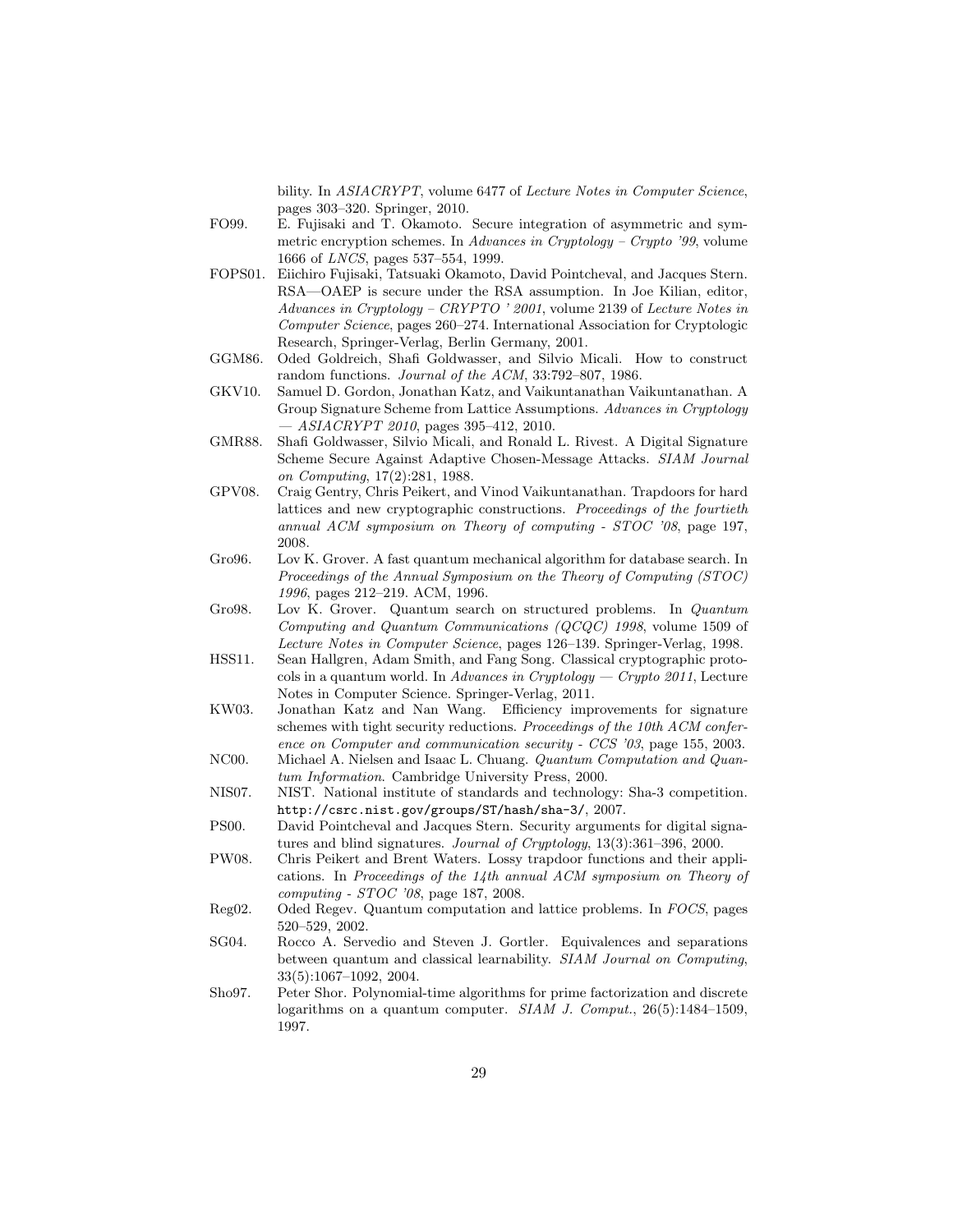- <span id="page-29-1"></span>Unr10. Dominique Unruh. Universally composable quantum multi-party computation. In Advances in Cryptology — Eurocrypt, volume 6110 of Lecture Notes in Computer Science, pages 486–505. Springer-Verlag, 2010.
- <span id="page-29-0"></span>Wat09. John Watrous. Zero-knowledge against quantum attacks. SIAM Journal on Computing, 39(1):25–58, 2009.

## A Definitions

Definition 8 (Trapdoor Permutation). A trapdoor permutation is a triple of functions  $\mathcal{F} = (G, f, f^{-1})$  where:

- $G(1^n)$  generates a private/public key pair (sk, pk).
- $f(\mathsf{pk}, \cdot)$  is a permutation for all  $\mathsf{pk}$ .
- $f^{-1}(\mathsf{sk},\cdot)$  is the inverse of  $f(\mathsf{pk},\cdot)$  for all  $(\mathsf{pk},\mathsf{sk})$  generated by G. That is,  $f^{-1}(\mathsf{sk}, f(\mathsf{pk}, x)) = x \text{ and } f(\mathsf{pk}, f^{-1}(\mathsf{sk}, y)) = y.$

For a trapdoor permutation F, we define the problem  $Inv(\mathcal{F}) = (Game(\mathcal{F}), 0)$ where  $Game(\mathcal{F})$  is the following game between a quantum adversary A and the challenger Ch: Ch, on input n, runs  $G(1^n)$  to obtain (sk, pk) and generates a random y in the range of  $f(\mathsf{pk}, \cdot)$ . It sends  $(\mathsf{pk}, y)$  to A. A is allowed to make quantum random oracle queries  $O(\cdot)$ . When A outputs x, Ch outputs 1 if and only if  $f(\mathsf{pk}, x) = y$ .

**Definition 9.** A trapdoor permutation  $\mathcal F$  is secure against quantum adversaries if  $Inv(\mathcal{F})$  is hard for quantum computers

The following definition is due to [\[GPV08\]](#page-28-2):

Definition 10 (Preimage Sampleable Trapdoor Function). A quadruple of functions  $\mathcal{F} = (G, Sample, f, f^{-1})$  is a trapdoor collision-resistant hash function with preimage sampling (PSF) if:

- $G(1^n)$  generates secret and public keys (sk, pk).
- $f(\mathsf{pk}, \cdot)$  has domain D and range R.
- Sample( $1^n$ ) samples from a distribution on D such that for all pk the distribution  $f(\mathsf{pk}, \; Sample(1^n))$  is within  $\epsilon_{sample}$  of uniform.
- $f^{-1}$ (sk, y) generates an x such that  $f(\mathsf{pk}, x) = y$ . The distribution is within  $\epsilon_{\text{pre}}$  of the conditional distribution of Sample() given  $f(\mathsf{pk}, x) = y$ , where  $\epsilon_{pre}$  is negligible.
- Pre-image Min-entropy: For all  $y \in R$ , the probability of any element in the conditional distribution of Sample(1<sup>n</sup>) given  $f(\mathsf{pk}, x) = y$  is less than  $\epsilon_{\text{prob}}$ , where  $\epsilon_{prob}$  is negligible.

For a PSF, we define two problems:  $Inv(\mathcal{F}$  is identical to the problem with the same name for trapdoor permutations, and  $Col(\mathcal{F}) = (Game(\mathcal{F}), 0)$  where  $Game(\mathcal{F})$  is the following game between a quantum adversary A and the challenger Ch: Ch, on input n, runs  $G(1^n)$  to obtain (sk, pk), and sends pk to A. A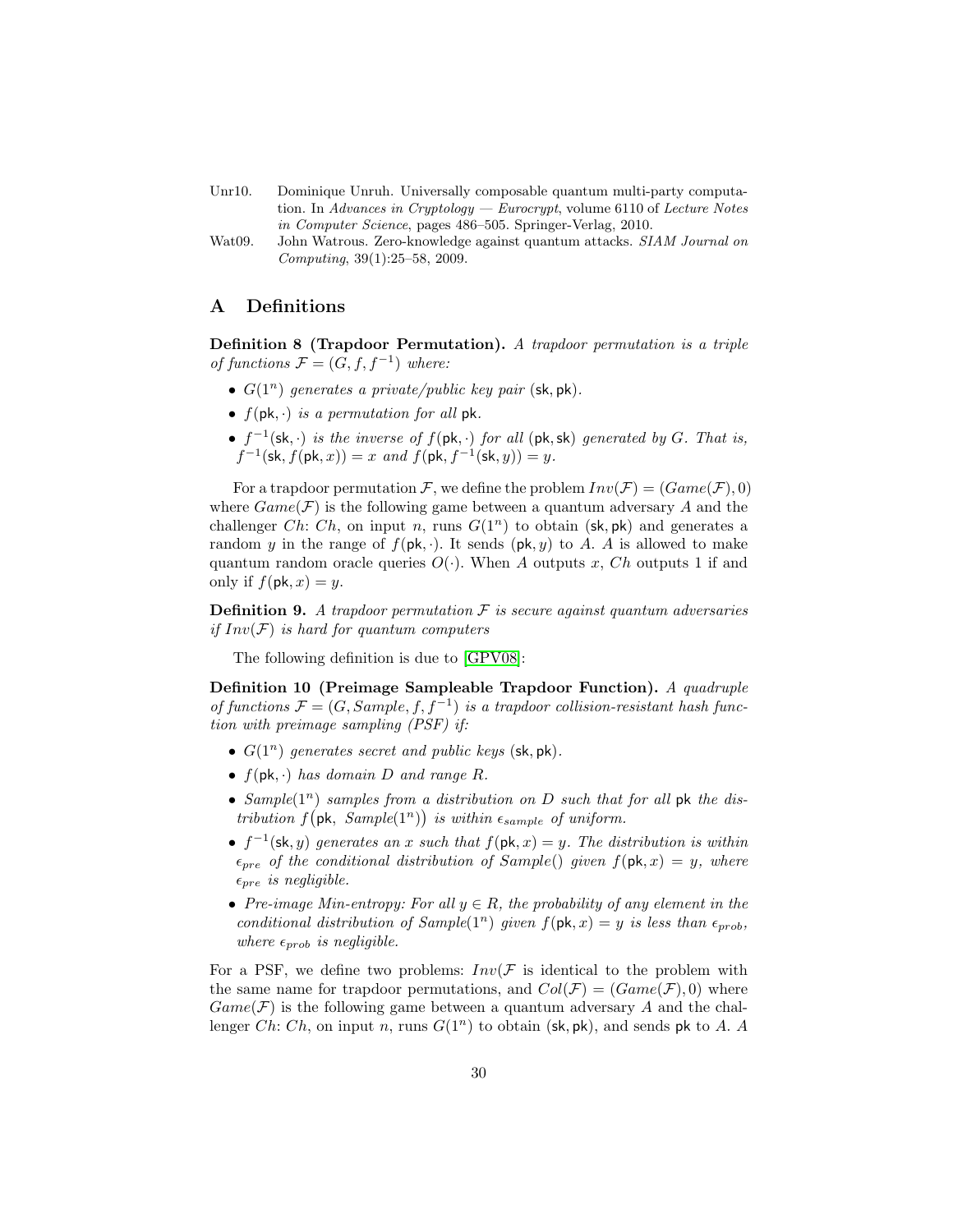is allowed to make quantum random oracle queries  $O(\cdot)$ . When A outputs a pair  $(x_1, x_2)$ , Ch outputs 1 if and only if both  $x_1 \neq x_2$  and  $f(\mathsf{pk}, x_1) = f(\mathsf{pk}, x_2)$ .

**Definition 11.** A PSF  $\mathcal F$  is secure against quantum adversaries if  $Inv(\mathcal F)$  and  $Col(\mathcal{F})$  are both hard for quantum computers

[\[GPV08\]](#page-28-2) construct a PSF whose security is based on the hardness of lattice problems.

Signature schemes. We next review signature schemes using our unified notation.

Definition 12 (Signature Scheme). A random oracle signature scheme is a triple of functions  $S = (G, S^O, V^O)$  where:

- O is a random oracle.
- $G(1^n)$  generates a pair (sk, pk) where sk is the signer's private key, and pk is the public key.
- $S^O(\textsf{sk}, m)$  generates a signature  $\sigma$ .
- $V^{O}(\mathsf{pk}, m, \sigma)$  returns 1 if and only if  $\sigma$  is a valid signature on m. We require that  $V^O(\mathsf{pk}, m, S^O(\mathsf{sk}, m)) = 1$  for all m and  $(\mathsf{sk}, \mathsf{pk})$  generated by G.

For a signature scheme S, we define the problem  $Sig-Forge(\mathcal{S}) = (Game(\mathcal{S}), 0)$ where  $Game(S)$  is the following game between a quantum adversary A and the challenger  $Ch^O: Ch^O$ , on input n, runs  $G(1^n)$  to obtain (sk, pk). It then sends pk to A. A is allowed to make quantum random oracle queries  $O(\cdot)$  and classical signature queries  $S^{O}(\mathsf{sk}, \cdot)$  to  $Ch^{O}$ . When A outputs a forgery candidate  $(m, \sigma)$ ,  $Ch^O$  outputs 1 if and only if A never asked for a signature on m and  $\sigma$  is a valid signature for  $m (V^O(\mathsf{pk}, m, \sigma) = 1)$ .

**Definition 13.** A signature scheme S is secure against quantum adversaries if  $Sig - Forge(S)$  is hard for quantum computers

Encryption. We next review encryption systems using our notation.

Definition 14 (Symmetric Key Encryption Scheme). A symmetric key random oracle encryption scheme is a pair of functions  $\mathcal{E} = (E^O, D^O)$  where:

- $E^{O}(k, m)$  generates a ciphertext c.
- $D^{O}(k, c)$  computes the plaintext m corresponding to ciphertext c. We require that  $D^{O}(k, E^{O}(k,m)) = m$ .

For a symmetric key encryption scheme  $\mathcal{E}$ , we define the problem  $Sym-CCA(\mathcal{E})=$  $(Game(\mathcal{E}), \frac{1}{2})$  where  $Game(\mathcal{E})$  is the following game between a quantum adversary A and the challenger  $Ch^O$ :  $Ch^O$ , on input n, generates a key k of length  $n$  at random, and sends  $k$  to  $A$ .  $A$  is allowed to make quantum random oracle queries  $O(\cdot)$ , classical encryption queries  $E^{O}(k, \cdot)$ , and classical decryption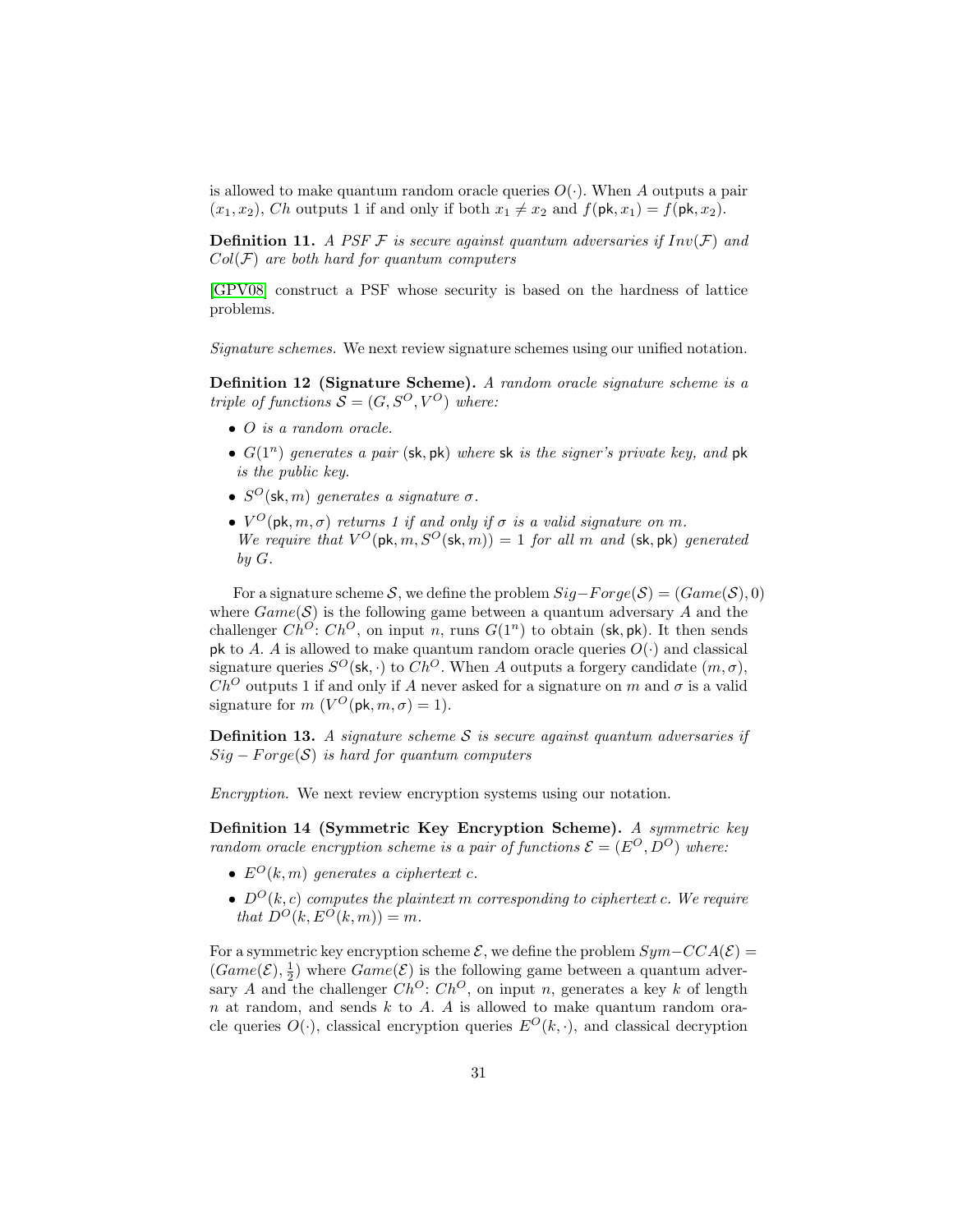queries  $D^{O}(k, \cdot)$ . A is also allowed one classical challenge query, where it sends  $Ch^O$  a pair  $(m_0, m_1)$ .  $Ch^O$  chooses a random bit b, and computes  $c = E^O(k, m_b)$ , which it sends to A. When A returns a bit  $b'$ ,  $Ch^O$  outputs 1 if and only if both  $b = b'$  and there was no decryption query  $D^{O}(k, c)$  after the challenge query.

Definition 15 (Symmetric Key CCA Security). A symmetric key encryption scheme  $\mathcal E$  is Chosen Ciphertext Attack (CCA) secure against quantum adversaries if  $Sym-CCA(\mathcal{E})$  is hard for quantum computers.

Definition 16 (Asymmetric Key Encryption Scheme). An Asymmetric key encryption scheme is a triple of functions  $\mathcal{E} = (G, E^O, D^O)$  where:

- $G(1^n)$  generates a private/public key pair (sk, pk)
- $E^{O}(\mathsf{pk}, m)$  generates a ciphertext c.
- $D^{O}(\mathsf{sk}, c)$  computes the plaintext m corresponding to ciphertext c. We require that  $D^{O}(\mathsf{sk}, E^{O}(\mathsf{pk}, m)) = m$ .

For a symmetric key encryption scheme  $\mathcal{E}$ , we define the problem  $Asym CCA(\mathcal{E})=(Game(\mathcal{E}), \frac{1}{2})$  where  $Game(\mathcal{E})$  is the following game between a quan- $\text{Conv}(C) = (\text{Game}(C), \frac{1}{2})$  where  $\text{Game}(C)$  is the following gaint between a qualitum adversary A and the challenger  $Ch^O$ :  $Ch^O$ , on input n, uses  $G(1^n)$  to generate  $(\mathsf{sk}, \mathsf{pk})$ , and sends  $\mathsf{pk}$  to A. A is allowed to make quantum random oracle queries  $O(\cdot)$  and classical decryption queries  $D^{O}(\mathsf{sk}, \cdot)$ . A if also allowed to make one classical challenge query, where it sends  $Ch^O$  a pair  $(m_0, m_1)$ .  $Ch^O$  chooses a random bit b, and computes  $c = E^{O}(\mathsf{pk}, m_b)$ , which it sends to A. When A returns a bit b',  $Ch^O$  outputs 1 if and only if both  $b = b'$  and there was no decryption query  $D^{O}(\mathsf{sk}, c)$  after the challenge query.

Definition 17 (Asymmetric Key CCA Security). An Asymmetric key encryption scheme  $\mathcal E$  is Chosen Ciphertext Attack (CCA) secure against quantum adversaries if  $Asym-CCA(\mathcal{E})$  is hard for quantum computers.

## <span id="page-31-0"></span>B Security of the IS<sup>\*</sup> Protocol

To prove security of our protocol we need to show that an adversary  $A$  after interacting with an honest prover  $\mathcal{P}^*$ , can subsequently not impersonate  $\mathcal{P}^*$ such that  $\mathcal{V}^*$  accepts the identification.

Security against Classical Adversaries. We first show that the IS<sup>\*</sup> protocol is secure in the (standard) random oracle model against classical adversaries and then discuss that there exist hash functions, which can securely replace the random oracle.

<span id="page-31-1"></span>**Lemma 4.** Let  $IS = (IS.KGen, P, V)$  be a secure identification scheme. Then for any efficient classical adversary A and  $\ell > 6 \log(\alpha)$  the protocol IS<sup>\*</sup> is secure in the random oracle.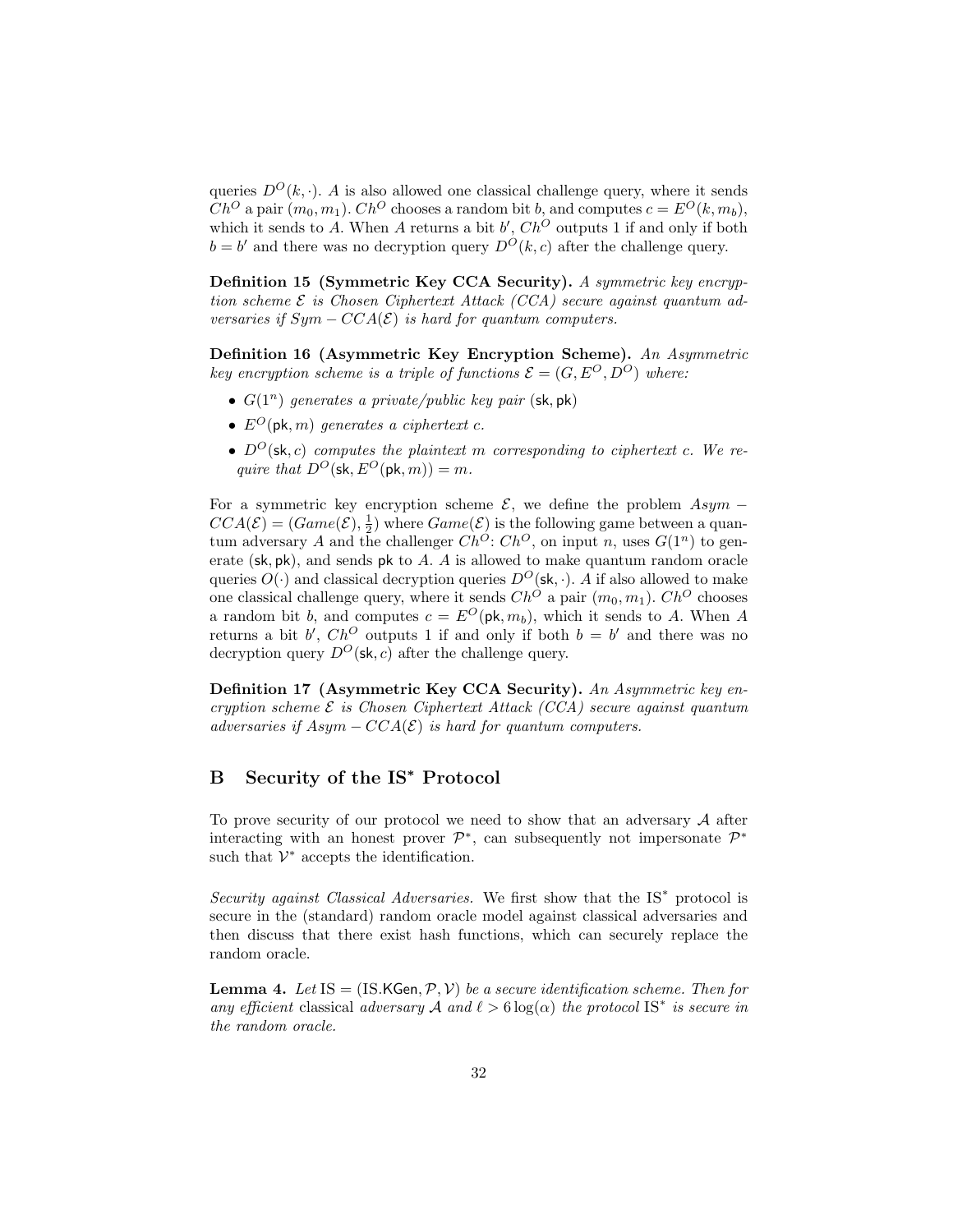**Proof.** Assume towards contradiction that a verifier  $\mathcal{V}^*$  after interacting with an adversary A, both given  $(\mathsf{pk}, \ell)$  as input, accepts with output  $b^* = 1$ . Thus, A must have convinced  $\mathcal{V}^*$  in the evaluation of the IS-protocol or provided at least  $r/4$  collisions. Due to the independence of the two stages of our protocol (in particular, sk is not used during the collision search) we have

Pr A "breaks"  $IS^*$  < Pr coll Count >  $r/4$  + Pr A "breaks" IS.

Since we assume that the underlying identification scheme is secure, the latter probability is negligible. Thus, it remains to show that an adversary  $A$  with access to a random oracle H finds  $r/4$  near-collisions on  $H(k_i, \cdot)$  for given  $k_i$ access to a random oracle *H* imas  $r/4$  near-comsions on  $H(k_i, \cdot)$  for given  $k_i$ <br>in time  $O(\sqrt[3]{2^{\ell}})$  with negligible probability only. In the random oracle model, the ability of finding collisions is bounded by the birthday attack, which states the ability of finding collisions is bounded by the birthday attack, which states that after sending  $\sqrt{2^{\ell}}$  random input values<sup>[1](#page-32-0)</sup>, at least one pair will collide with probability  $\geq 1/2$ . Taking possible parallel power of the adversary into account, probability  $\geq 1/2$ . Taking possible parallel power of the adversary into account,<br>the protocol allows A to make at most  $\alpha \cdot \sqrt[3]{2^{\ell}}$  queries for some constant  $\alpha \geq 1$ (Assumption [1\)](#page-10-0). Since  $\ell > 6 \log(\alpha)$  we have  $\alpha \cdot \sqrt[3]{2^{\ell}} < \sqrt{2^{\ell}}$  and thus  $\mathcal{A}$ 's success probability for finding a collision in each round is  $\langle 1/2 \rangle$  which vanishes when repeating the collision search r times.

More concretely, the upper bound on the birthday probability for  $q$  queries and a function with range size N is given by  $\frac{q(q-1)}{2N}$  (see e.g. [?]). Thus, when considering an adversary making at most  $q = \alpha \sqrt[3]{2^{\ell}}$  queries to a random oracle with range  $\{0,1\}^{\ell}$  we obtain:

$$
\Pr{{\rm Coll}}~\leq~\frac{\alpha^2}{2\sqrt[3]{2^\ell}}~\leq~\frac{\alpha^2}{2\sqrt[3]{n}}
$$

due to the choice of  $\ell \leq \log n$ . The repetition of such a constrained collision search does not increase the success probability of the adversary, since the verifier sends a fresh "key"  $k_i$  in each round. Thus, the adversary cannot reuse already learned values from the random oracle, but has to start the collision search from scratch for each new key. That is, the probability of  $A$  finding a collision is at most Pr Coll in each round.

Applying the Chernoff-bound yields the probability for finding at least  $r/4$ collision in  $r$  independent rounds:

$$
\text{Pr}\,\text{collCount} > r/4 \ \leq \ \exp\left(-\frac{r\alpha^2}{2\sqrt[3]{n}} \cdot \left(\frac{\sqrt[3]{n} - 2\alpha^2}{2\alpha^2}\right)^2 \cdot \frac{1}{4}\right) \ \leq \ \exp\left(-\frac{r\sqrt[3]{n}}{32\alpha^2}\right)
$$

Thus, for a constant  $\alpha$ , and setting  $r = \text{poly}(n)$  the above term is negligible in n. However, then, the overall success probability of  $A$  is negligible as well.

<span id="page-32-0"></span><sup>&</sup>lt;sup>1</sup> Note that we give all statements for a random oracle outputting directly  $\ell \leq \log(n)$ bits, as we are interested in near-collisions. Such an oracle can be obtained from a random oracle with range  $\{0,1\}^n$  by simply truncating the output to the first  $\ell$  bits.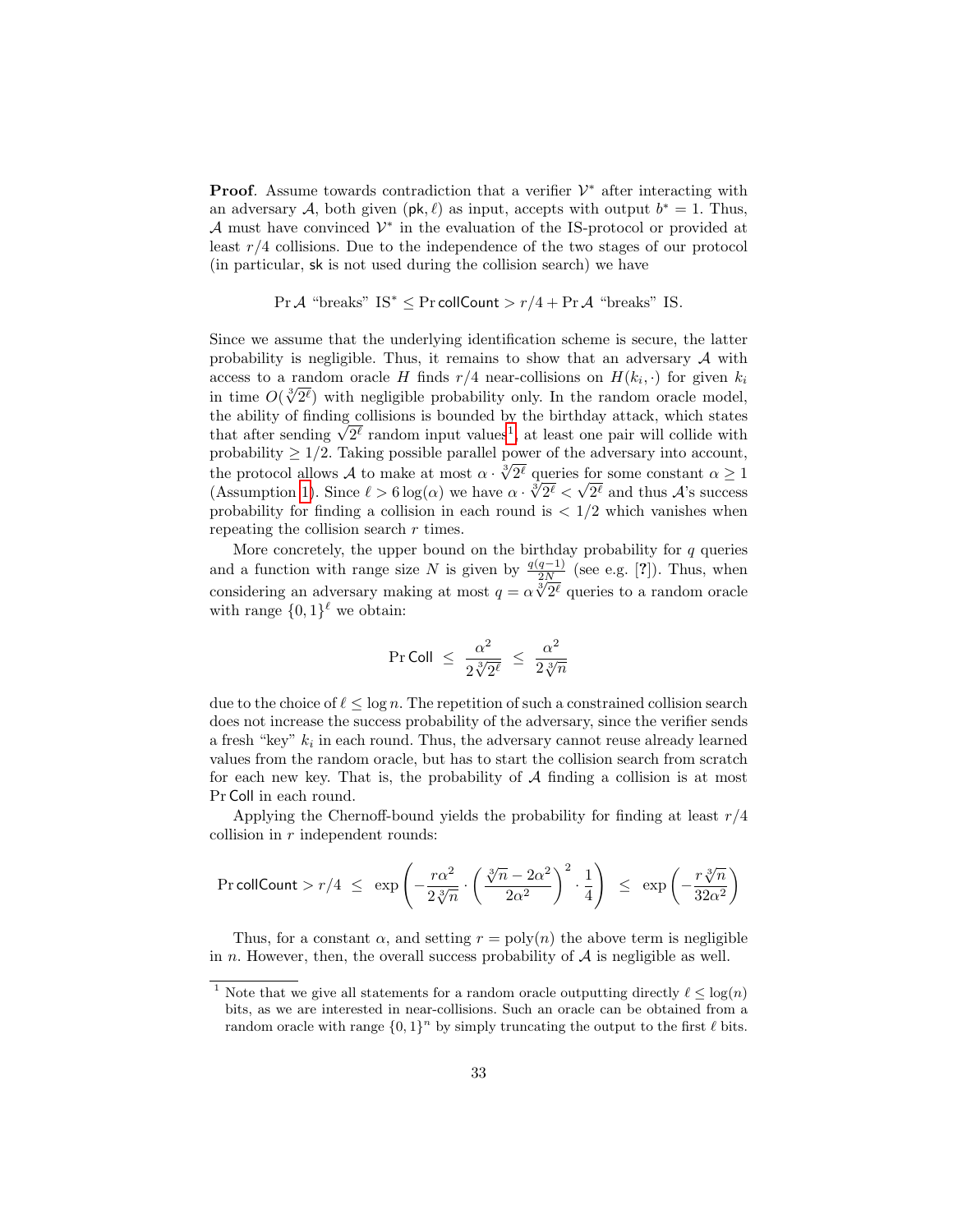When considering classical adversaries only, we can securely instantiate the random oracle in the  $IS^*$  scheme by a hash function  $H$  that provides nearcollision-resistance close to the birthday bound. Under this assumption, the security proof of our identification scheme carries over to the standard model, as well. (We omit a formal proof, as it follows the argumentation of Lemma [4](#page-31-1) closely.) Note that it is a particular requirement of the SHA-3 competition [\[NIS07\]](#page-28-14), that the hash function candidates achieve collision-resistance approximately up to the birthday bound and provide this property also for any fixed subset of the hash functions' output bits. Thus, all remaining SHA-3 candidates (or at least the winner of the competition) is supposed to be quasi-optimal near-collisionresistant.

Security against Quantum Adversaries. We now show that such a result is impossible in the quantum world, i.e., for any hash function  $H$  there exists a quantum-adversary  $\mathcal{A}_Q$  that breaks the IS<sup>\*</sup> protocol (regardless of the security of the underlying identification scheme). This contrasts with the security that can still be achieved in the (classical) random oracle model:

**Lemma 5.** Let  $IS_Q = (IS.KGen, P, V)$  be a secure quantum-immune identification scheme. Then for any efficient quantum adversary  $A_Q$  and  $\ell > 6 \log(\alpha)$  the protocol IS<sup>\*</sup> is secure in the random oracle model.

**Proof.** By assuming that  $IS_Q$  is a quantum-immune identification scheme, an adversary  $\mathcal{A}_Q$  trying to convince a verifier  $\mathcal{V}^*$  in the IS<sup>\*</sup> protocol must provide at least  $r/4$  many collisions in the first stage of the protocol. Thus, we have to show that a quantum adversary  $A_Q$  can succeed in the collision-search with negligible probability only.

Note that in order to gain advantage of the quantum speed-up (e.g., by applying Grover's search algorithm) the random oracle  $H$ , resp. the indicator function based on  $H$ , has to be evaluated on quantum states, i.e., on superpositions of many input strings. However, by granting  $A_Q$  only classical access to the random oracle, it is not able to exploit its additional quantum power to find collisions on  $H$ . Thus,  $\mathcal{A}_Q$  has to stick to the classical collision-search on a random oracle, which we have proven to succeed in  $r/4$  of r rounds with negligible probability, due to the constraint of making at most  $\alpha \cdot \sqrt[3]{2^{\ell}}$  oracle queries per round (see proof of Lemma [4](#page-31-1) for details).

<span id="page-33-0"></span>We now show that our IS<sup>\*</sup> scheme becomes totally insecure for any instantiation of the random oracle by a hash function H.

**Lemma 6.** There exist an efficient quantum adversary  $A_Q$  such that for any hash function

 $H = (H.KGen, H.Eval)$  the protocol  $IS^*$  is insecure.

**Proof.** For the proof, we show that a quantum-adversary  $\mathcal{A}_Q$  can find collisions on H in at least  $r/4$  rounds with non-negligible probability. To this end, we first transform the classical hash function H into a quantum-accessible function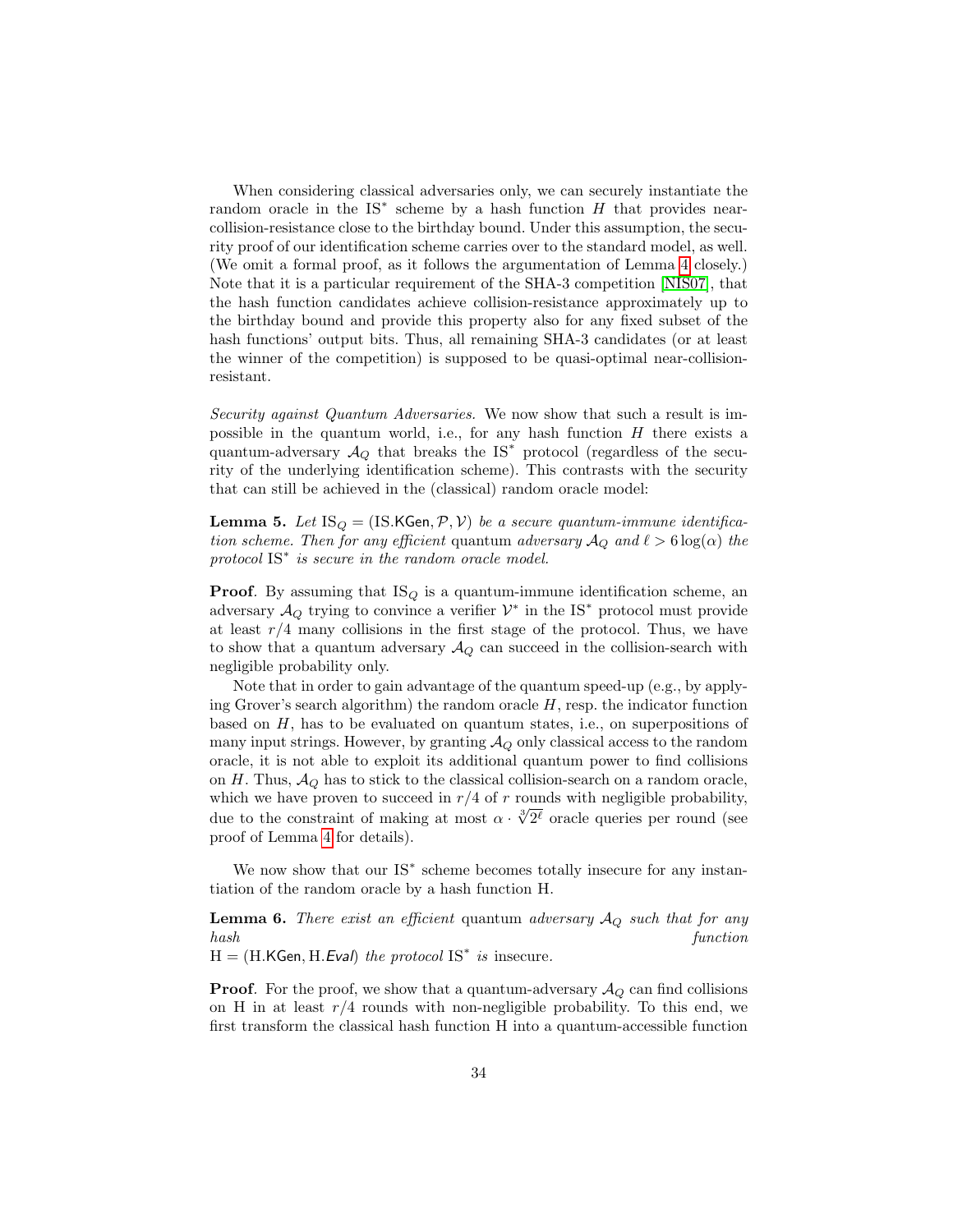$H_Q$ . For the transformation, we use the fact that any classical computation can be done on a quantum computer as well [\[NC00\]](#page-28-11). The ability to evaluate  $H_Q$ on superpositions then allows to apply Grover's algorithm in a straightforward manner: for any key  $k_i$  that is sent by the verifier  $\mathcal{V}^*$ , the adversary invokes Grover's search on an indicator function testing whether  $H_Q$ . Eval $(k_i, x)|_{\ell}$  = Grover s search on an indicator function testing whether  $H_Q$ . Evaluations of  $H_Q$  the  $H_Q$ . Evaluations of  $H_Q$  the algorithm outputs a collision  $M_i, M'_i$  with probability  $> 1/2$ . As we assume that a quantum evaluation of  $H_Q$  requires roughly the same time than an evaluation of the corresponding classical function H, and we do not charge  $\mathcal{A}_{Q}$  for any other computation, the collision search of  $\mathcal{A}_{Q}$  terminates before  $\mathcal{V}^*$  stops a round of the collision-finding stage.

Hence,  $\mathcal{A}_Q$  provides a collision with probability  $> 1/2$  in each of the r rounds. Using the Chernoff bound, we can now upper bound the probability that  $A_Q$ finds *less* than  $r/4$  collision as:

$$
\Pr{\text{collCount}} < r/4 \leq \exp\left(-\frac{r}{2} \cdot \left(\frac{1}{2}\right)^2 \cdot \frac{1}{2}\right) \leq \exp\left(-\frac{r}{16}\right)
$$

which is roughly Pr Coll  $\langle r/4 \rangle \leq 0.94r$  and thus negligible as a function of r. That is, the adversary  $\mathcal{A}_Q$  can make  $\mathcal{V}^*$  accept the interaction with noticeable probability at least least

1 – Pr collCount  $\langle r/4.$ 

As Grover's algorithm only requires (quantum-accessible) black-box access to the hash function, the approach described in the proof of Lemma [6](#page-33-0) directly applies to the quantum-accessible random oracle model, as well:

**Lemma 7.** The protocol  $IS^*$  is not secure in the quantum-accessible random oracle model.

### C Proof of Lemma [3](#page-16-0)

Before we prove Lemma [3,](#page-16-0) we need to prove the following two technical lemmas:

**Lemma 8.** Let  $|\phi\rangle$  and  $|\phi'\rangle$  be superpositions with  $|\phi - \phi'| \leq \gamma$ . Let P be some property on strings. Suppose measuring  $|\phi\rangle$  gives a string that satisfies P with probability  $\epsilon$ . Then measuring  $|\phi'\rangle$  gives a string that satisfies P with probability  $\epsilon'$  where √ √ √

$$
\sqrt{\epsilon}-\gamma\leq\sqrt{\epsilon'}\leq\sqrt{\epsilon}+\gamma
$$

**Proof.** We will prove this lemma geometrically. We can think of a state  $|\phi\rangle$  as a vector  $\phi$  in  $\mathbb{C}^n$ . Then the basis elements  $|x\rangle$  as elements of the standard basis for  $\mathbb{C}^n$ . We are given that  $|\phi - \phi'| \leq \gamma$ , meaning that  $\phi$  and  $\phi'$  have Euclidean distance of at most  $\gamma$ .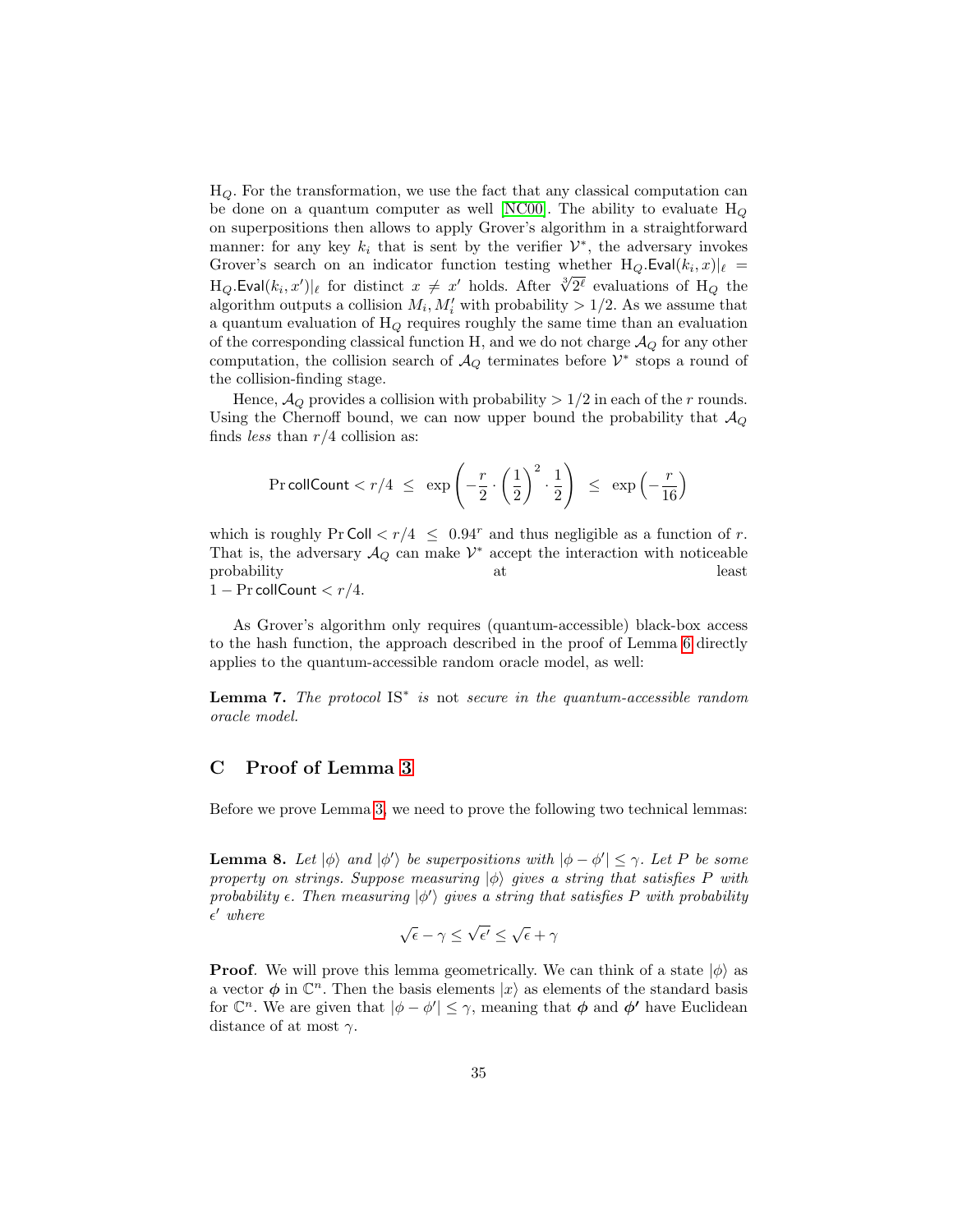For a bit string x, the probability that sampling  $|\phi\rangle$  results in x is  $|\langle x, \phi \rangle|^2$ . Let  $S_P$  be the set of basis elements x such that x satisfied P. The probability that sampling  $|\phi\rangle$  results in a string satisfying P is then given by

$$
\sum_{\bm{x}\in S_P}|\langle \bm{x},\bm{\phi}\rangle|^2
$$

This also is the square of the length of the projection of  $\phi$  onto the subspace spanned by  $S_P$ . So, let  $\phi_P$  and  $\phi'_P$  be the projections of  $\phi$  and  $\phi'$  onto the space spanned by  $S_P$ . The probability that sampling  $|\phi\rangle$  (resp.  $|\phi'\rangle$ ) results in a string satisfying P is simply  $\epsilon = |\phi_P|^2$  (resp.  $\epsilon' = |\phi_P'|$ <sup>2</sup>). Projections only decrease distance, so by the triangle inequality,

$$
\sqrt{\epsilon'} = |\phi'_{P}| \le |\phi_{P}| + |\phi_{P} - \phi'_{P}| \le |\phi_{P}| + |\phi - \phi'| \le \sqrt{\epsilon} + \gamma
$$

Reversing the roles of  $|\phi\rangle$  and  $|\phi'\rangle$  gives us the other inequality.

**Lemma 9.** Let  $A$  be an quantum algorithm that makes at most q queries to quantum random oracle  $O$ . Fix a y in the co-domain of  $O$ . The expected value of the total query probability of all x such that  $O(x) = y$  is at most  $\frac{2q^3}{2^m}$ .

**Proof.** Suppose we have an oracle  $O'$  for which the output on every input is distributed identically and independently, with a uniform distribution over  $\{0,1\}^m \setminus \{y\}$ . We now modify the oracle as follows: for each input x, with probability  $2^{-m}$ , replace the output with y. This oracle is now a random oracle, so its distribution is identical to O.

Let  $\sigma_i$  be the total query magnitude over the first  $i - 1$  queries of x such that we change  $O'(x)$ . Let  $\delta_i$  be the query magnitude of those x in the *i*th query. Let  $\gamma_i$  be the Euclidean distance between the state of A at the *i*th query when using oracle O' and the modified oracle O. By [\(2\)](#page-6-0),  $\gamma_i \leq \sqrt{(i-1)\sigma_i}$ . Let  $\rho_i$  be the query magnitude of x such that  $O(x) = y$  (which is the same as the query probability of x such that we changed  $O'(x)$ ). By the above lemma,

$$
\rho_i \le (\sqrt{\delta_i} + \gamma_i)^2
$$
  
=  $\delta_i + \gamma_i^2 + 2\sqrt{\delta}\gamma_i$   
 $\le \delta_i + (i - 1)\sigma_i + 2\sqrt{(i - 1)\delta_i\sigma_i}$   
 $\le \delta_i + (i - 1)\sigma_i + 2\sqrt{i - 1}(\delta_i + \sigma_i)$ 

Now, observe that since we are deciding whether to change the output of a query point at random and independently, the expected query probability of the points that we changed in each query is exactly  $2^{-m}$ . Thus,  $\mathbb{E}[\delta_i] = 2^{-m}$  and  $\mathbb{E}[\sigma_i] = (i-1)2^{-m}$ . Thus,

$$
\mathbb{E}[\rho_i] \le 2^{-m}(1 + (i-1)^2 + 2\sqrt{i-1}(1 + (i-1))) \le 2^{-m}2i^2
$$

This result is not surprising, as it implies that any quantum algorithm which is to output a preimage of y with overwhelming probability must make  $O(\sqrt{2^{-m}})$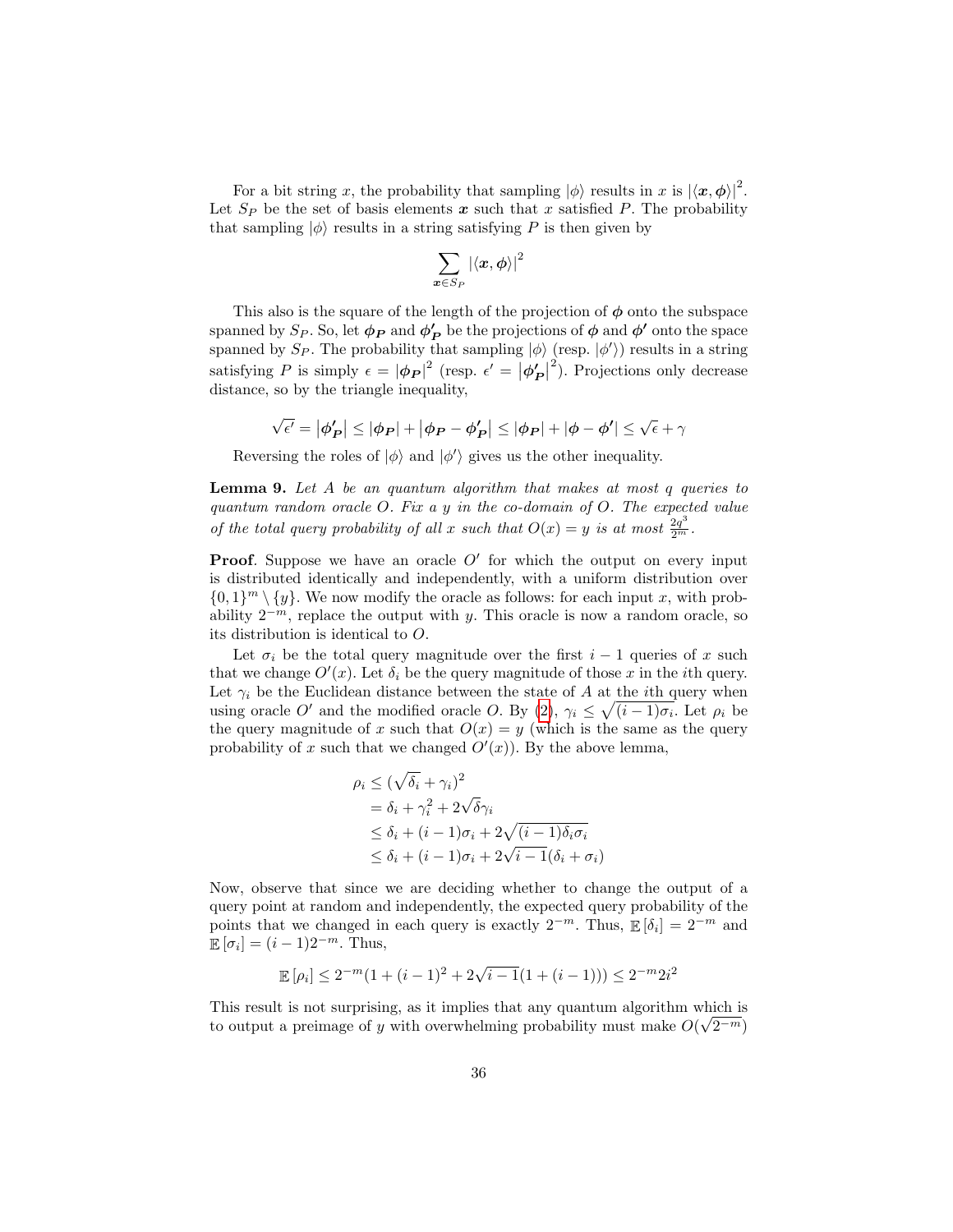quantum oracle queries, which is well known lower bound for the unstructured search problem (see Bennett et al. [\[BBBV97\]](#page-27-6) for more). Summing over all  $q$ queries gives the expected query probability of x such that  $O(x) = y$  to be at most  $2 \times 2^{-m} q^3$ .

**Proof of Lemma [3.](#page-16-0)** We are given a random oracle  $O$  and a distribution  $D$  that is  $\epsilon$ -close to uniform. Observe that:

$$
\epsilon = \sum_{y} |Pr[y|D] - 2^{-m}|
$$
  
= 
$$
\sum_{y:Pr[y|D] \ge 2^{-m}} (Pr[y|D] - 2^{-m}) + \sum_{y:Pr[y|D] < 2^{-m}} (2^{-m} - Pr[y|D])
$$
  

$$
0 = \sum_{y:Pr[y|D] \ge 2^{-m}} (Pr[y|D] - 2^{-m}) - \sum_{y:Pr[y|D] < 2^{-m}} (2^{-m} - Pr[y|D])
$$

Thus,

$$
\frac{\epsilon}{2} = \sum_{y:\Pr[y|D] \ge 2^{-m}} (\Pr[y|D] - 2^{-m}) = \sum_{y:\Pr[y|D] < 2^{-m}} (2^{-m} - \Pr[y|D])
$$

Define a distribution  $D'$  as follows:

- If  $Pr[y|D] < 2^{-m}$ ,  $Pr[y|D'] = 0$ .
- If  $Pr[y|D] \ge 2^{-m}$ ,  $Pr[y|D'] = (Pr[y|D] 2^{-m})2/\epsilon$

All the probabilities are clearly non-negative. For this to be a probability distribution, the probabilities need to um to 1:

$$
\sum_{y} \Pr[y|D'] = \sum_{y: \Pr[y|D] \ge 2^{-m}} (\Pr[y|D] - 2^{-m}) \frac{2}{\epsilon} = \frac{\epsilon}{2} \frac{2}{\epsilon} = 1
$$

Now, we can create another distribution  $D''$  as follows: first, generate y uniformly at random. Then,

- If  $Pr[y|D] \geq 2^{-m}$ , output y.
- If  $Pr[y|D] < 2^{-m}$ , then with probability  $2^m Pr[y|D]$ , output y. Otherwise, pick a  $y'$  from  $D'$  and output  $y'$ .

If  $Pr[y|D] < 2^{-m}$ ,  $Pr[y|D''] = 2^{-m} \times (2^m Pr[y|D]) = Pr[y|D]$ . Otherwise,

$$
\Pr[y|D''] = 2^{-m} + \sum_{y':\Pr[y'|D] < 2^{-m}} 2^{-m} (1 - 2^m \Pr[y'|D]) \Pr[y|D'] \tag{C.1}
$$
\n
$$
= 2^{-m} + \sum_{y':\Pr[y'|D] < 2^{-m}} (2^{-m} - \Pr[y'|D]) (\Pr[y|D] - 2^{-m}) \frac{2}{\epsilon} (\text{C.2})
$$
\n
$$
= 2^{-m} + \frac{\epsilon}{2} (\Pr[y|D] - 2^{-m}) \frac{2}{\epsilon} = \Pr[y|D] \tag{C.3}
$$